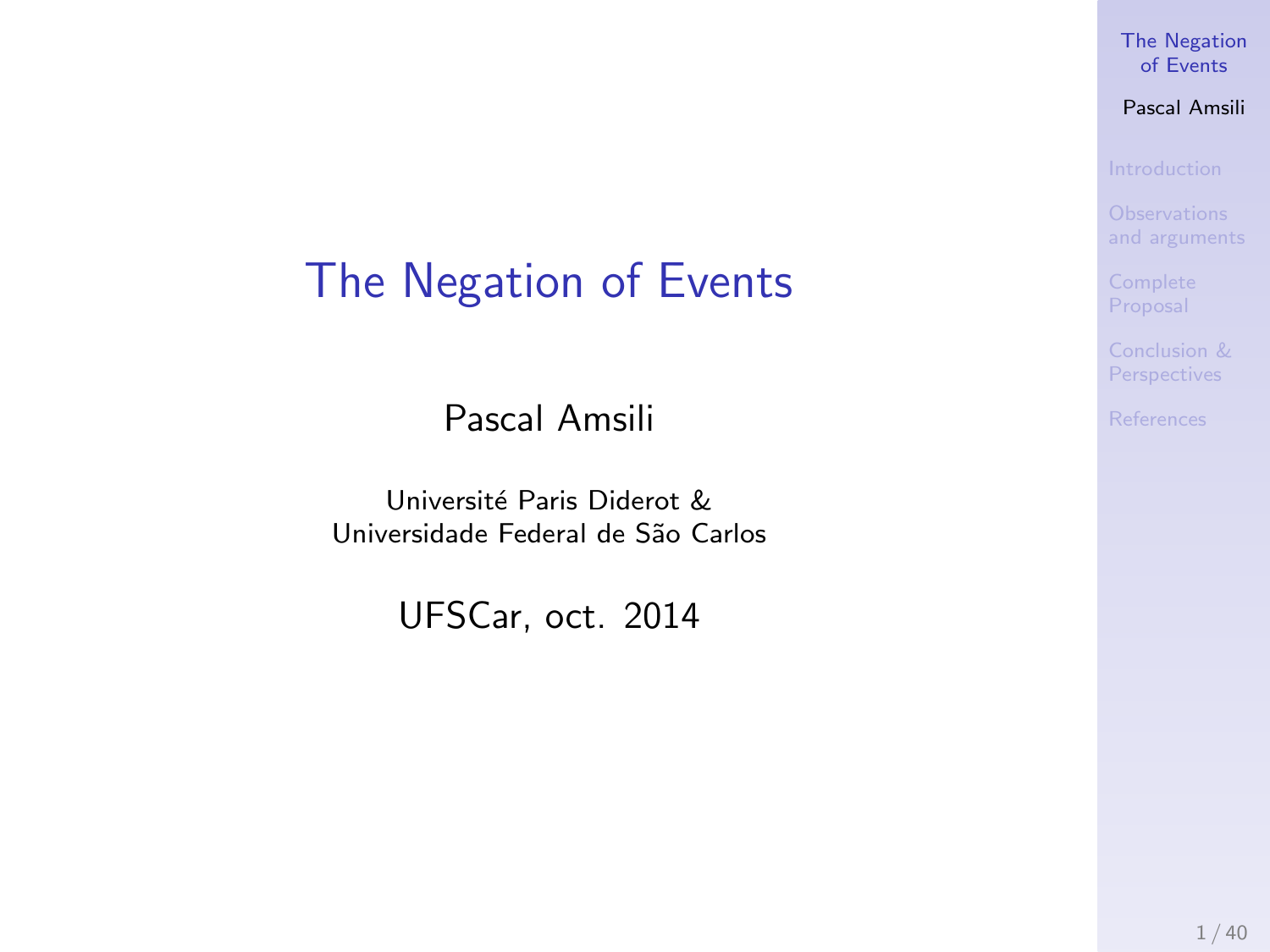[Introduction](#page-5-0)

### [The Negation](#page-0-0) of Events

### Pascal Amsili

[Conclusion &](#page-84-0) Perspectives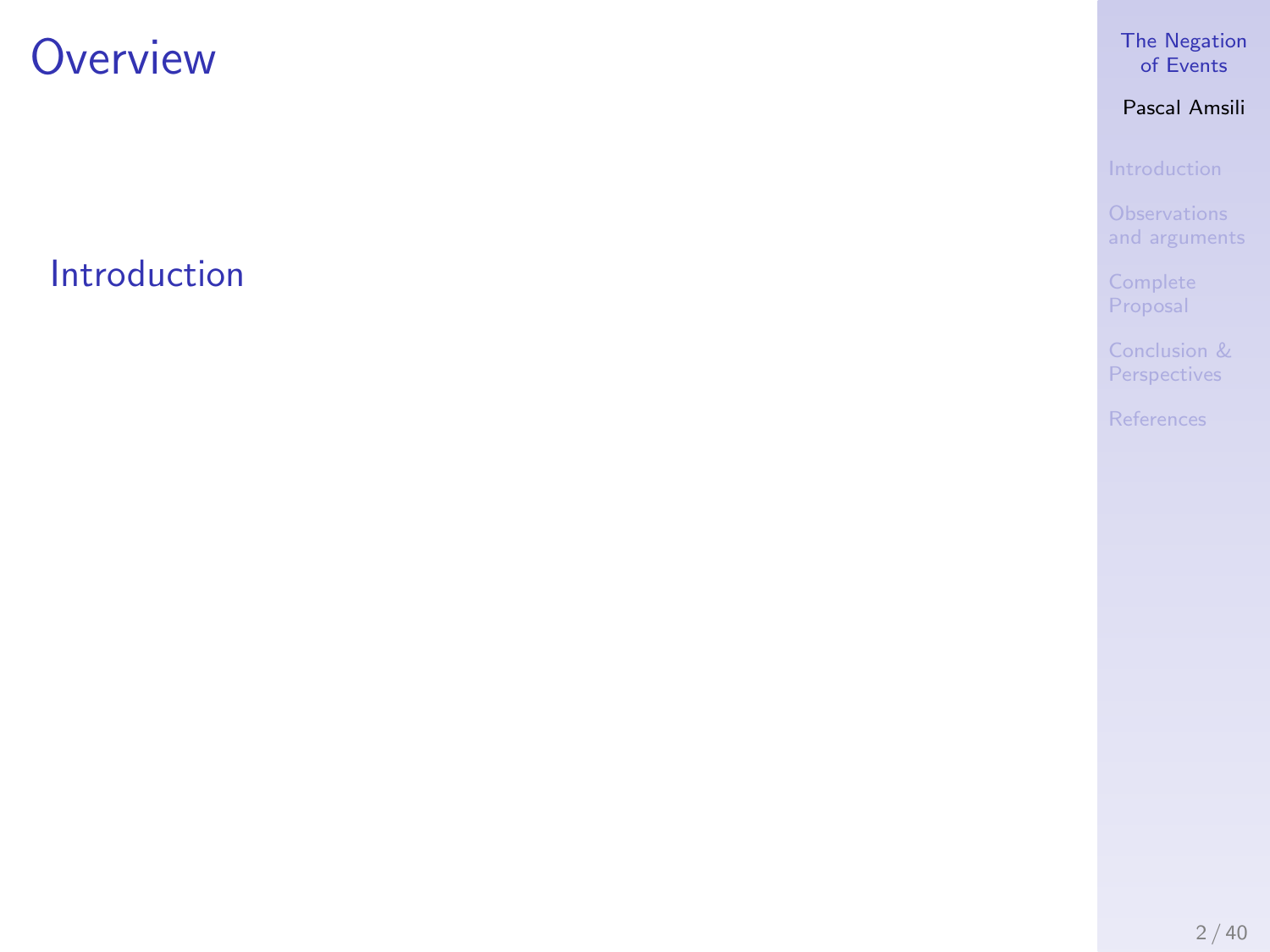[Introduction](#page-5-0)

[Observations and arguments](#page-63-0)

### [The Negation](#page-0-0) of Events

Pascal Amsili

[Conclusion &](#page-84-0)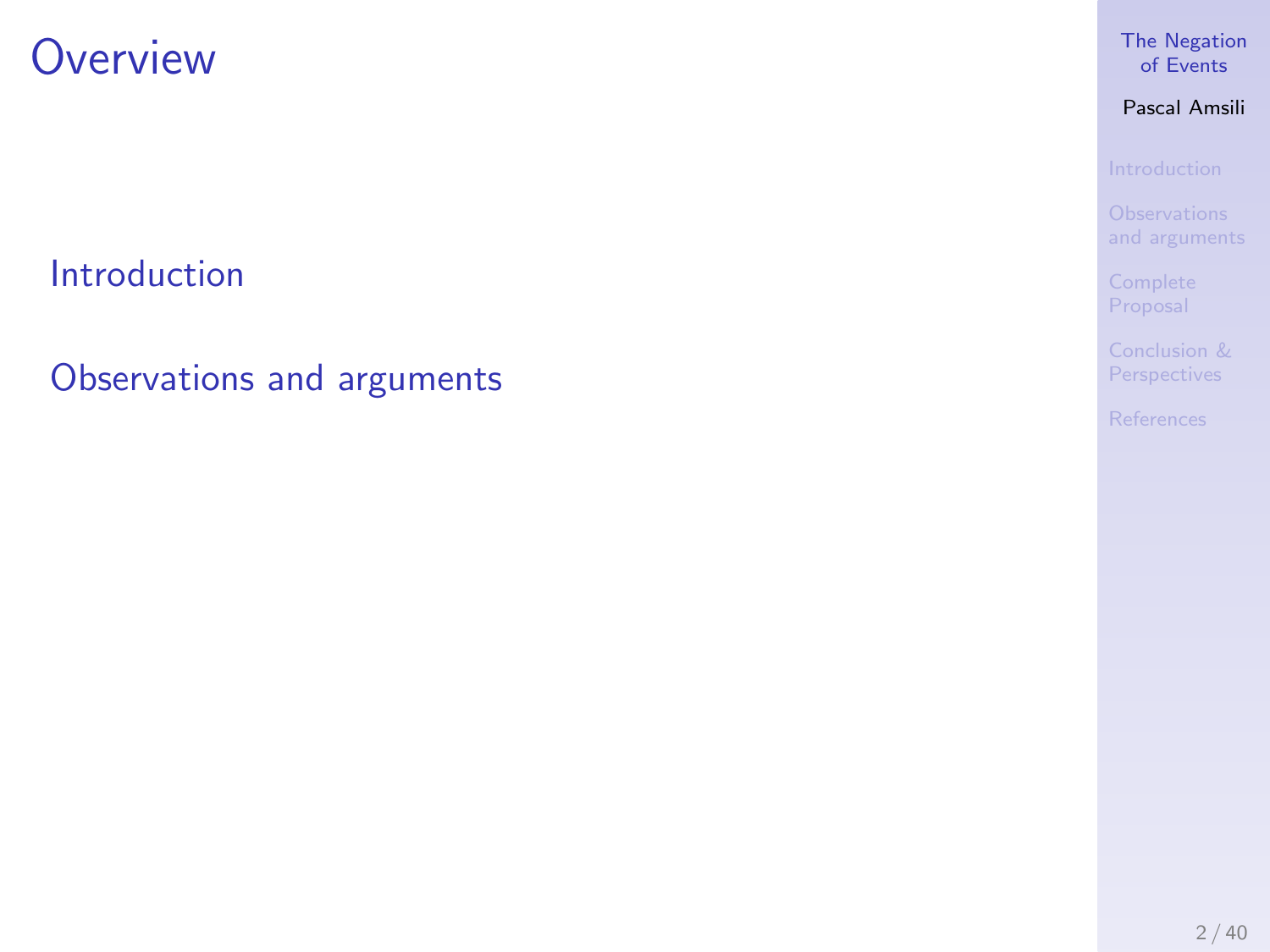[Introduction](#page-5-0)

[Observations and arguments](#page-63-0)

[Complete Proposal](#page-79-0)

### [The Negation](#page-0-0) of Events

Pascal Amsili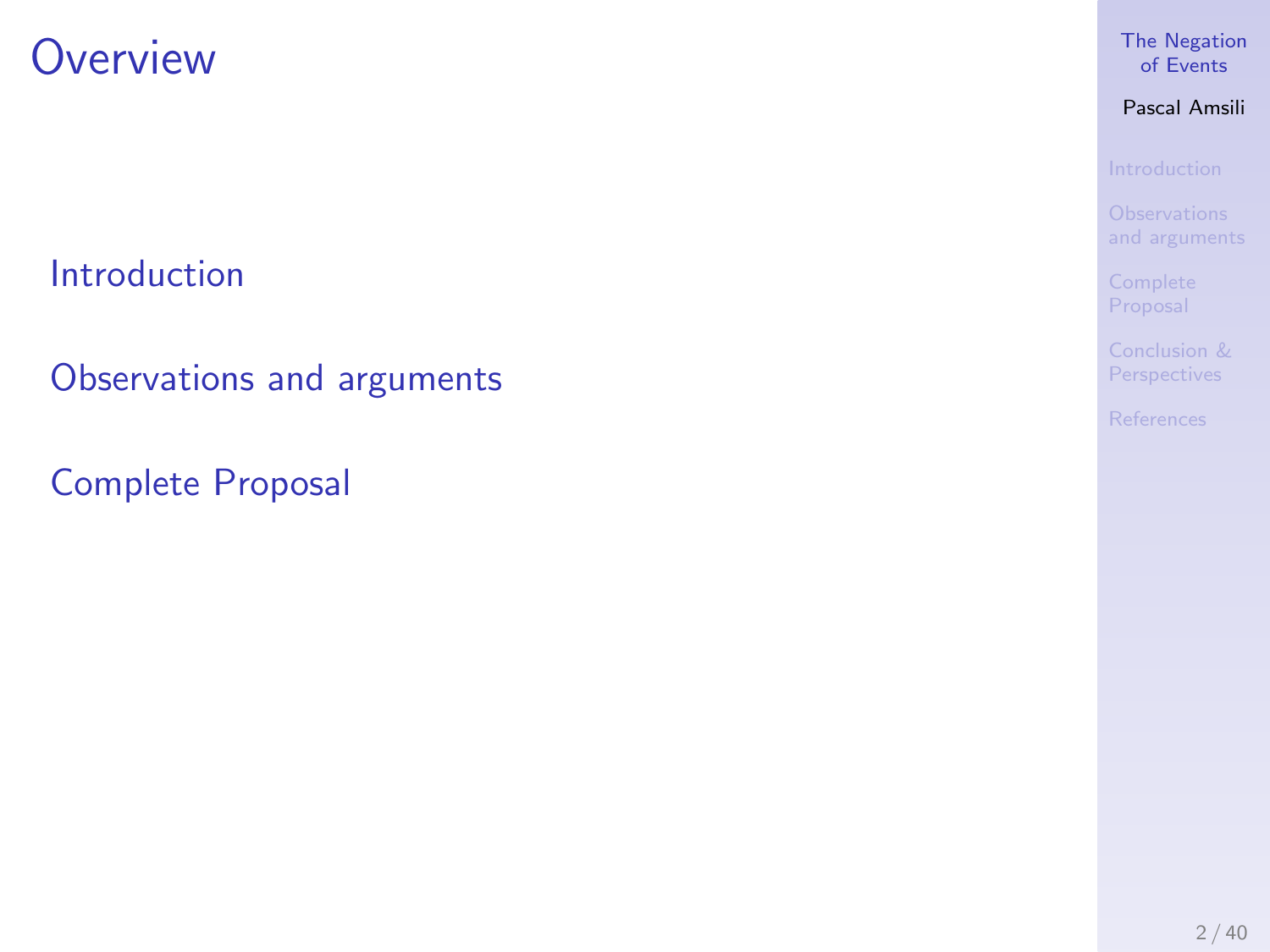[Introduction](#page-5-0)

[Observations and arguments](#page-63-0)

[Complete Proposal](#page-79-0)

[Conclusion & Perspectives](#page-84-0)

### [The Negation](#page-0-0) of Events

Pascal Amsili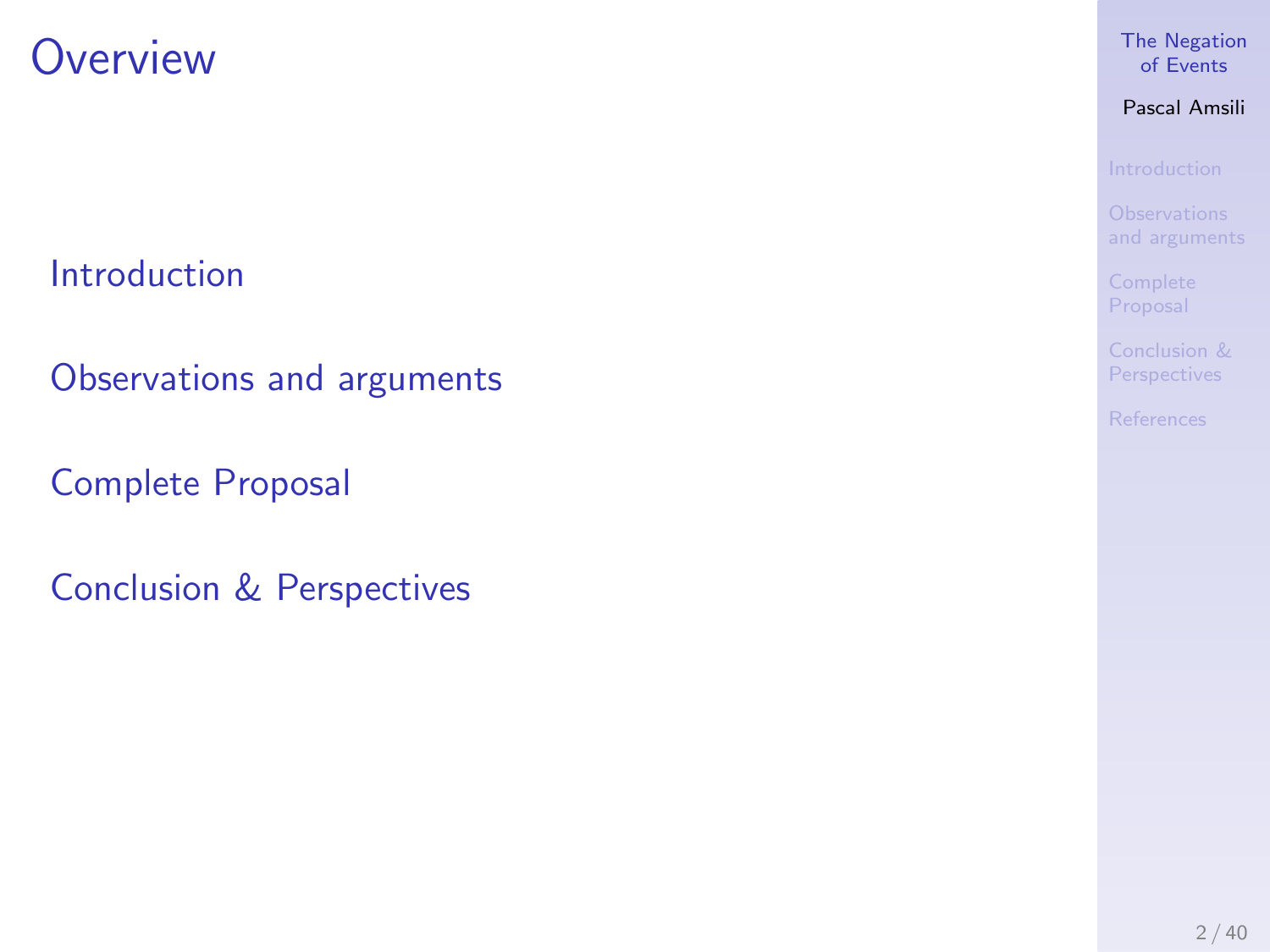### <span id="page-5-0"></span>[Introduction](#page-5-0)

[Davidson's proposal](#page-6-0) [Parsons' proposal](#page-46-0) [Kamp & Reyle's proposal](#page-53-0) [The question](#page-60-0)

[Complete Proposal](#page-79-0)

[Conclusion & Perspectives](#page-84-0)

#### [The Negation](#page-0-0) of Events

### Pascal Amsili

### [Introduction](#page-5-0)

[Davidson](#page-6-0) [Initial Problem 1](#page-6-0) [Initial Problem 2](#page-22-0) [Reification](#page-36-0) **[Discussion](#page-38-0)** [Parsons](#page-46-0) [Kamp&Reyle](#page-53-0) [The question](#page-60-0)

[and arguments](#page-63-0)

Proposal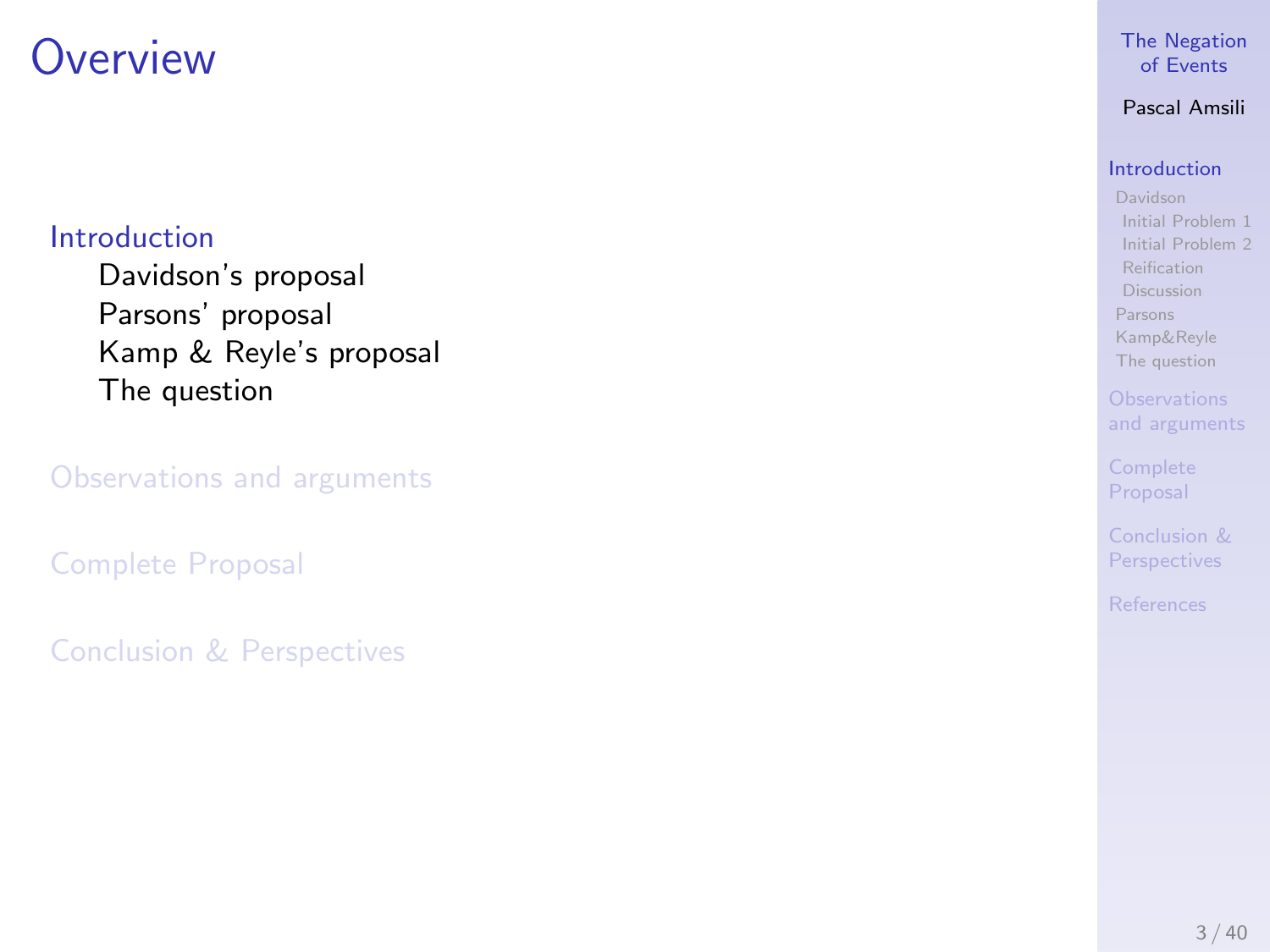- <span id="page-6-0"></span>(1) a. Jones loves a woman.
	- b.  $\exists x \text{ woman}(x) \land \text{love}(j, x)$

#### [The Negation](#page-0-0) of Events

#### Pascal Amsili

[Initial Problem 1](#page-6-0) [Initial Problem 2](#page-22-0) [Reification](#page-36-0) [Discussion](#page-38-0) [Parsons](#page-46-0) [Kamp&Reyle](#page-53-0) [The question](#page-60-0)

Proposal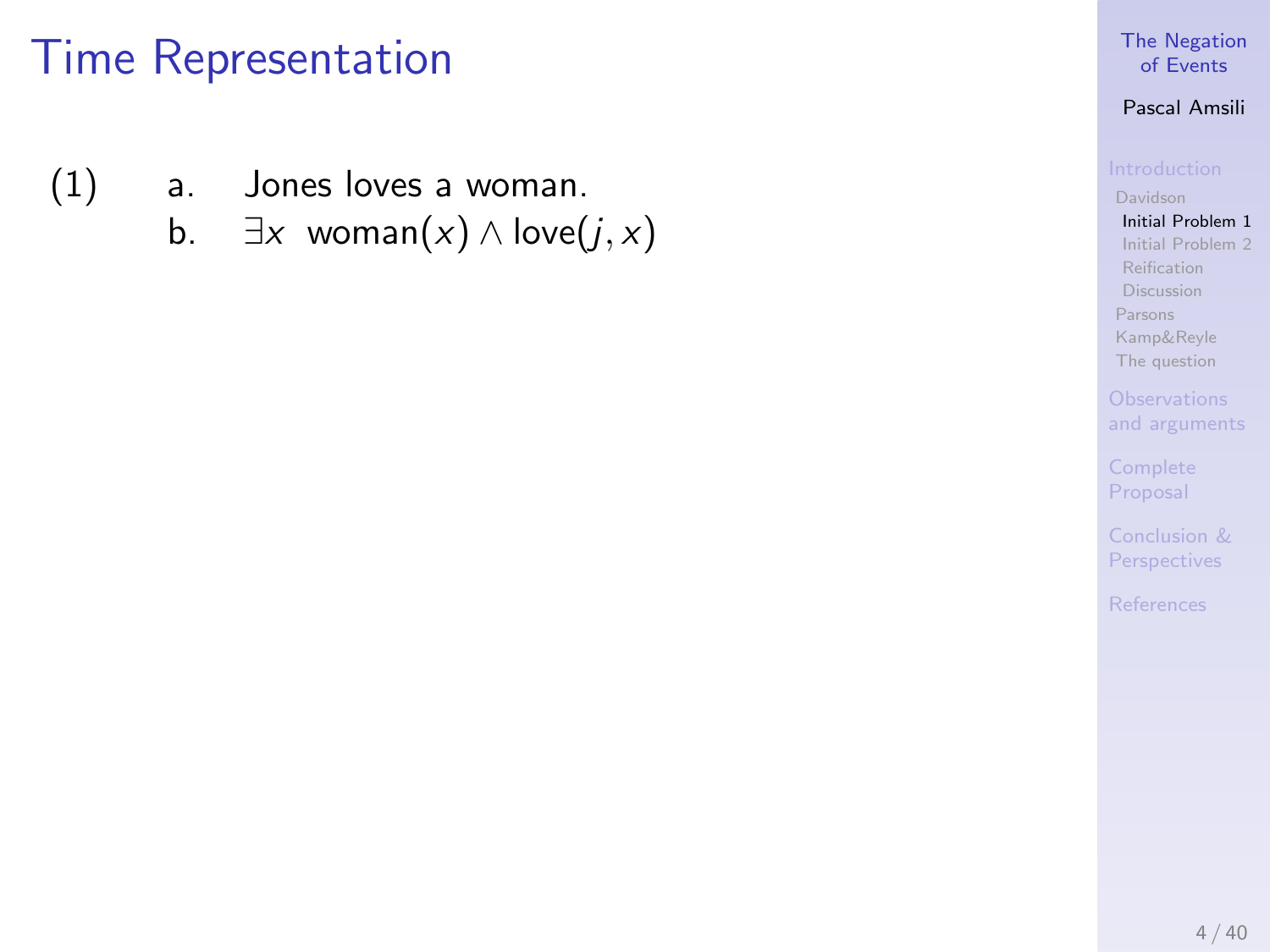- (1) a. Jones loves a woman.
	- b.  $\exists x \text{ woman}(x) \land \text{love}(j, x)$

would equally represent

- (2) a. Jones loved a woman.
	- b. Jones will love a woman.

### [The Negation](#page-0-0) of Events

### Pascal Amsili

[Initial Problem 1](#page-6-0) [Initial Problem 2](#page-22-0) [Reification](#page-36-0) [Discussion](#page-38-0) [Parsons](#page-46-0) [Kamp&Reyle](#page-53-0) [The question](#page-60-0)

[and arguments](#page-63-0)

Proposal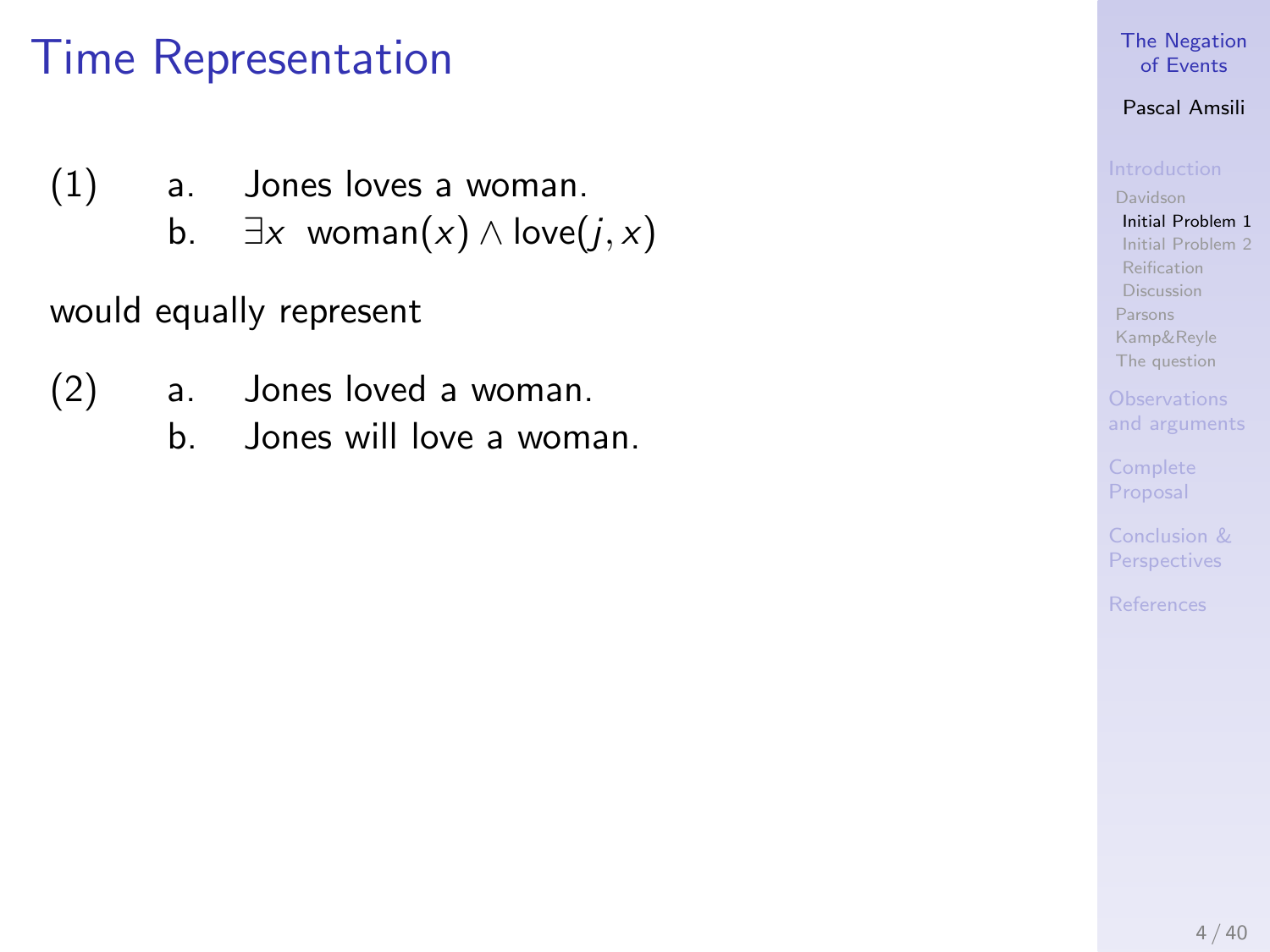- (1) a. Jones loves a woman.
	- b.  $\exists x \text{ woman}(x) \land \text{love}(i, x)$

would equally represent

- (2) a. Jones loved a woman.
	- b. Jones will love a woman.

as well as

- (3) a. Jones used to love a woman.
	- b. Jones was loving a woman.

### [The Negation](#page-0-0) of Events

### Pascal Amsili

[Davidson](#page-6-0) [Initial Problem 1](#page-6-0) [Initial Problem 2](#page-22-0) [Reification](#page-36-0) [Discussion](#page-38-0) [Parsons](#page-46-0) [Kamp&Reyle](#page-53-0) [The question](#page-60-0)

[and arguments](#page-63-0)

Proposal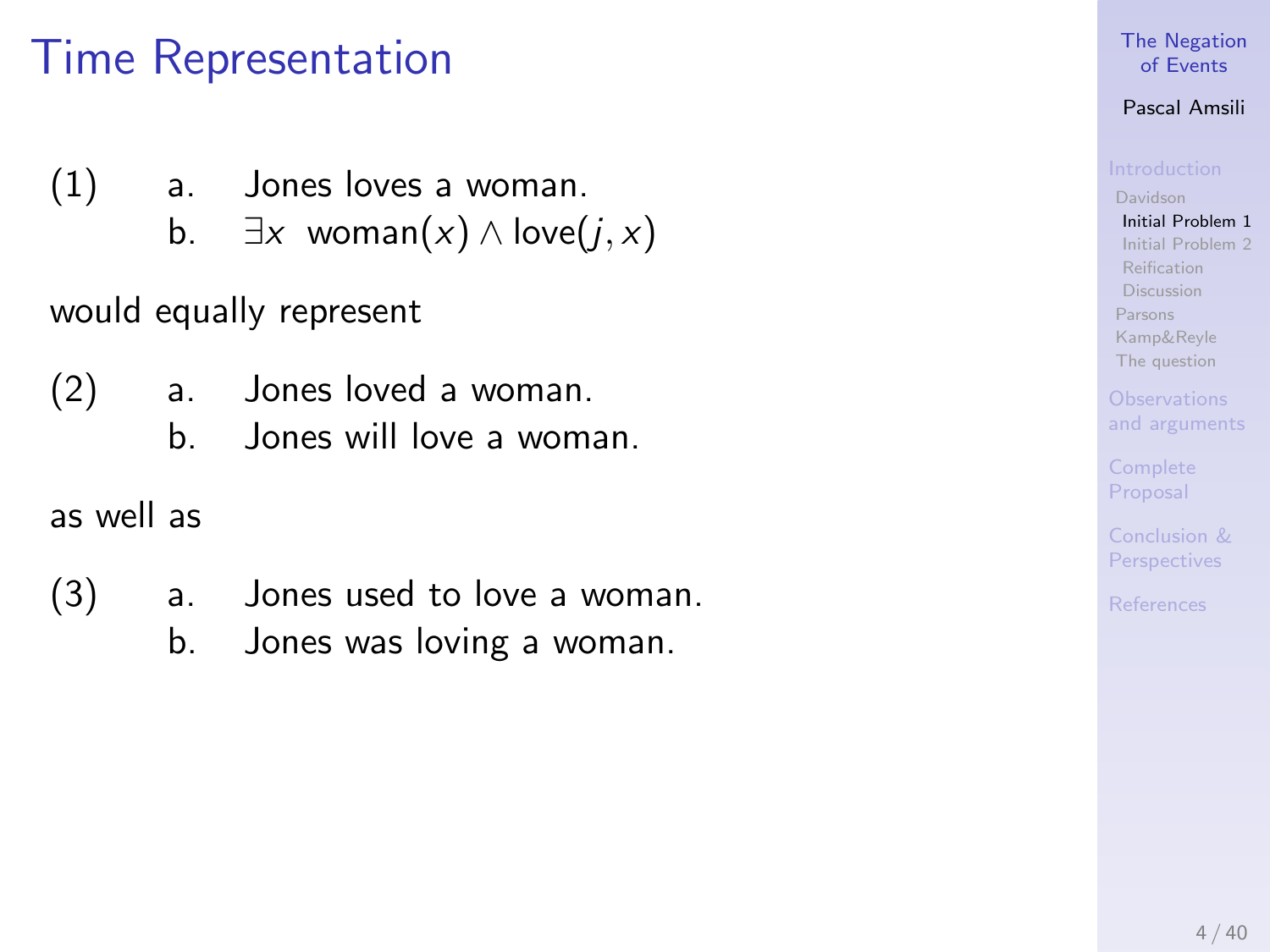- (1) a. Jones loves a woman.
	- b.  $\exists x \text{ woman}(x) \land \text{love}(i, x)$

would equally represent

- (2) a. Jones loved a woman.
	- b. Jones will love a woman.

as well as

- (3) a. Jones used to love a woman.
	- b. Jones was loving a woman.

Yet we want (4) not to be contradictory.

(4) Jones loved a women and he doesn't love a woman.

### [The Negation](#page-0-0) of Events

### Pascal Amsili

[Davidson](#page-6-0) [Initial Problem 1](#page-6-0) [Initial Problem 2](#page-22-0) [Discussion](#page-38-0) [Parsons](#page-46-0) [Kamp&Reyle](#page-53-0) [The question](#page-60-0)

[and arguments](#page-63-0)

Proposal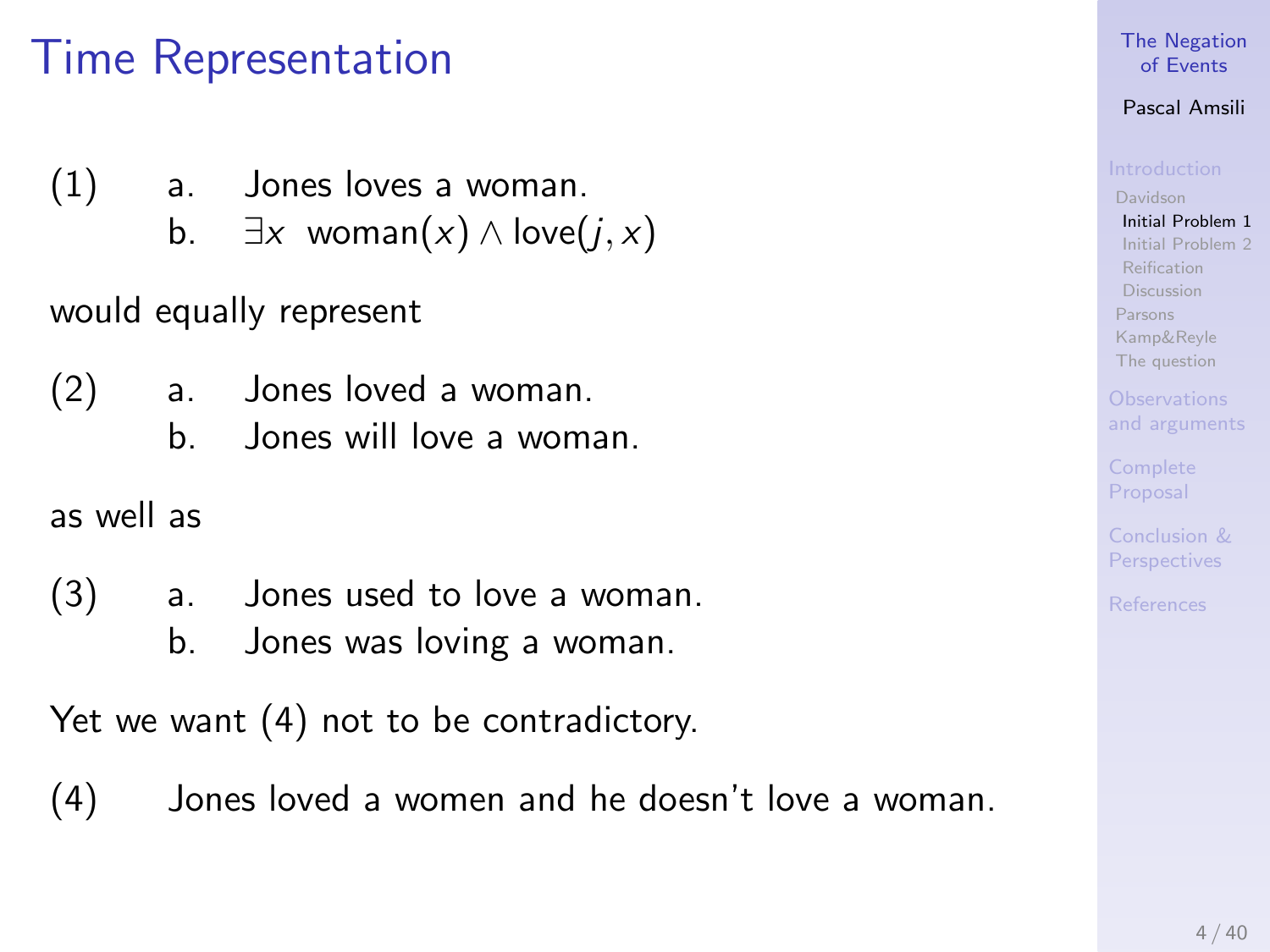Variant of modal logic: propositional operators & accessibility relation between worlds

#### [The Negation](#page-0-0) of Events

Pascal Amsili

[Initial Problem 1](#page-6-0) [Initial Problem 2](#page-22-0) [Reification](#page-36-0) **[Discussion](#page-38-0)** [Parsons](#page-46-0) [Kamp&Reyle](#page-53-0) [The question](#page-60-0)

[and arguments](#page-63-0)

Proposal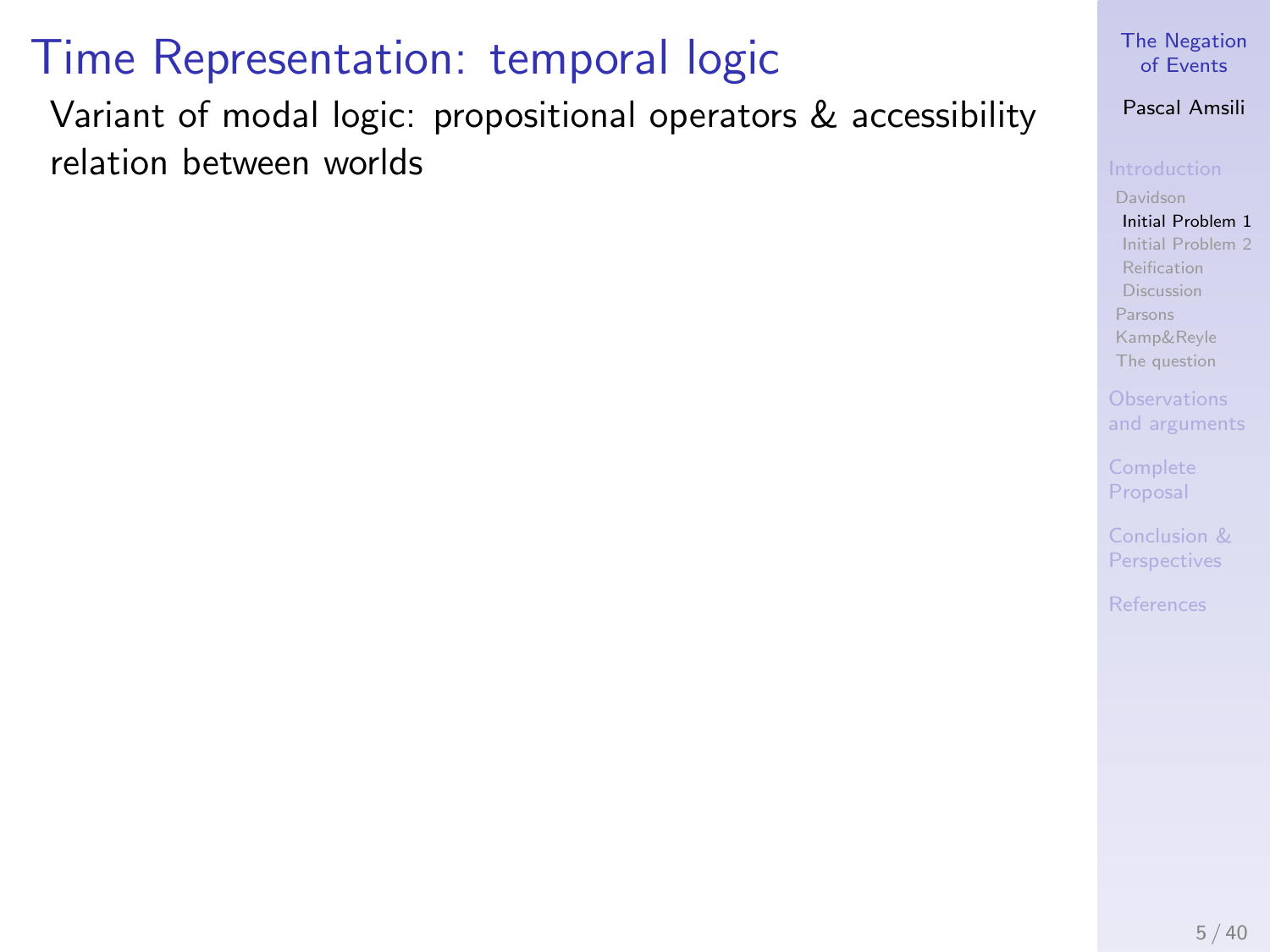Variant of modal logic: propositional operators & accessibility relation between worlds

 $P[\Psi] =$  there is a world w in the past s.t.  $\Psi \in W$ .

(5) a. Jones loved a woman.

b.  $P[\exists x \text{ woman}(x) \land \text{love}(i, x)]$ 

#### [The Negation](#page-0-0) of Events

### Pascal Amsili

[Davidson](#page-6-0) [Initial Problem 1](#page-6-0) [Initial Problem 2](#page-22-0) [Reification](#page-36-0) [Discussion](#page-38-0) [Parsons](#page-46-0) [Kamp&Reyle](#page-53-0) [The question](#page-60-0)

[and arguments](#page-63-0)

Proposal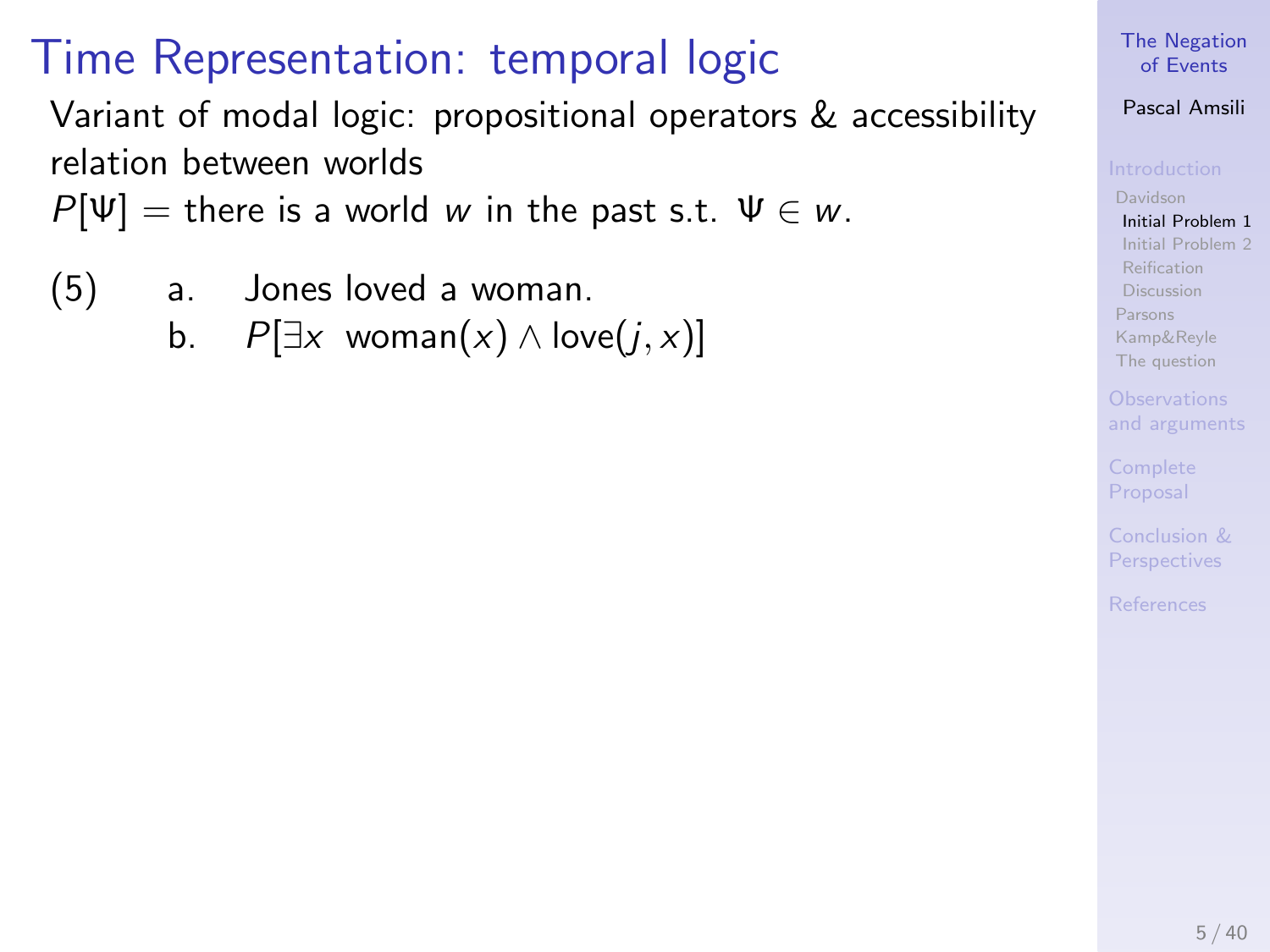Variant of modal logic: propositional operators & accessibility relation between worlds

 $P[\Psi] =$  there is a world w in the past s.t.  $\Psi \in W$ .

$$
(5) \qquad a. \qquad Jones loved a woman.
$$

b.  $P[∃x$  woman(x) ∧ love( $j, x$ )]

 $P[\Psi] =$  there is a world w in the future s.t.  $\Psi \in W$ .

- (6) a. Jones will love a woman.
	- b.  $F[\exists x \text{ woman}(x) \wedge \text{love}(i, x)]$

#### [The Negation](#page-0-0) of Events

### Pascal Amsili

[Davidson](#page-6-0) [Initial Problem 1](#page-6-0) [Initial Problem 2](#page-22-0) [Discussion](#page-38-0) [Parsons](#page-46-0) [Kamp&Reyle](#page-53-0) [The question](#page-60-0)

[and arguments](#page-63-0)

Proposal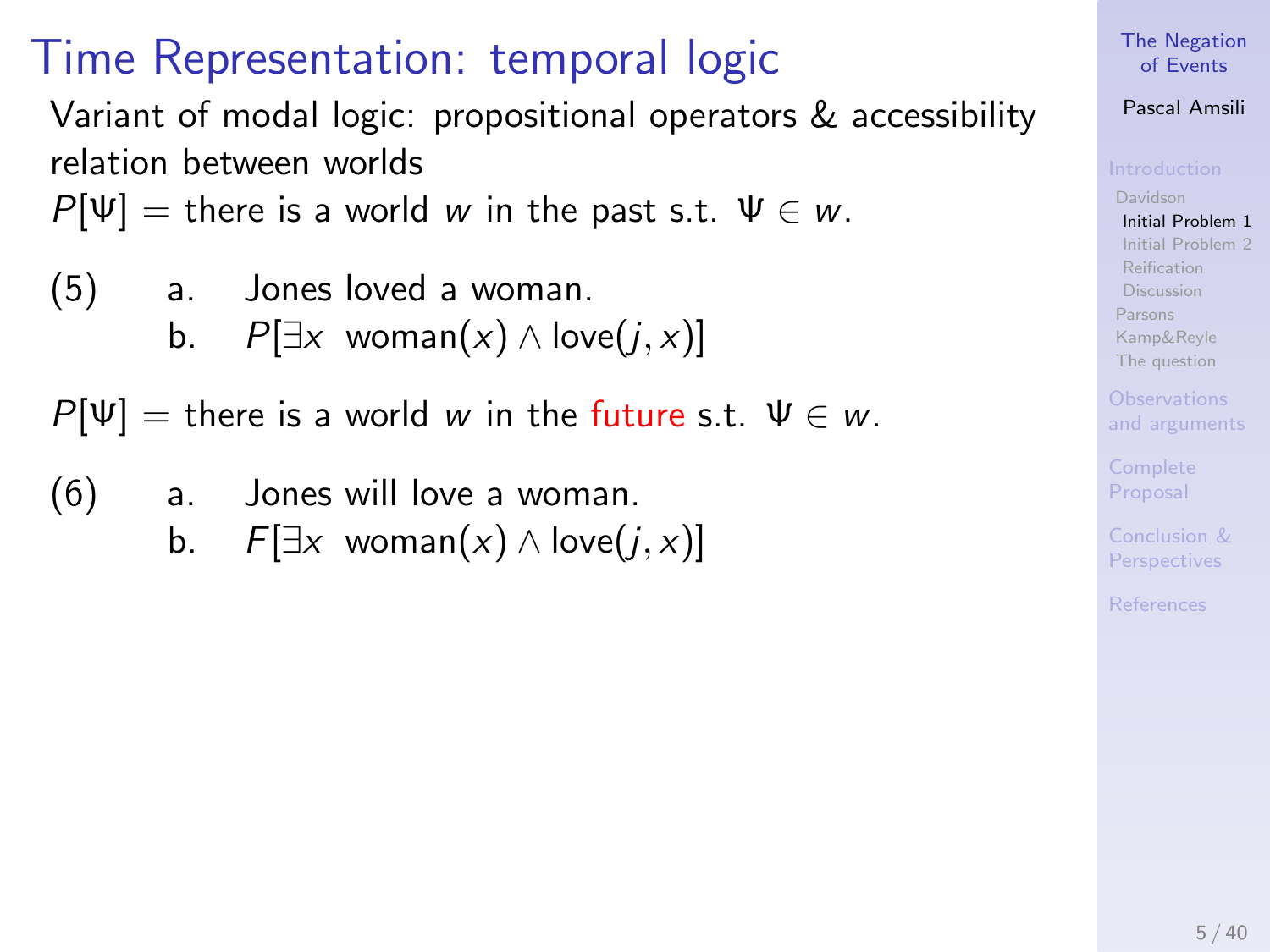Variant of modal logic: propositional operators & accessibility relation between worlds

 $P[\Psi] =$  there is a world w in the past s.t.  $\Psi \in W$ .

(5) a. Jones loved a woman.  
b. 
$$
D\Box x
$$
 woman(x) A low.

b.  $P[\exists x \text{ woman}(x) \land \text{love}(j, x)]$ 

 $P[\Psi] =$  there is a world w in the future s.t.  $\Psi \in W$ .

- (6) a. Jones will love a woman.
	- b.  $F[\exists x \text{ woman}(x) \wedge \text{love}(i, x)]$
- $(7)$  a.  $PP[\Psi]$

#### [The Negation](#page-0-0) of Events

### Pascal Amsili

[Davidson](#page-6-0) [Initial Problem 1](#page-6-0) [Initial Problem 2](#page-22-0) [Reification](#page-36-0) [Discussion](#page-38-0) [Parsons](#page-46-0) [Kamp&Reyle](#page-53-0) [The question](#page-60-0)

[and arguments](#page-63-0)

Proposal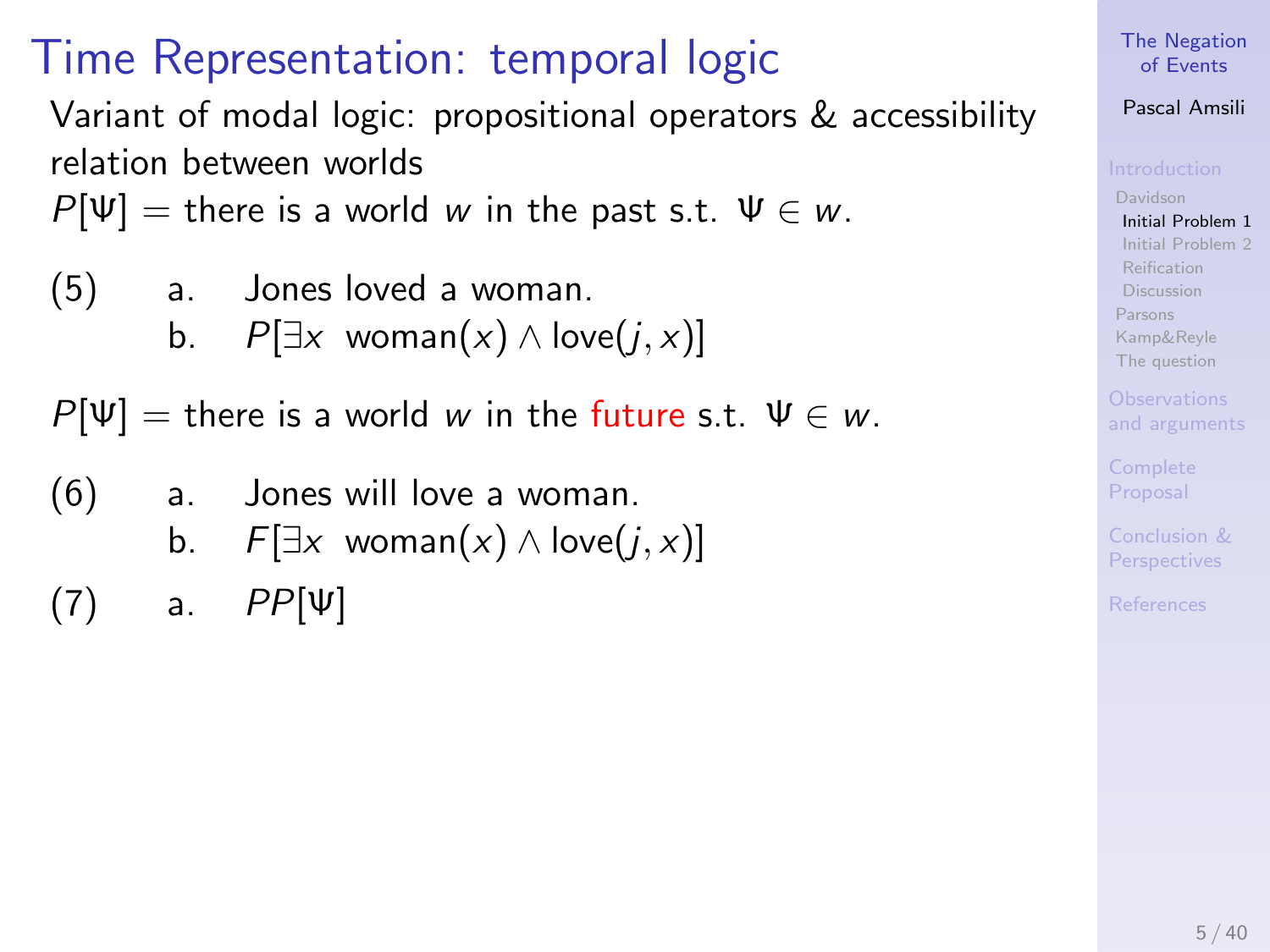Variant of modal logic: propositional operators & accessibility relation between worlds

 $P[\Psi] =$  there is a world w in the past s.t.  $\Psi \in W$ .

(5) a. Jones loved a woman.  
b. 
$$
P[\exists x \text{ woman}(x) \land \text{love}(j, x)]
$$

 $P[\Psi] =$  there is a world w in the future s.t.  $\Psi \in W$ .

- (6) a. Jones will love a woman.
	- b.  $F[\exists x \text{ woman}(x) \wedge \text{love}(i, x)]$
- (7) a.  $PP[\Psi]$   $\approx$  pluperfect

#### [The Negation](#page-0-0) of Events

### Pascal Amsili

[Davidson](#page-6-0) [Initial Problem 1](#page-6-0) [Initial Problem 2](#page-22-0) [Discussion](#page-38-0) [Parsons](#page-46-0) [Kamp&Reyle](#page-53-0) [The question](#page-60-0)

[and arguments](#page-63-0)

Proposal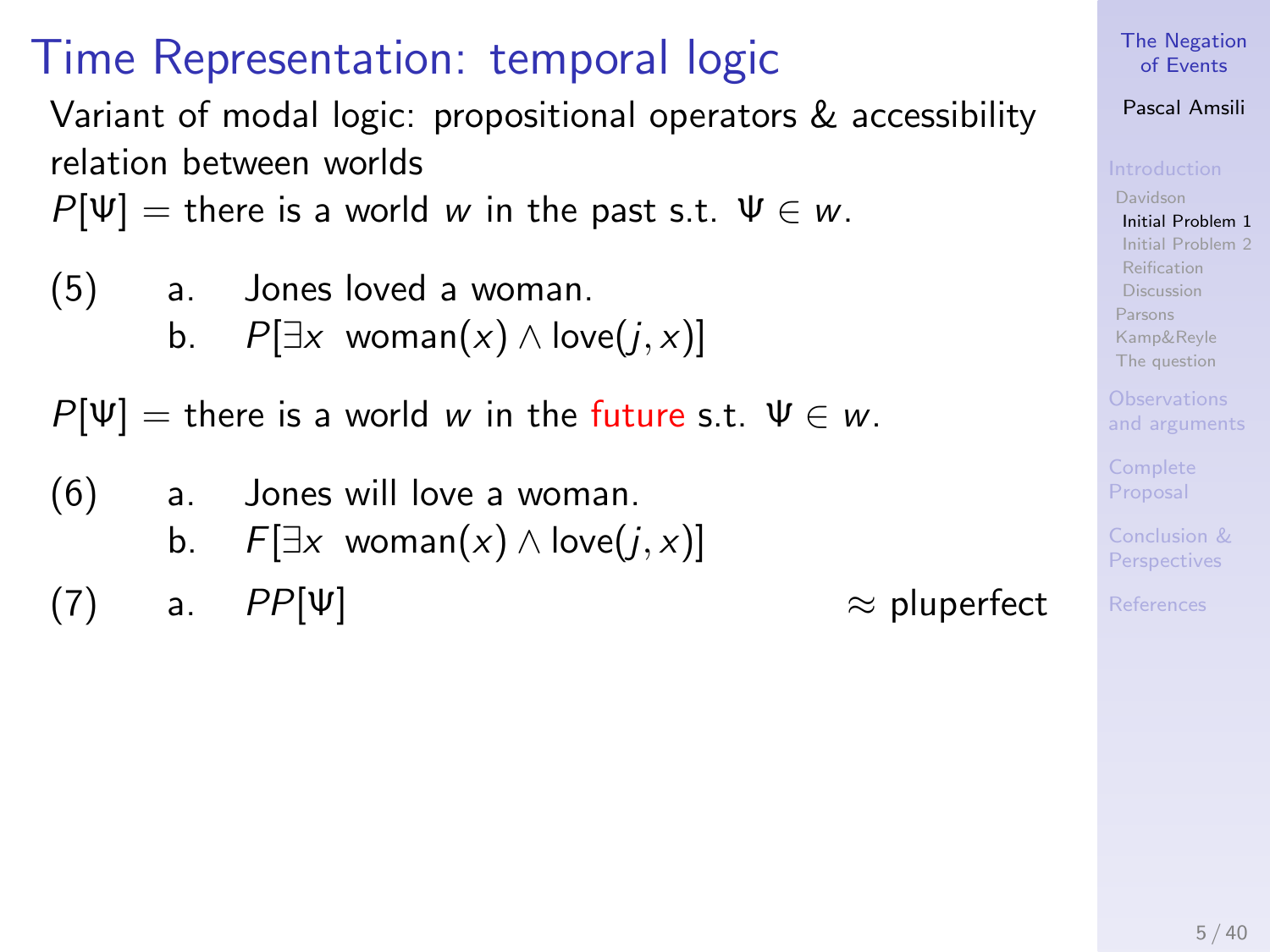Variant of modal logic: propositional operators & accessibility relation between worlds

 $P[\Psi] =$  there is a world w in the past s.t.  $\Psi \in W$ .

(5) a. Jones loved a woman.  
b. 
$$
D\Box x
$$
 woman(x) A box

b.  $P[\exists x \text{ woman}(x) \land \text{love}(j, x)]$ 

 $P[\Psi] =$  there is a world w in the future s.t.  $\Psi \in W$ .

- (6) a. Jones will love a woman.
	- b.  $F[\exists x \text{ woman}(x) \wedge \text{love}(i, x)]$
- (7) a.  $PP[\Psi]$   $\approx$  pluperfect b.  $FP[\Psi]$

### [The Negation](#page-0-0) of Events

### Pascal Amsili

[Davidson](#page-6-0) [Initial Problem 1](#page-6-0) [Initial Problem 2](#page-22-0) [Discussion](#page-38-0) [Parsons](#page-46-0) [Kamp&Reyle](#page-53-0) [The question](#page-60-0)

[and arguments](#page-63-0)

Proposal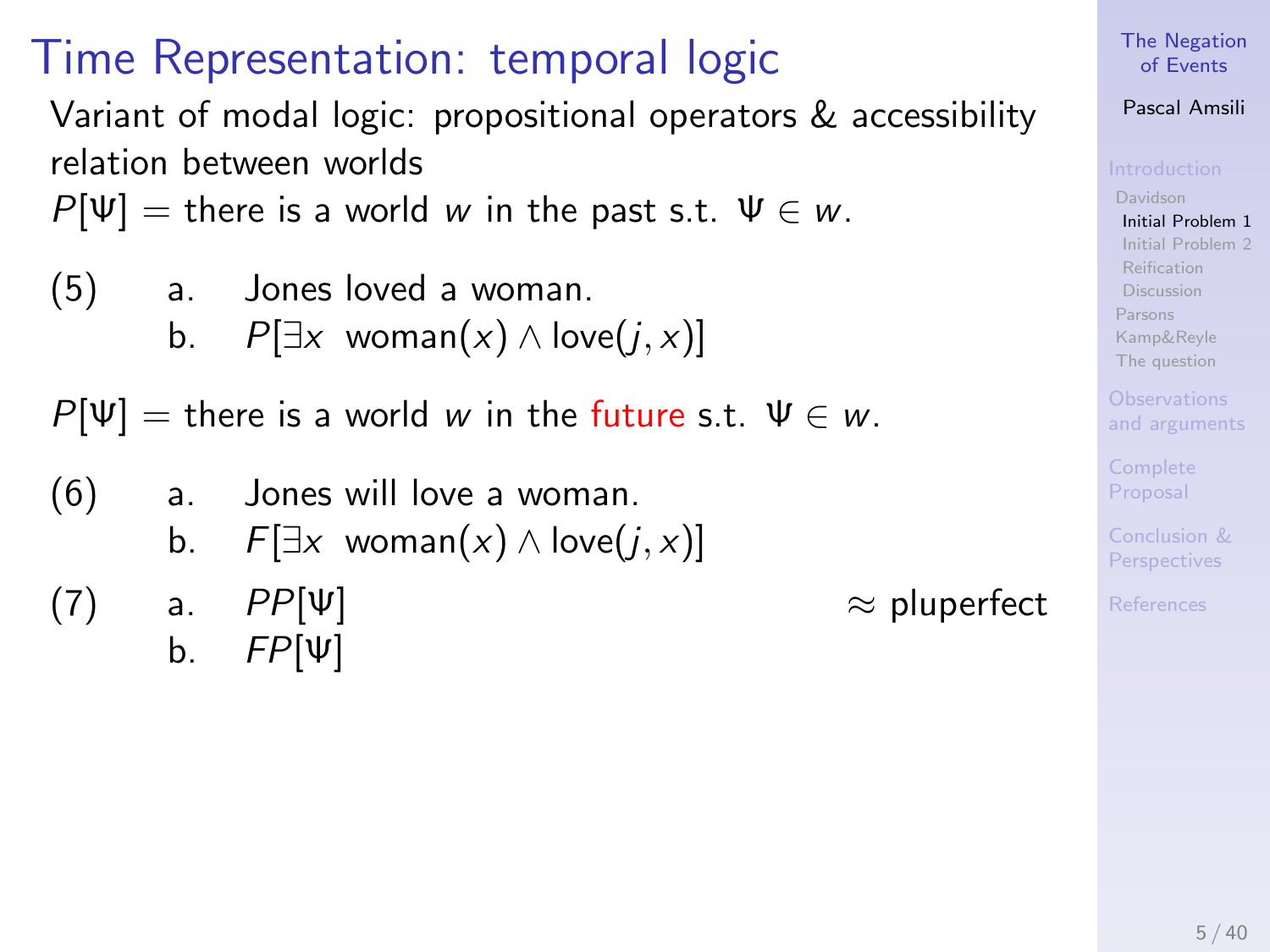Variant of modal logic: propositional operators & accessibility relation between worlds

 $P[\Psi] =$  there is a world w in the past s.t.  $\Psi \in W$ .

(5) a. Jones loved a woman.  
b. 
$$
B^{\square}x \text{ users}(x) \land \text{lex}(x)
$$

b.  $P[\exists x \text{ woman}(x) \land \text{love}(j, x)]$ 

 $P[\Psi] =$  there is a world w in the future s.t.  $\Psi \in W$ .

- (6) a. Jones will love a woman.
	- b.  $F[\exists x \text{ woman}(x) \wedge \text{love}(i, x)]$
- (7) a.  $PP[\Psi]$   $\approx$  pluperfect b.  $FP[\Psi]$   $\approx$  past in the future

#### [The Negation](#page-0-0) of Events

### Pascal Amsili

[Davidson](#page-6-0) [Initial Problem 1](#page-6-0) [Initial Problem 2](#page-22-0) [Discussion](#page-38-0) [Parsons](#page-46-0) [Kamp&Reyle](#page-53-0) [The question](#page-60-0)

[and arguments](#page-63-0)

Proposal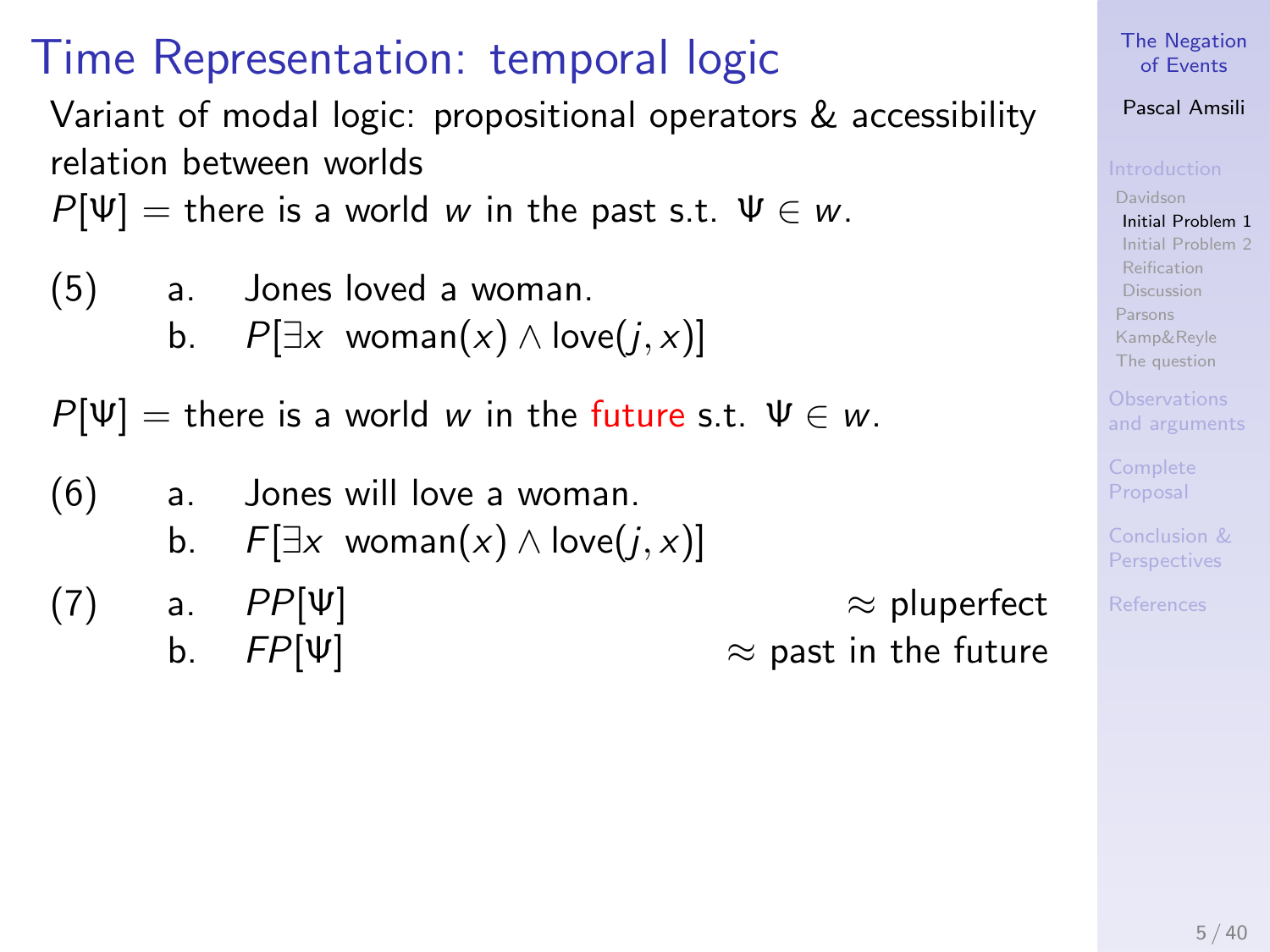Variant of modal logic: propositional operators & accessibility relation between worlds

 $P[\Psi] =$  there is a world w in the past s.t.  $\Psi \in W$ .

$$
(5) \qquad a. \qquad Jones loved a woman.
$$

b.  $P[∃x$  woman(x) ∧ love(j, x)]

 $P[\Psi] =$  there is a world w in the future s.t.  $\Psi \in W$ .

- (6) a. Jones will love a woman.
	- b.  $F[\exists x \text{ woman}(x) \wedge \text{love}(i, x)]$
- (7) a.  $PP[\Psi]$   $\approx$  pluperfect

c. PFFPPFP[Ψ]

b.  $FP[\Psi]$   $\approx$  past in the future

[The Negation](#page-0-0) of Events

### Pascal Amsili

[Davidson](#page-6-0) [Initial Problem 1](#page-6-0) [Initial Problem 2](#page-22-0) [Discussion](#page-38-0) [Parsons](#page-46-0) [Kamp&Reyle](#page-53-0) [The question](#page-60-0)

[and arguments](#page-63-0)

Proposal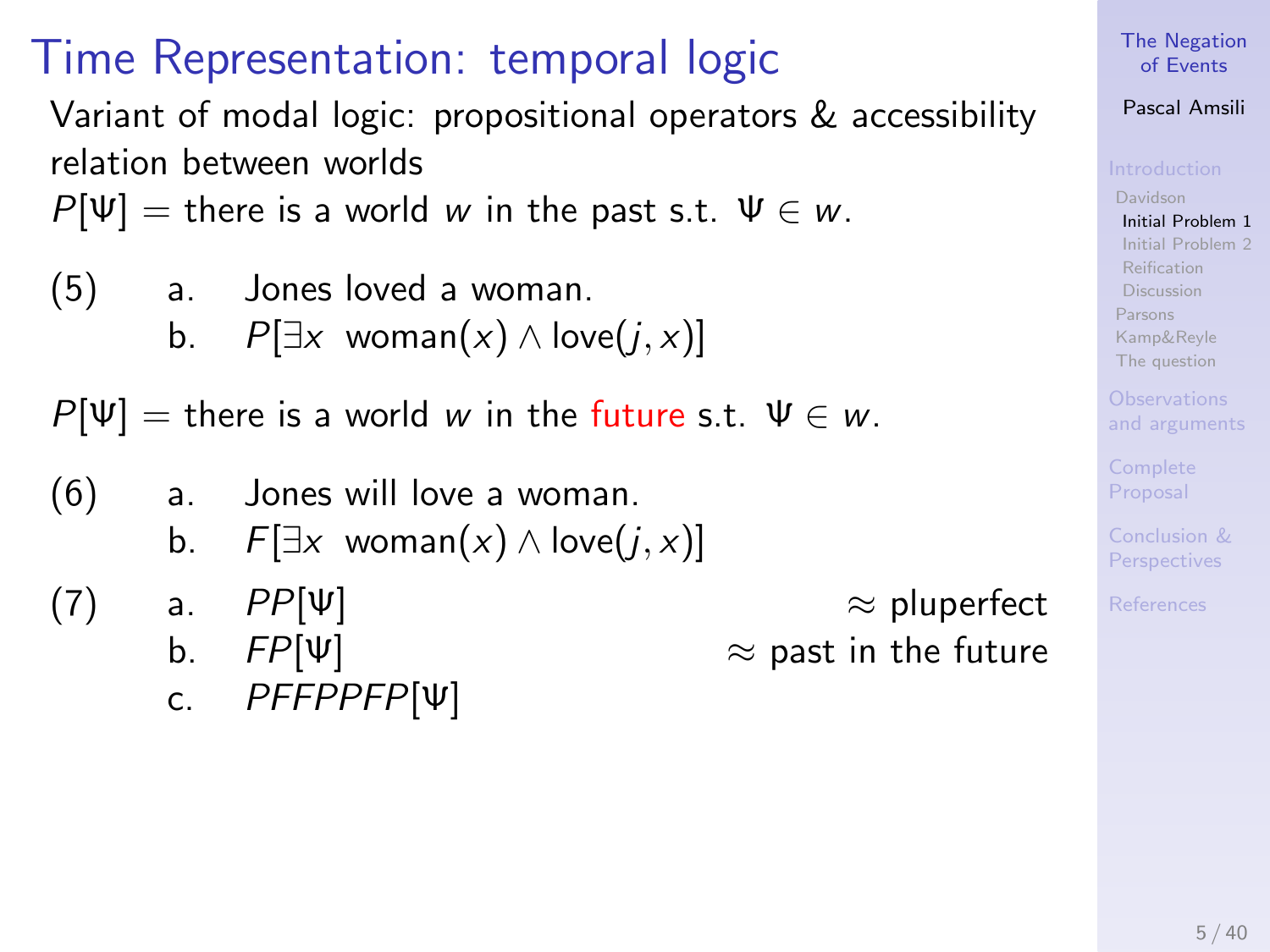Variant of modal logic: propositional operators & accessibility relation between worlds

 $P[\Psi] =$  there is a world w in the past s.t.  $\Psi \in W$ .

$$
(5) \qquad a. \qquad Jones loved a woman.
$$

b.  $P[∃x$  woman(x) ∧ love(j, x)]

 $P[\Psi] =$  there is a world w in the future s.t.  $\Psi \in W$ .

- (6) a. Jones will love a woman.
	- b.  $F[\exists x \text{ woman}(x) \wedge \text{love}(i, x)]$
- (7) a.  $PP[\Psi]$   $\approx$  pluperfect
	- -

b.  $FP[\Psi]$   $\approx$  past in the future c. PFFPPFP[Ψ] 2??

#### [The Negation](#page-0-0) of Events

### Pascal Amsili

[Davidson](#page-6-0) [Initial Problem 1](#page-6-0) [Initial Problem 2](#page-22-0) [Discussion](#page-38-0) [Parsons](#page-46-0) [Kamp&Reyle](#page-53-0) [The question](#page-60-0)

[and arguments](#page-63-0)

Proposal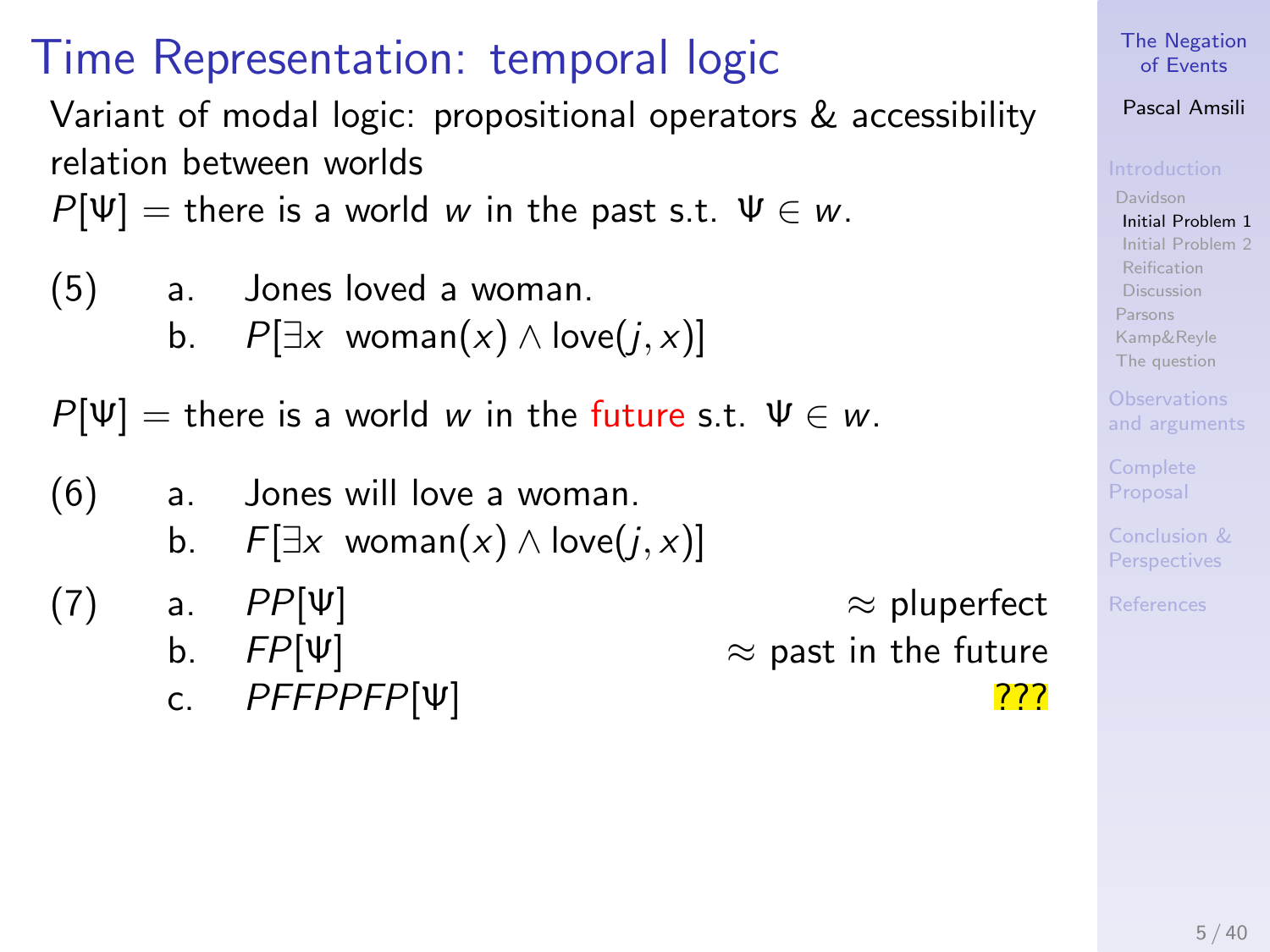Variant of modal logic: propositional operators & accessibility relation between worlds

 $P[\Psi] =$  there is a world w in the past s.t.  $\Psi \in W$ .

$$
(5) \qquad a. \qquad Jones loved a woman.
$$

b.  $P[∃x$  woman(x) ∧ love(j, x)]

 $P[\Psi] =$  there is a world w in the future s.t.  $\Psi \in W$ .

- (6) a. Jones will love a woman.
	- b.  $F[\exists x \text{ woman}(x) \wedge \text{love}(i, x)]$
- - -
	- $\Rightarrow$  very powerfull what about present tense? aspect?

```
(7) a. PP[\Psi] \approx pluperfect
b. FP[\Psi] \approx past in the future
c. PFFPPFP[Ψ] 2??
```
(Kamp, 1979)

[The Negation](#page-0-0) of Events

### Pascal Amsili

[Davidson](#page-6-0) [Initial Problem 1](#page-6-0) [Initial Problem 2](#page-22-0) [Discussion](#page-38-0) [Parsons](#page-46-0) [Kamp&Reyle](#page-53-0) [The question](#page-60-0)

[and arguments](#page-63-0)

Proposal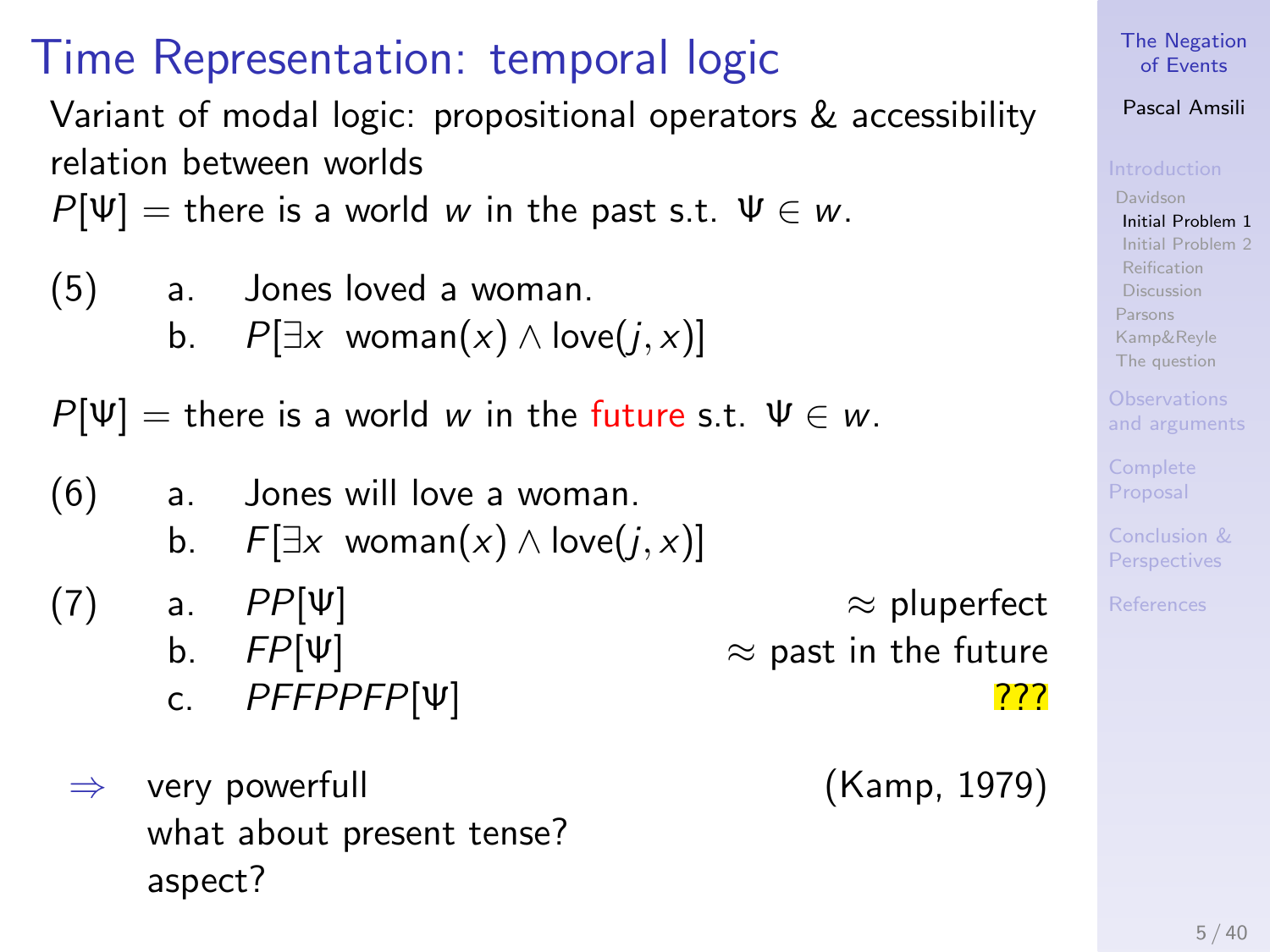## Time Representation: temporalized predicates

### (8) a. Jones loved a woman.

- b.  $\exists t \exists x \ t < n \land \text{woman}(x) \land \text{love}(j, x, t)$
- $\triangleright$  Predicates have one additional place for time
- $\blacktriangleright$  Underspecified role of the time argument

#### [The Negation](#page-0-0) of Events

#### Pascal Amsili

[Davidson](#page-6-0) [Initial Problem 1](#page-6-0) [Initial Problem 2](#page-22-0) [Reification](#page-36-0) [Discussion](#page-38-0) [Parsons](#page-46-0) [Kamp&Reyle](#page-53-0) [The question](#page-60-0)

[and arguments](#page-63-0)

Proposal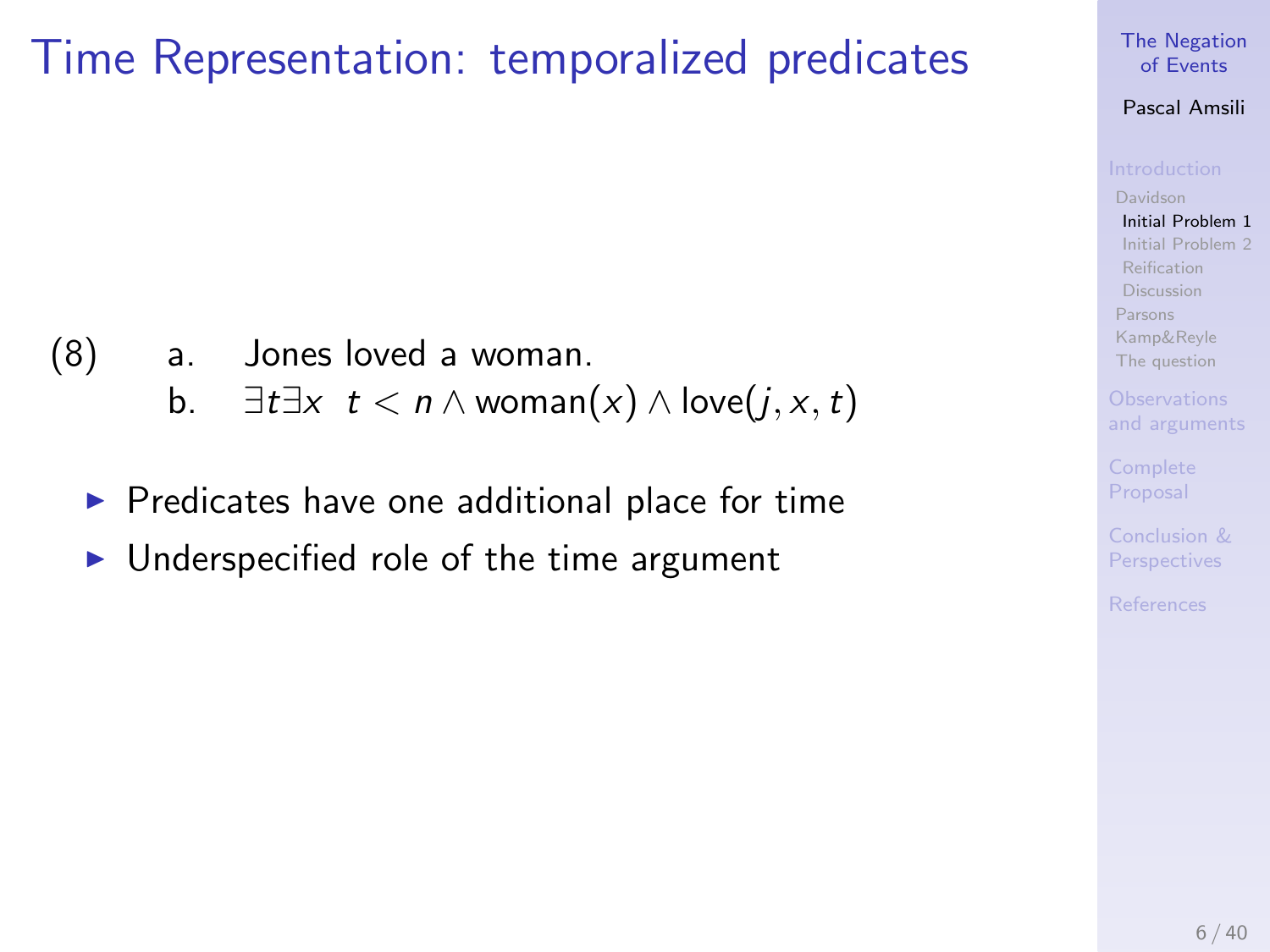## Time Representation: second order formulae

- (9) a. Jones loves a woman.
	- b.  $\exists t \, t < n \text{ holds}$   $\mathcal{A}(t, [\exists x \text{ woman}(x) \land \text{love}(j, x)])$
	- $\blacktriangleright$  usual in AI/KR
	- too powerfull (decidability issues)
	- many meaning postulates needed

#### [The Negation](#page-0-0) of Events

#### Pascal Amsili

[Davidson](#page-6-0) [Initial Problem 1](#page-6-0) [Initial Problem 2](#page-22-0) [Reification](#page-36-0) [Discussion](#page-38-0) [Parsons](#page-46-0) [Kamp&Reyle](#page-53-0) [The question](#page-60-0)

[and arguments](#page-63-0)

Proposal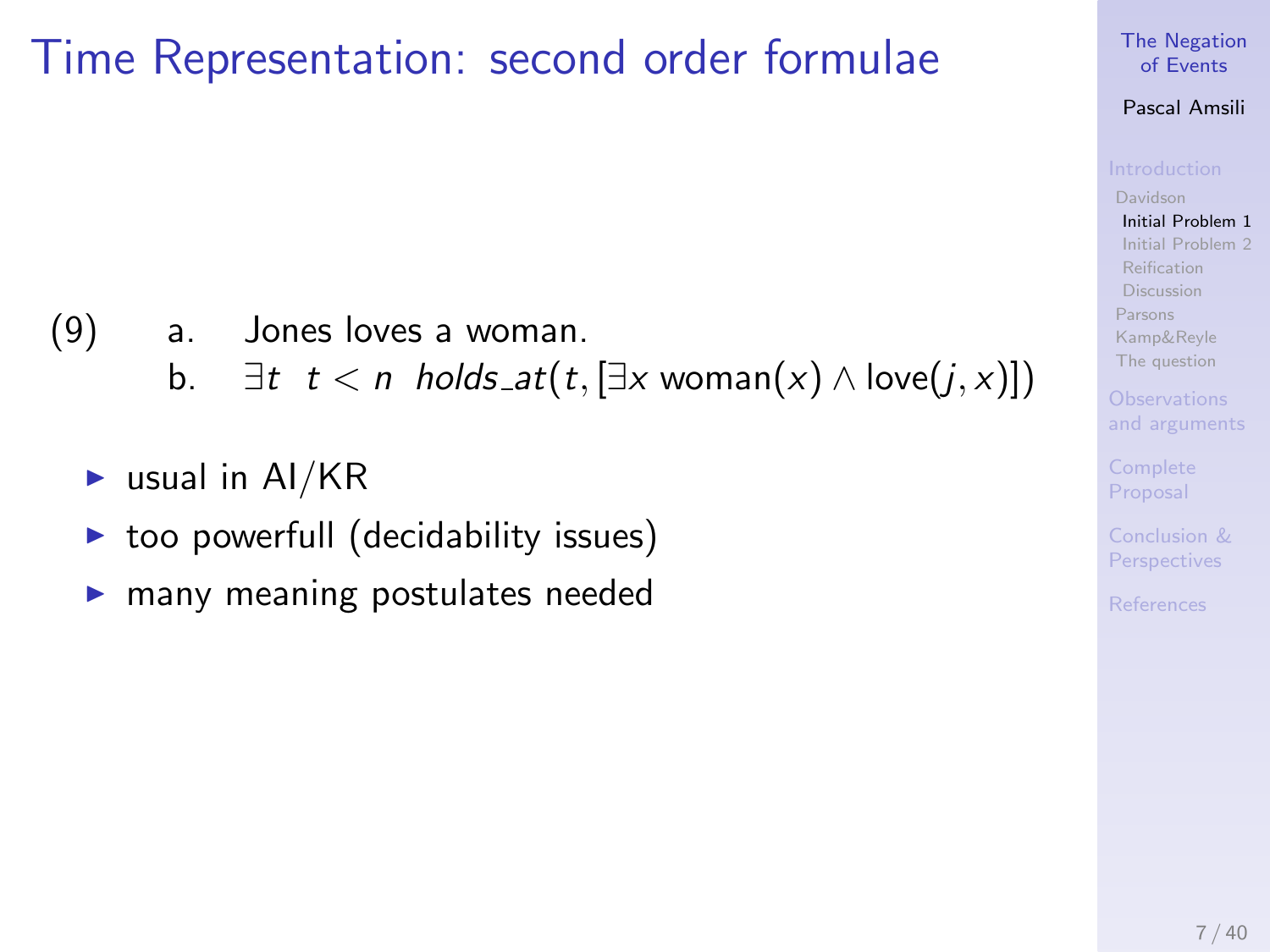- <span id="page-22-3"></span><span id="page-22-2"></span><span id="page-22-1"></span><span id="page-22-0"></span>(10) a. Jones buttered the toast
	- b. buttered $(j, t)$

### [The Negation](#page-0-0) of Events

### Pascal Amsili

[Initial Problem 1](#page-6-0) [Initial Problem 2](#page-22-0) [Reification](#page-36-0) [Discussion](#page-38-0)

[Parsons](#page-46-0) [Kamp&Reyle](#page-53-0) [The question](#page-60-0)

Proposal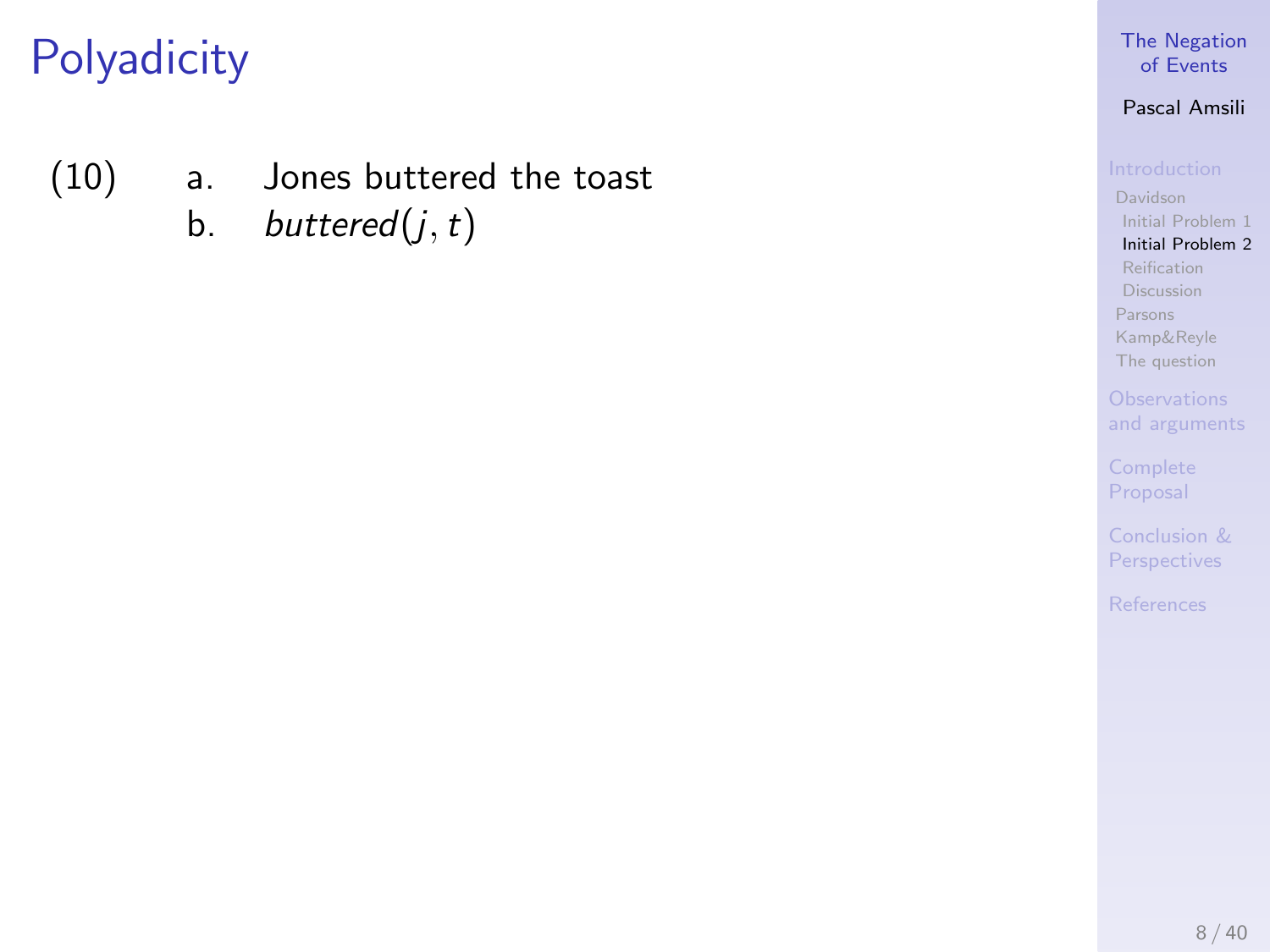- (10) a. Jones buttered the toast
	- b. buttered $(j, t)$
- (11) a. Jones buttered the toast in the bathroom with a knife at midnight
	- b. ???

### [The Negation](#page-0-0) of Events

### Pascal Amsili

[Initial Problem 1](#page-6-0) [Initial Problem 2](#page-22-0) [Reification](#page-36-0) [Discussion](#page-38-0) [Parsons](#page-46-0) [Kamp&Reyle](#page-53-0) [The question](#page-60-0)

[and arguments](#page-63-0)

Proposal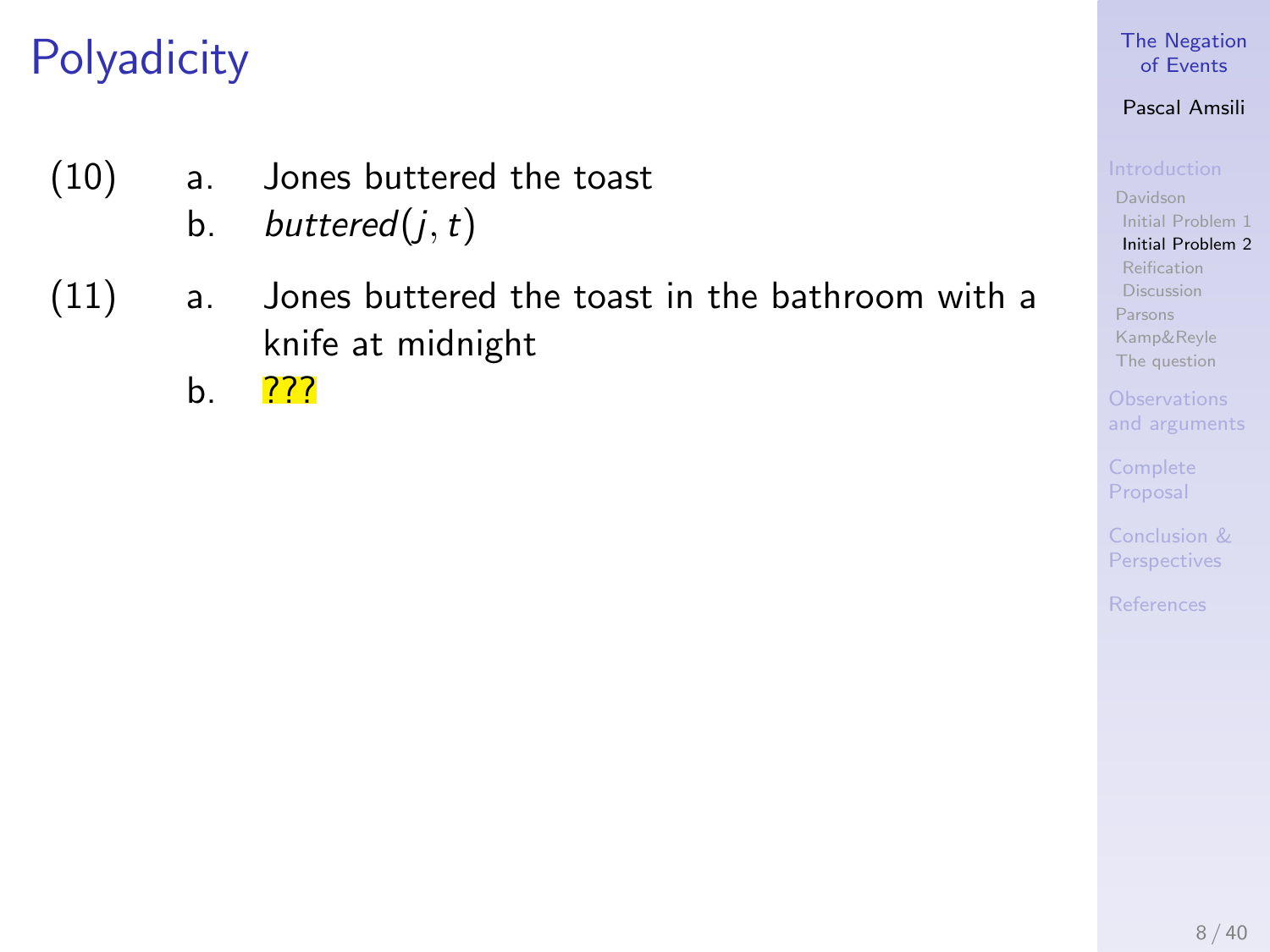- (10) a. Jones buttered the toast
	- b. buttered $(j, t)$
- (11) a. Jones buttered the toast in the bathroom with a knife at midnight
	- b. ???

Kenny (1963) : buttered $(j, t, b, k, m)$ .

### [The Negation](#page-0-0) of Events

### Pascal Amsili

[Davidson](#page-6-0) [Initial Problem 1](#page-6-0) [Initial Problem 2](#page-22-0) [Reification](#page-36-0) [Discussion](#page-38-0) [Parsons](#page-46-0) [Kamp&Reyle](#page-53-0) [The question](#page-60-0)

[and arguments](#page-63-0)

Proposal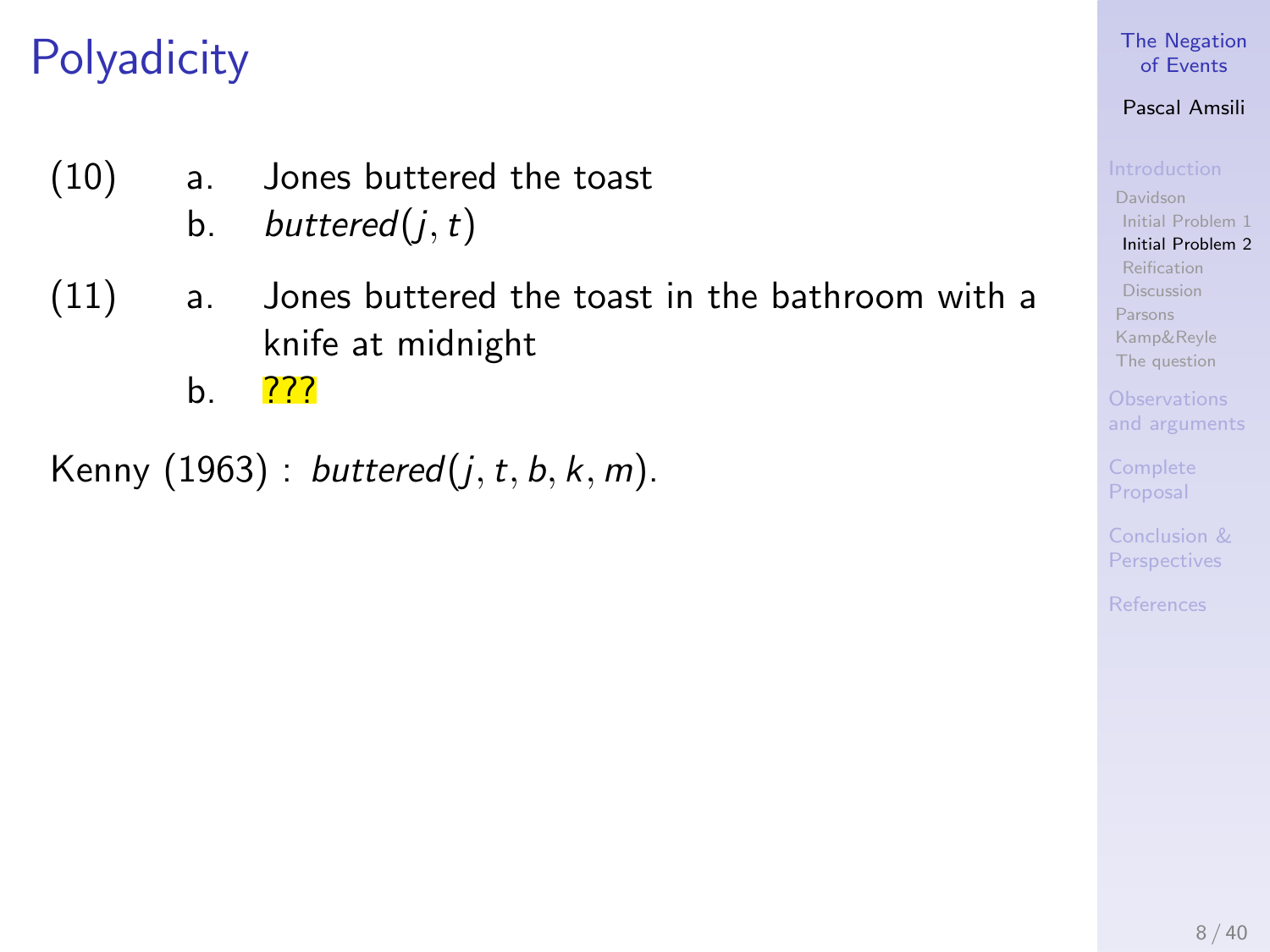- (10) a. Jones buttered the toast
	- b. buttered $(j, t)$
- (11) a. Jones buttered the toast in the bathroom with a knife at midnight
	- b. ???

Kenny (1963) : buttered $(j, t, b, k, m)$ . But we want to have  $(11-a) \Rightarrow (10-a)$  $(11-a) \Rightarrow (10-a)$ 

### [The Negation](#page-0-0) of Events

### Pascal Amsili

[Davidson](#page-6-0) [Initial Problem 1](#page-6-0) [Initial Problem 2](#page-22-0) [Reification](#page-36-0) [Discussion](#page-38-0) [Parsons](#page-46-0) [Kamp&Reyle](#page-53-0) [The question](#page-60-0)

[and arguments](#page-63-0)

Proposal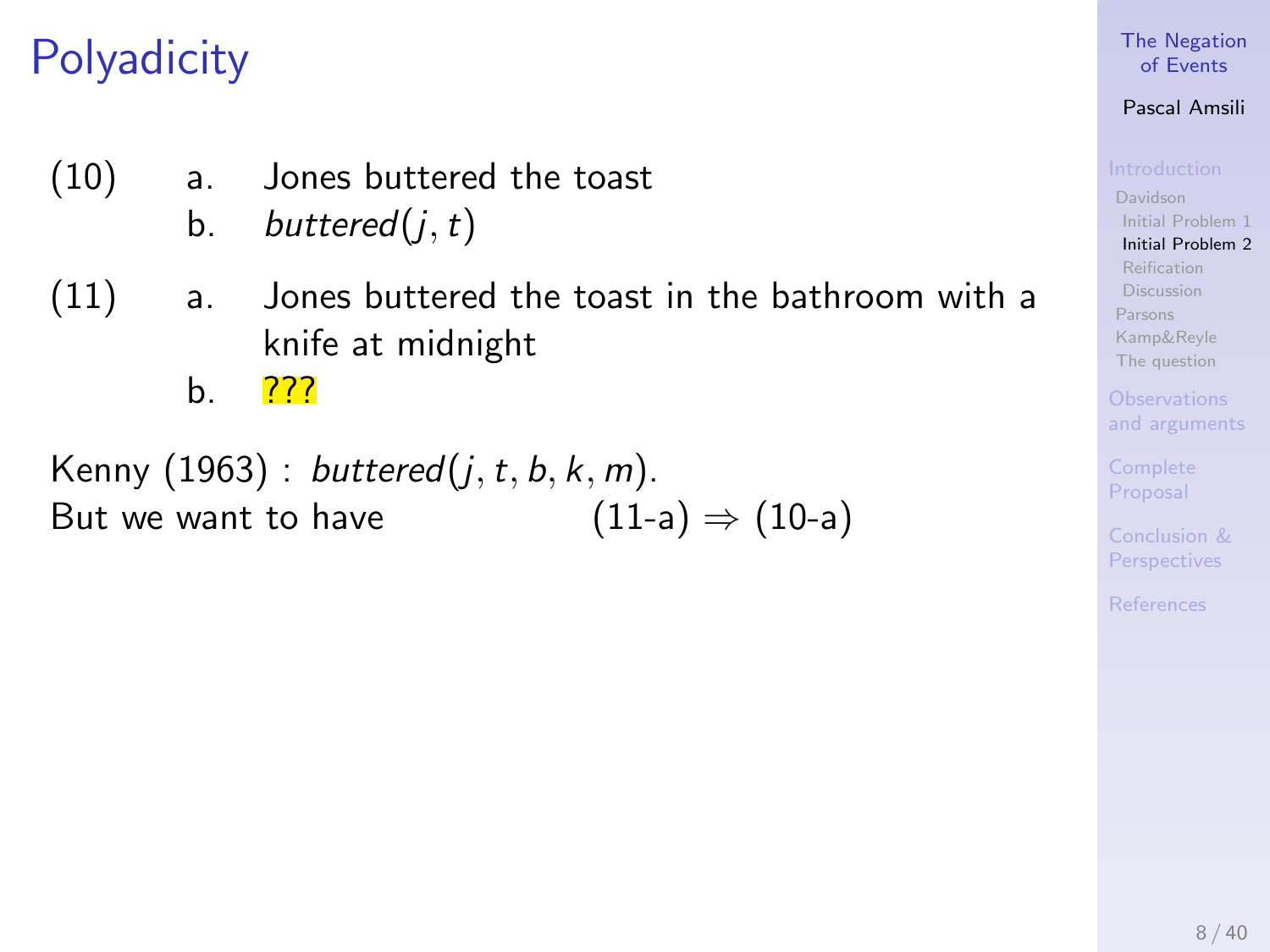- (10) a. Jones buttered the toast
	- b. buttered $(j, t)$
- (11) a. Jones buttered the toast in the bathroom with a knife at midnight
	- b. ???

Kenny (1963) : buttered(j, t, b, k, m). But we want to have  $(11-a) \Rightarrow (10-a)$  $(11-a) \Rightarrow (10-a)$ as well as  $(11-a) \Rightarrow (12)$  $(11-a) \Rightarrow (12)$ 

(12) a. Jones buttered the toast in the bathroom

buttered $(i, t, b)$ 

- b. Jones buttered the toast with a knife buttered( $i, t, k$ )
- c. Jones buttered the toast in the bathroom with a knife buttered $(j, t, b, k)$

[The Negation](#page-0-0) of Events

### Pascal Amsili

[Davidson](#page-6-0) [Initial Problem 1](#page-6-0) [Initial Problem 2](#page-22-0) [Discussion](#page-38-0) [Parsons](#page-46-0) [Kamp&Reyle](#page-53-0) [The question](#page-60-0)

[and arguments](#page-63-0)

Proposal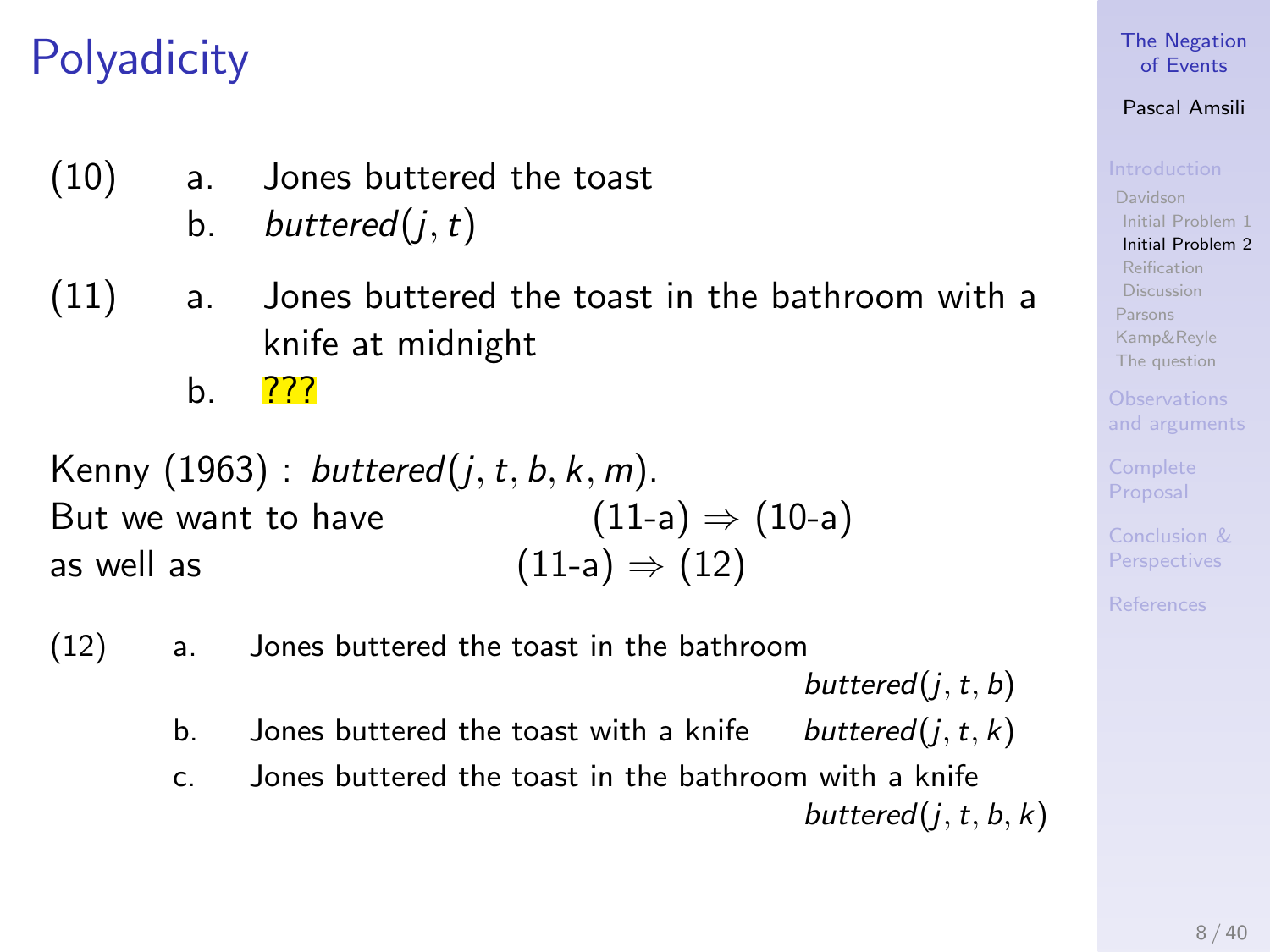# Polyadicity II

Proposal (Kenny, 1963) : [\(10-a\)](#page-22-2) shall be represented as a 5-ary predicate. In other words, [\(10-a\)](#page-22-2) is seen as an elliptic/underspecified version of [\(13\).](#page-27-0)

<span id="page-27-1"></span><span id="page-27-0"></span>(13) Jones buttered the toast somewhere with something at sometime.

#### [The Negation](#page-0-0) of Events

#### Pascal Amsili

[Davidson](#page-6-0) [Initial Problem 1](#page-6-0) [Initial Problem 2](#page-22-0) [Reification](#page-36-0) [Discussion](#page-38-0) [Parsons](#page-46-0)

[Kamp&Reyle](#page-53-0) [The question](#page-60-0)

[and arguments](#page-63-0)

Proposal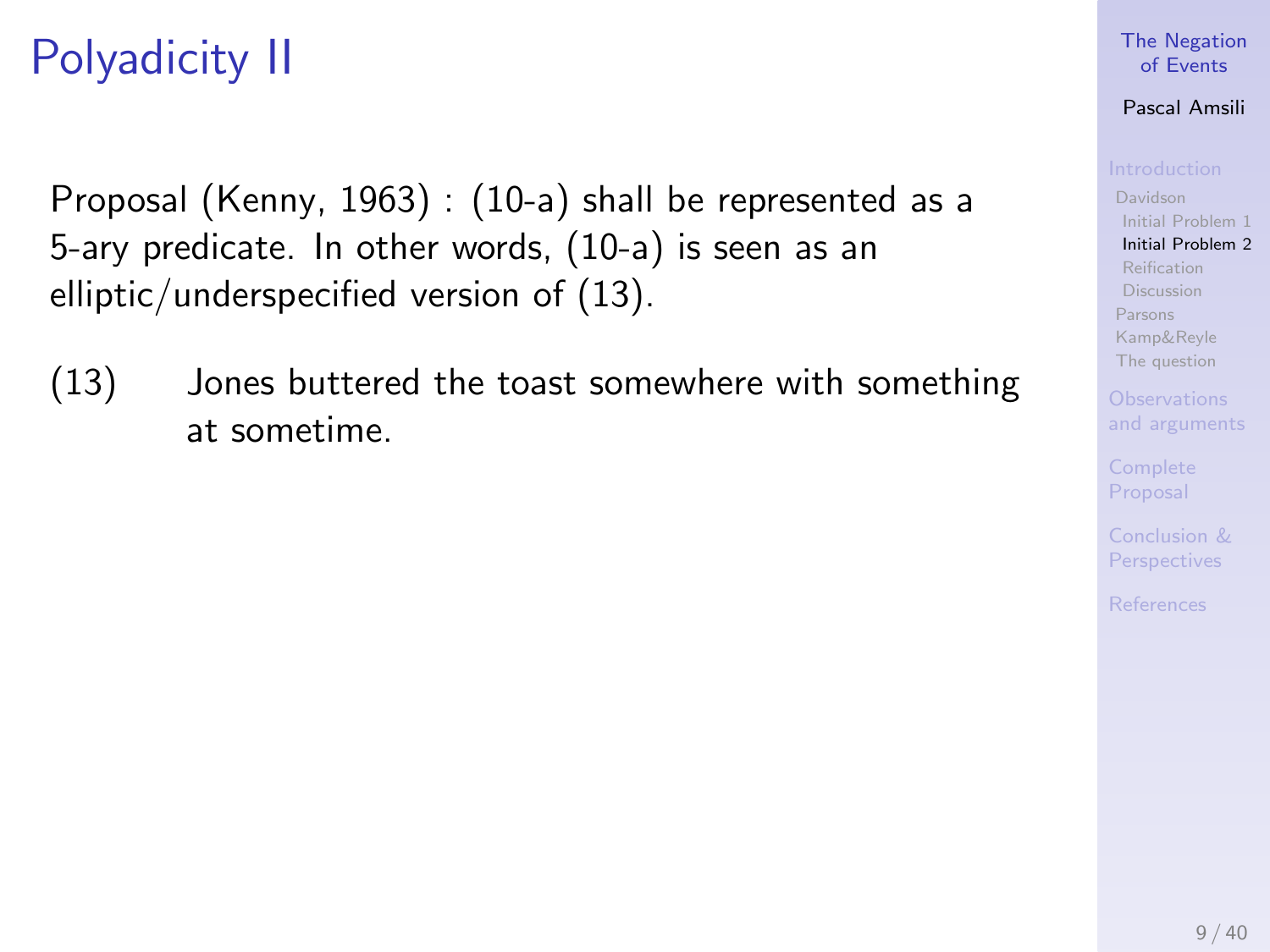# Polyadicity II

Proposal (Kenny, 1963) : [\(10-a\)](#page-22-2) shall be represented as a 5-ary predicate. In other words, [\(10-a\)](#page-22-2) is seen as an elliptic/underspecified version of [\(13\).](#page-27-0)

(13) Jones buttered the toast somewhere with something at sometime.

Then the wanted inferences come through.

#### [The Negation](#page-0-0) of Events

#### Pascal Amsili

[Davidson](#page-6-0) [Initial Problem 1](#page-6-0) [Initial Problem 2](#page-22-0) [Reification](#page-36-0) [Discussion](#page-38-0) [Parsons](#page-46-0) [Kamp&Reyle](#page-53-0)

[The question](#page-60-0) [and arguments](#page-63-0)

Proposal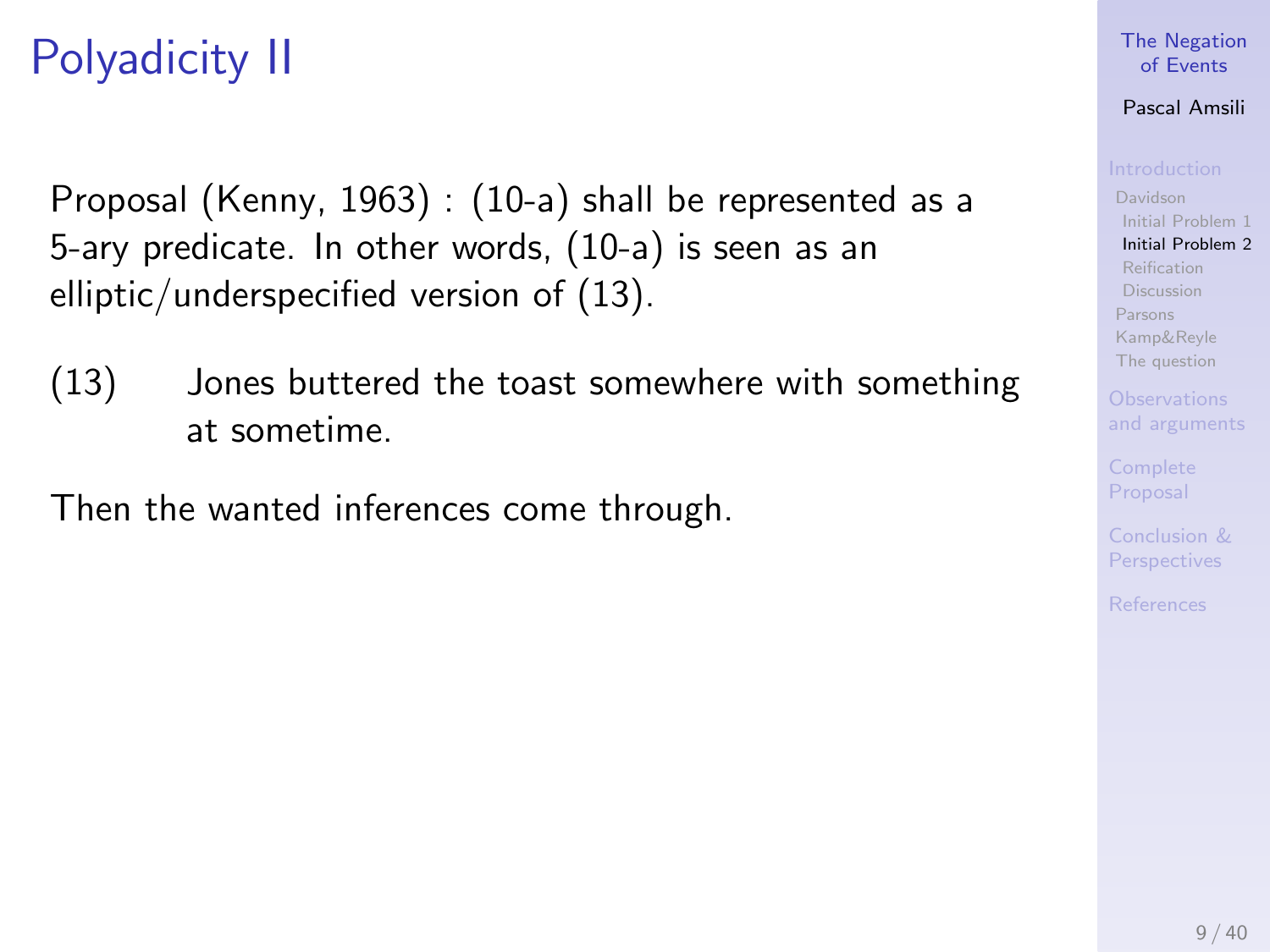# Polyadicity II

Proposal (Kenny, 1963) : [\(10-a\)](#page-22-2) shall be represented as a 5-ary predicate. In other words, [\(10-a\)](#page-22-2) is seen as an elliptic/underspecified version of [\(13\).](#page-27-0)

(13) Jones buttered the toast somewhere with something at sometime.

Then the wanted inferences come through. But what do we do with [\(14\)?](#page-27-1) (Davidson, 1967)

(14) Jones buttered the toast in the bathroom with a knife at midnight by holding it between the toes of his left foot

### [The Negation](#page-0-0) of Events

### Pascal Amsili

[Davidson](#page-6-0) [Initial Problem 1](#page-6-0) [Initial Problem 2](#page-22-0) [Discussion](#page-38-0) [Parsons](#page-46-0) [Kamp&Reyle](#page-53-0) [The question](#page-60-0)

[and arguments](#page-63-0)

Proposal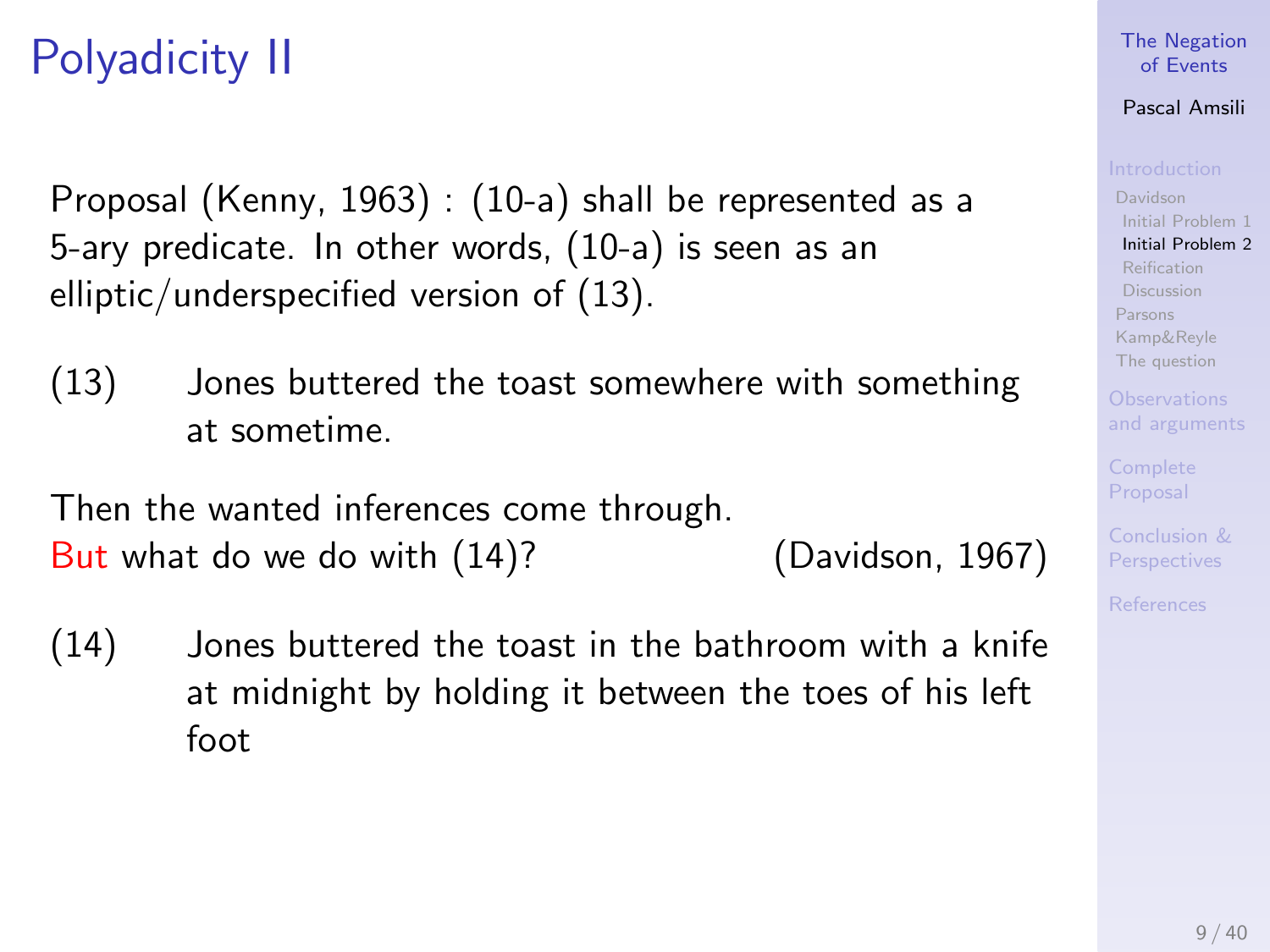- Individuals
- (15) a. I bought a house b.  $\exists x \text{ house}(x)$

#### [The Negation](#page-0-0) of Events

### Pascal Amsili

[Initial Problem 1](#page-6-0) [Initial Problem 2](#page-22-0) [Reification](#page-36-0) [Discussion](#page-38-0) [Parsons](#page-46-0)

[Kamp&Reyle](#page-53-0) [The question](#page-60-0)

Proposal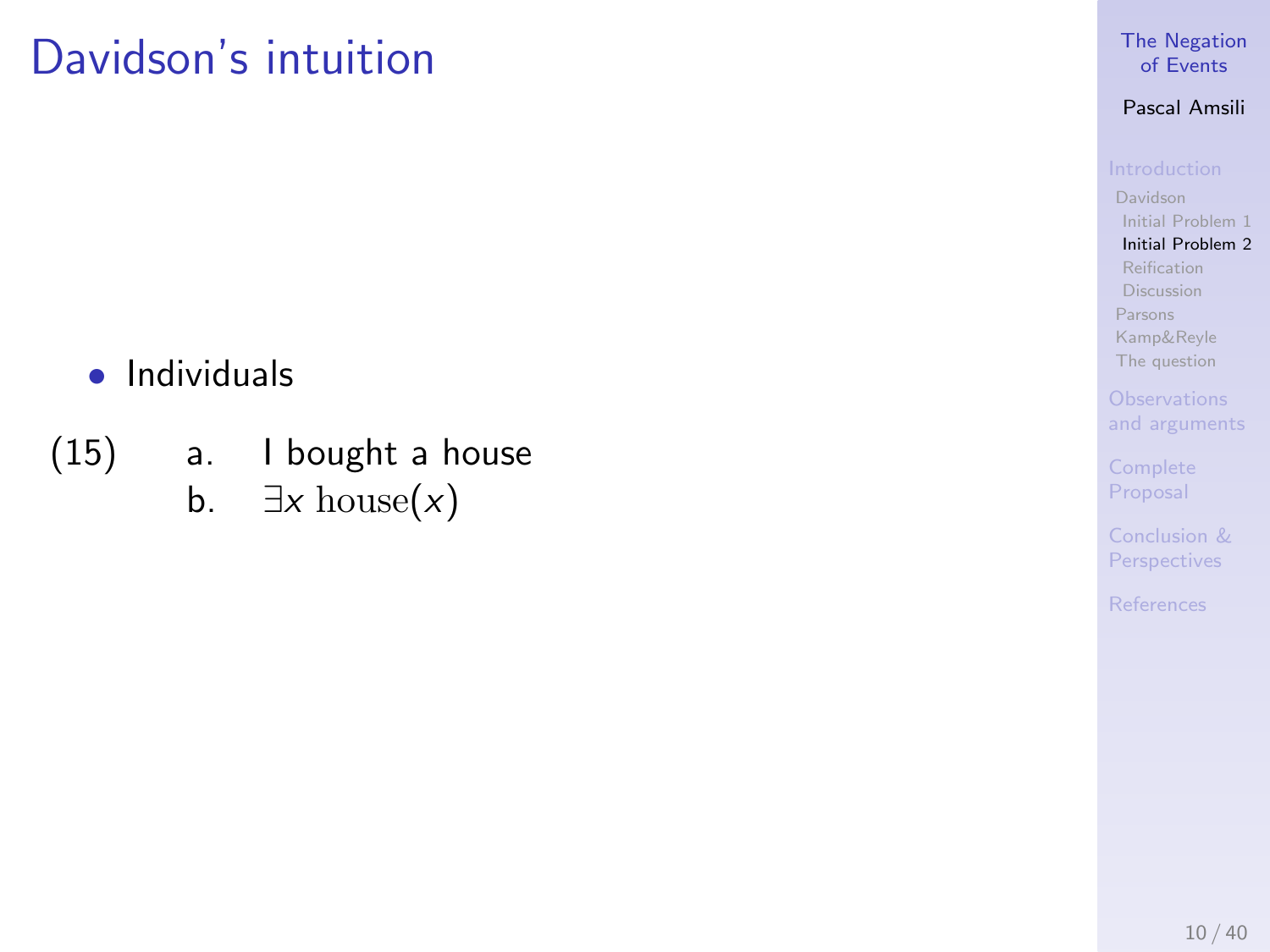### • Individuals

(15) a. I bought a house, it has three rooms b.  $\exists x \text{ house}(x) \land 3\text{room}(x)$ 

### [The Negation](#page-0-0) of Events

### Pascal Amsili

[Initial Problem 1](#page-6-0) [Initial Problem 2](#page-22-0) [Reification](#page-36-0) [Discussion](#page-38-0) [Parsons](#page-46-0)

[Kamp&Reyle](#page-53-0) [The question](#page-60-0)

[and arguments](#page-63-0)

Proposal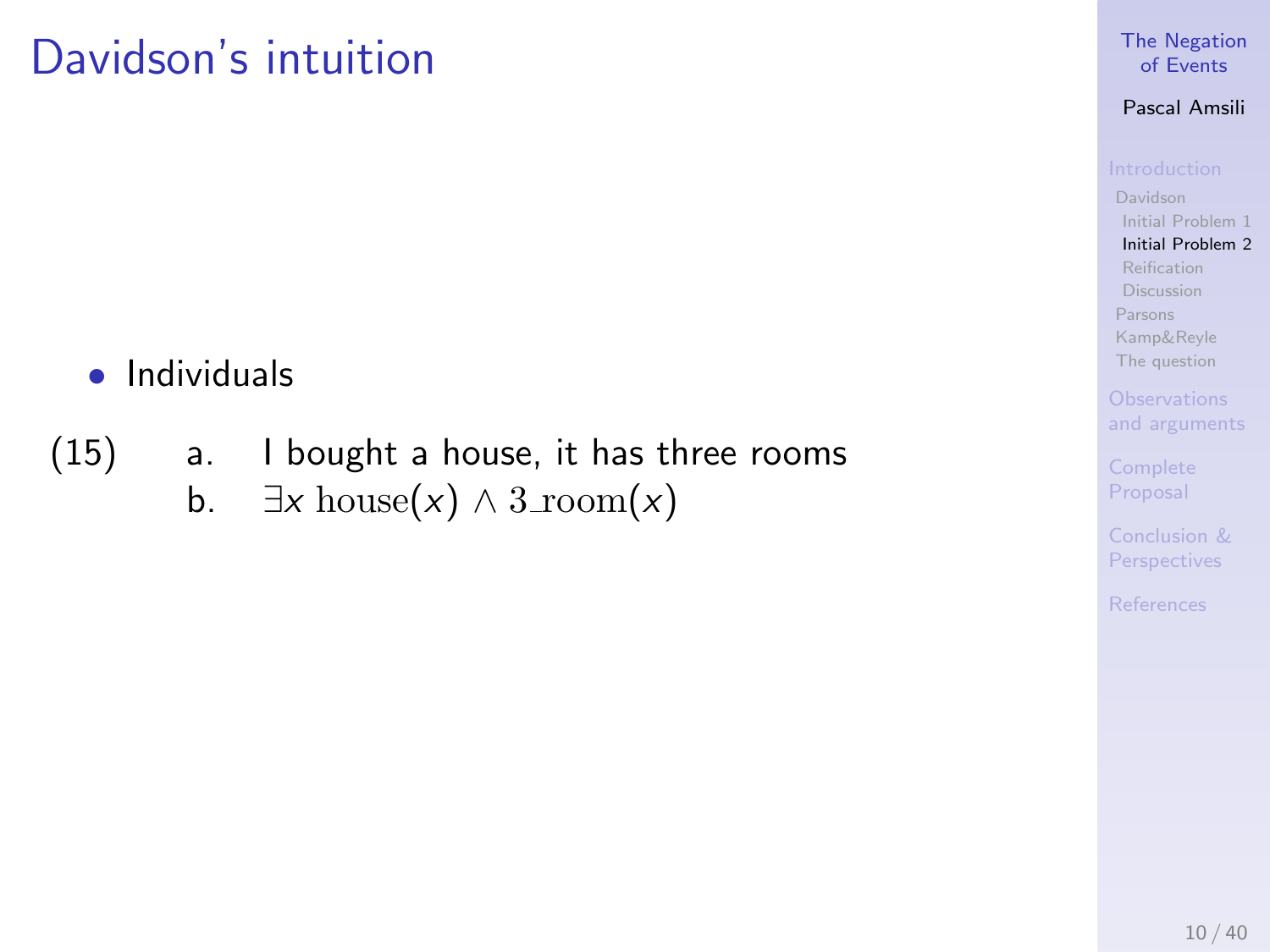- Individuals
- (15) a. I bought a house, it has three rooms, it is well-heated
	- b.  $\exists x \text{ house}(x) \land 3\text{room}(x) \land \text{well heated}(x)$

#### [The Negation](#page-0-0) of Events

### Pascal Amsili

[Initial Problem 1](#page-6-0) [Initial Problem 2](#page-22-0) [Reification](#page-36-0) [Discussion](#page-38-0) [Parsons](#page-46-0) [Kamp&Reyle](#page-53-0) [The question](#page-60-0)

[and arguments](#page-63-0)

Proposal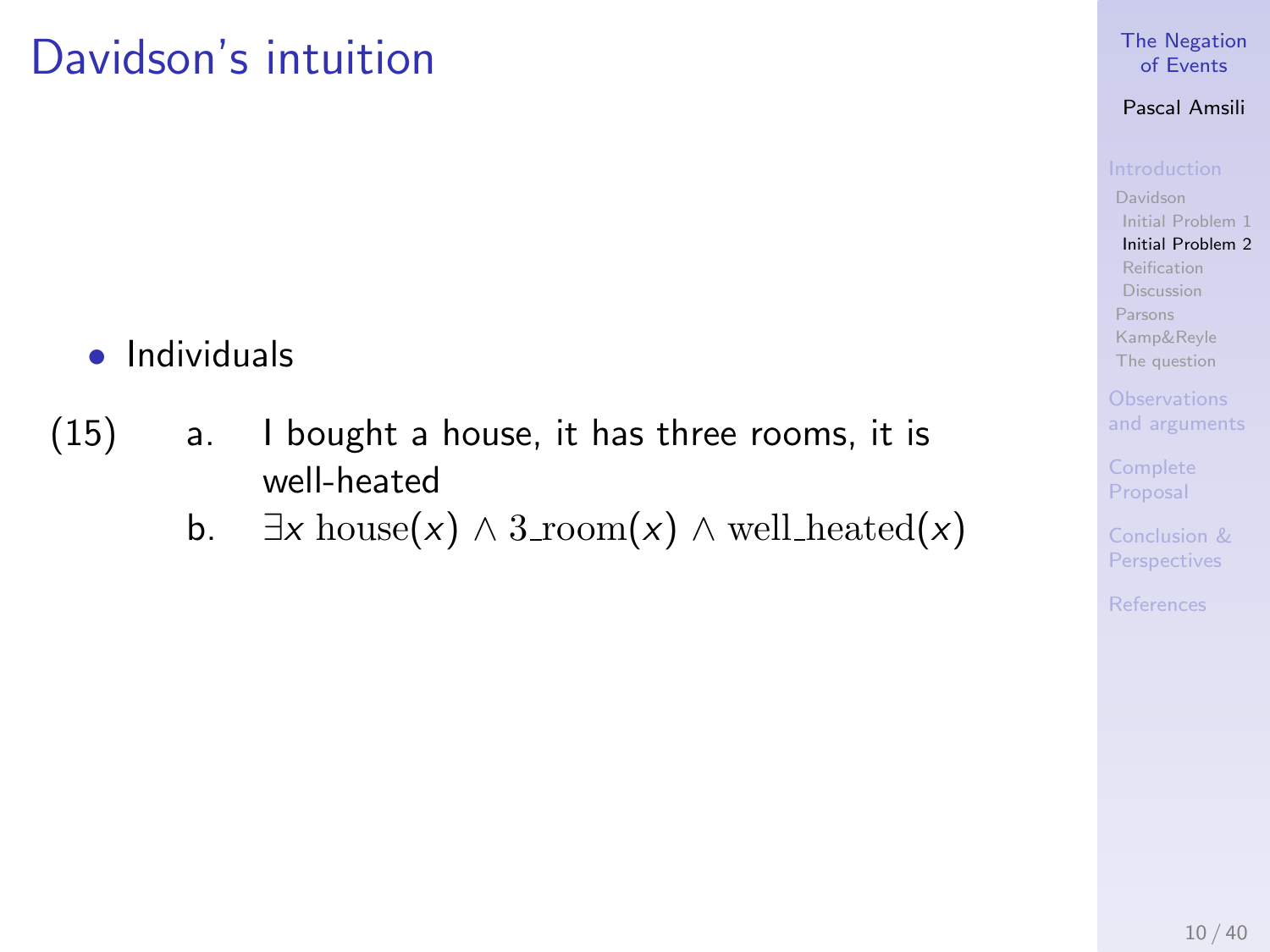- Individuals
- (15) a. I bought a house, it has three rooms, it is well-heated , and has 2 storeys
	- b.  $\exists x \text{ house}(x) \land 3\text{room}(x) \land \text{well heated}(x)$  $\wedge$  2\_storey(x)

#### [The Negation](#page-0-0) of Events

#### Pascal Amsili

[Davidson](#page-6-0) [Initial Problem 1](#page-6-0) [Initial Problem 2](#page-22-0) [Reification](#page-36-0) [Discussion](#page-38-0) [Parsons](#page-46-0) [Kamp&Reyle](#page-53-0)

[The question](#page-60-0) [and arguments](#page-63-0)

Proposal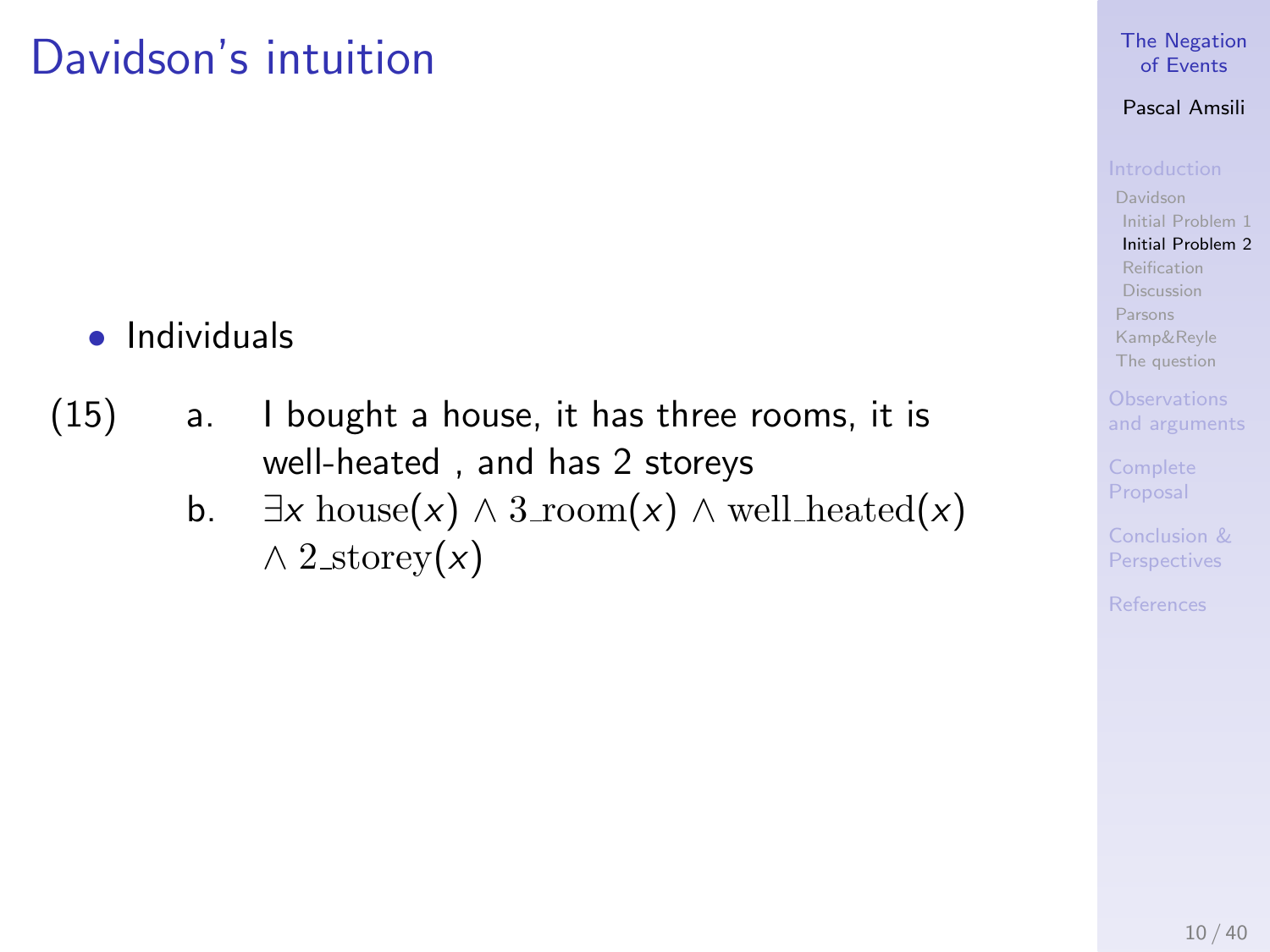### • Individuals

- (15) a. I bought a house, it has three rooms, it is well-heated , and has 2 storeys
	- b.  $\exists x \text{ house}(x) \land 3\text{room}(x) \land \text{well heated}(x)$  $\wedge$  2\_storey(x)
	- $\blacktriangleright$  (re)descriptions
	- pronouns

#### [The Negation](#page-0-0) of Events

### Pascal Amsili

[Davidson](#page-6-0) [Initial Problem 1](#page-6-0) [Initial Problem 2](#page-22-0) [Reification](#page-36-0) [Discussion](#page-38-0) [Parsons](#page-46-0) [Kamp&Reyle](#page-53-0) [The question](#page-60-0)

[and arguments](#page-63-0)

Proposal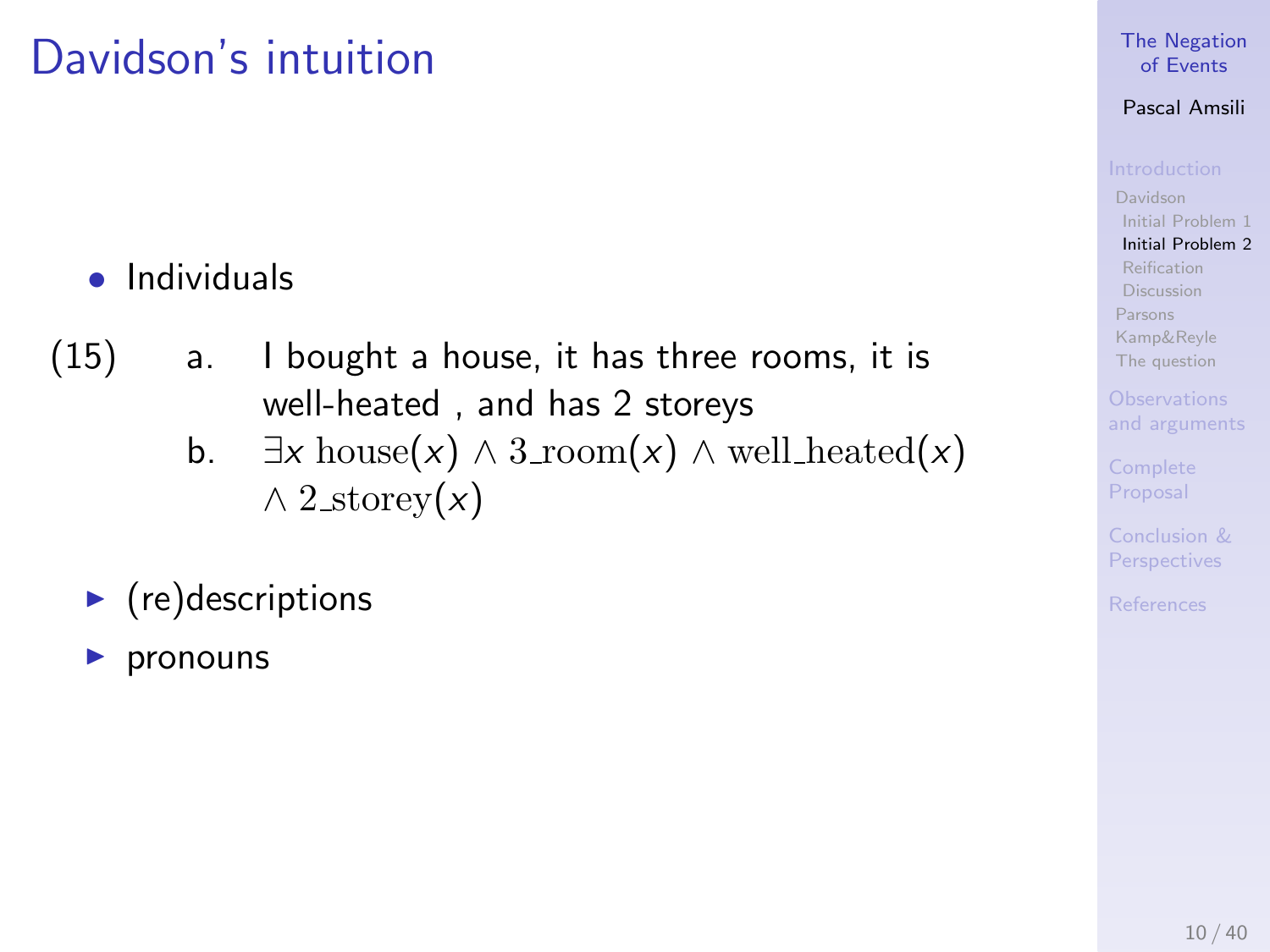- Individuals
- (15) a. I bought a house, it has three rooms, it is well-heated , and has 2 storeys
	- b.  $\exists x \text{ house}(x) \wedge 3\text{room}(x) \wedge \text{well heated}(x)$  $\wedge$  2\_storey(x)
	- $\blacktriangleright$  (re)descriptions
	- pronouns
	- Events
- (16) John did it slowly, deliberatly, in the bathroom, with a knife, at midnight. What he did was butter a piece of toast.

#### [The Negation](#page-0-0) of Events

### Pascal Amsili

[Davidson](#page-6-0) [Initial Problem 1](#page-6-0) [Initial Problem 2](#page-22-0)

[Discussion](#page-38-0) [Parsons](#page-46-0) [Kamp&Reyle](#page-53-0) [The question](#page-60-0)

[and arguments](#page-63-0)

Proposal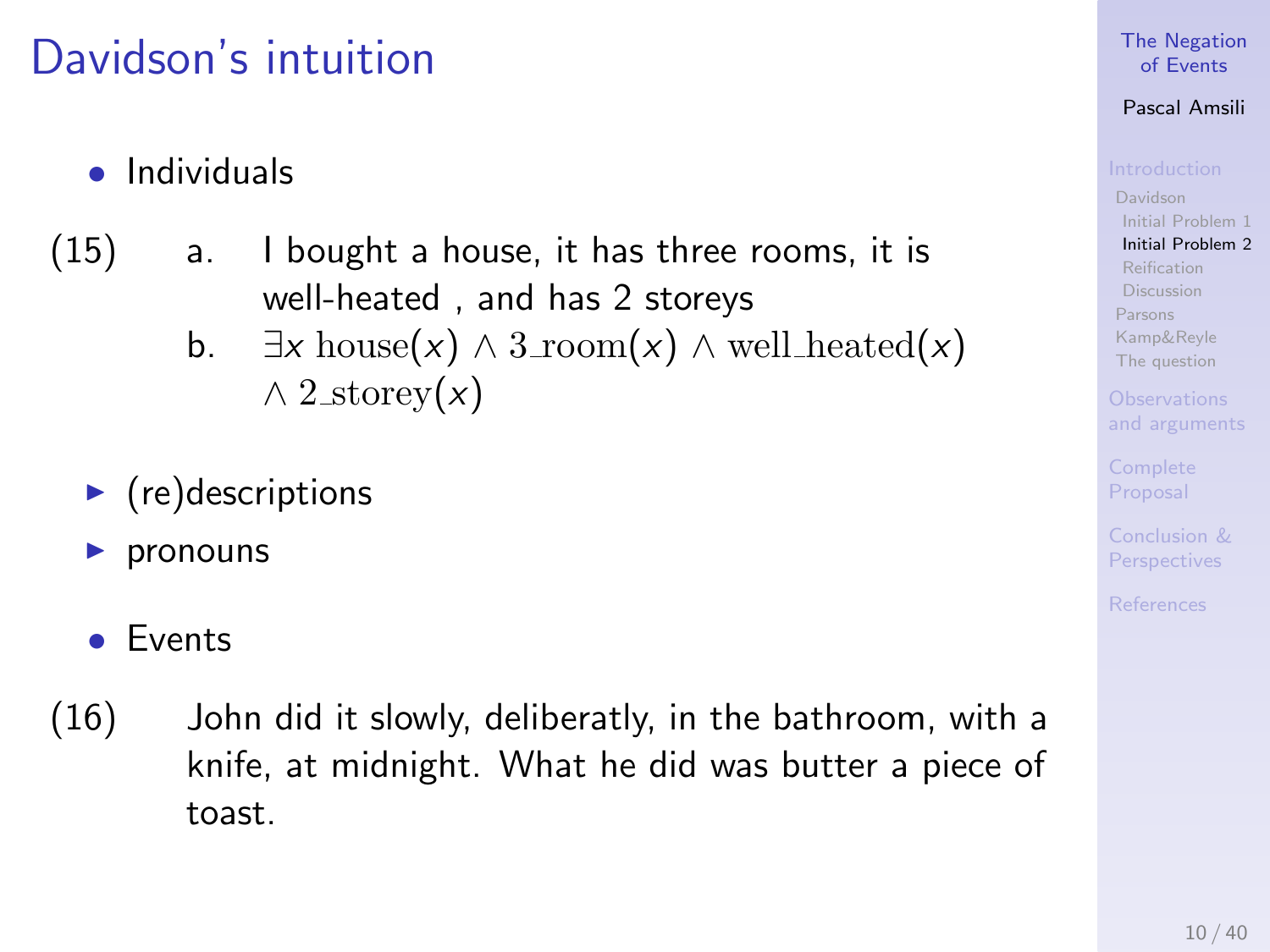## <span id="page-36-0"></span>Reification of events

- 1. Action predicates have an additional, event, place (17).
- 2. Action sentences "have an existential quantifier binding the action[event] variable" (18). (Reichenbach, 1947)
- (17) a. Kim kicked Sam. b.  $kick(k, s, e)$
- (18) a. Kim kicked Sam.
	- b.  $\exists x_e \text{ kick}(k, s, x_e)$

## [The Negation](#page-0-0) of Events

## Pascal Amsili

[Davidson](#page-6-0) [Initial Problem 1](#page-6-0) [Initial Problem 2](#page-22-0)

[Reification](#page-36-0) [Discussion](#page-38-0) [Parsons](#page-46-0) [Kamp&Reyle](#page-53-0) [The question](#page-60-0)

[and arguments](#page-63-0)

Proposal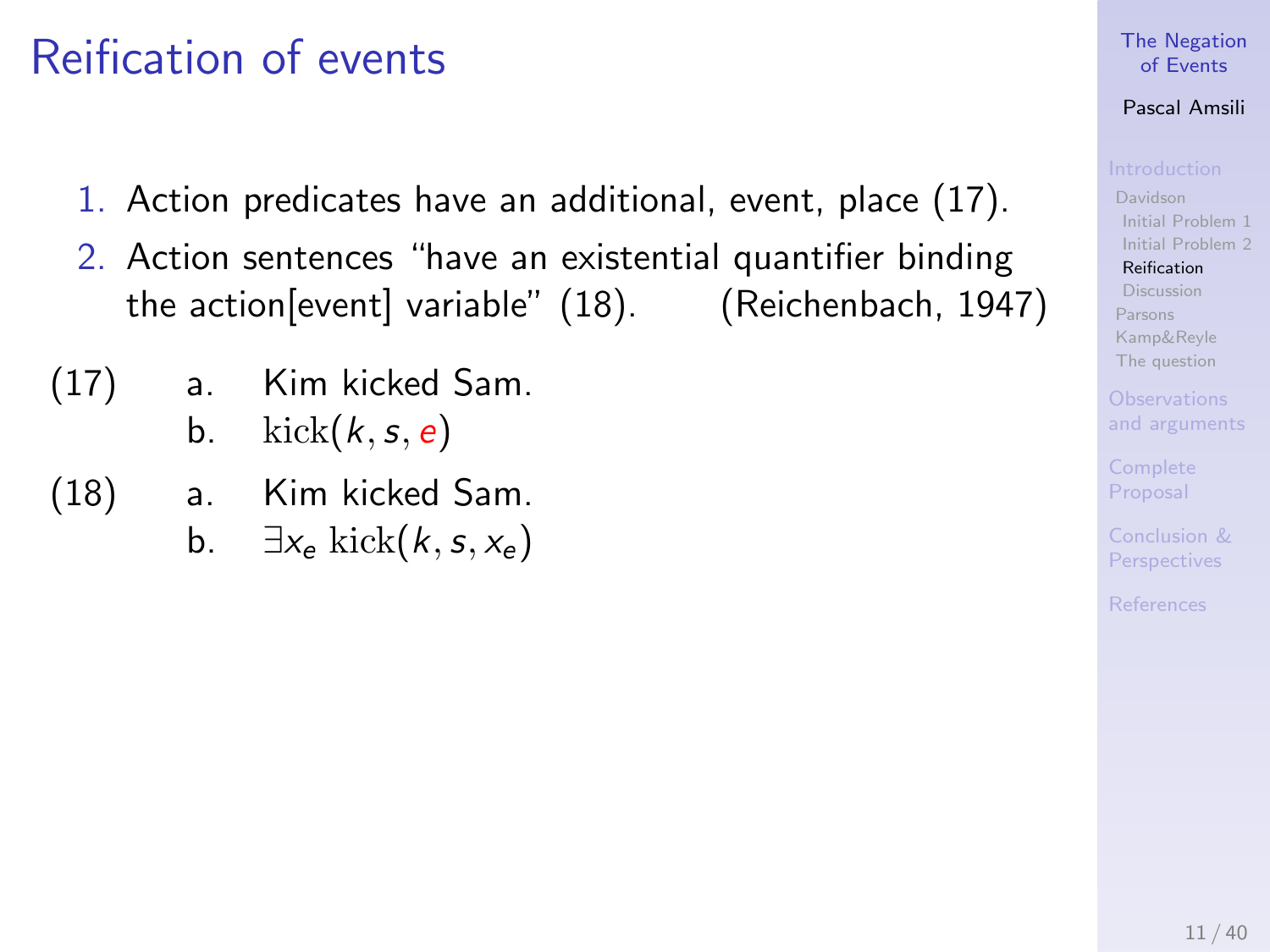## Reification of events

- 1. Action predicates have an additional, event, place (17).
- 2. Action sentences "have an existential quantifier binding the action[event] variable" (18). (Reichenbach, 1947)
- (17) a. Kim kicked Sam. b.  $kick(k, s, e)$
- (18) a. Kim kicked Sam.
	- b.  $\exists x_e \text{ kick}(k, s, x_e)$

- (19) a. A man found a coin.
	- b.  $\exists x \exists y \exists e \text{ man}(x) \land \text{coin}(y) \land \text{find}(x, y, e)$

## [The Negation](#page-0-0) of Events

## Pascal Amsili

[Davidson](#page-6-0) [Initial Problem 1](#page-6-0) [Initial Problem 2](#page-22-0) [Reification](#page-36-0)

[Discussion](#page-38-0) [Parsons](#page-46-0) [Kamp&Reyle](#page-53-0) [The question](#page-60-0)

[and arguments](#page-63-0)

Proposal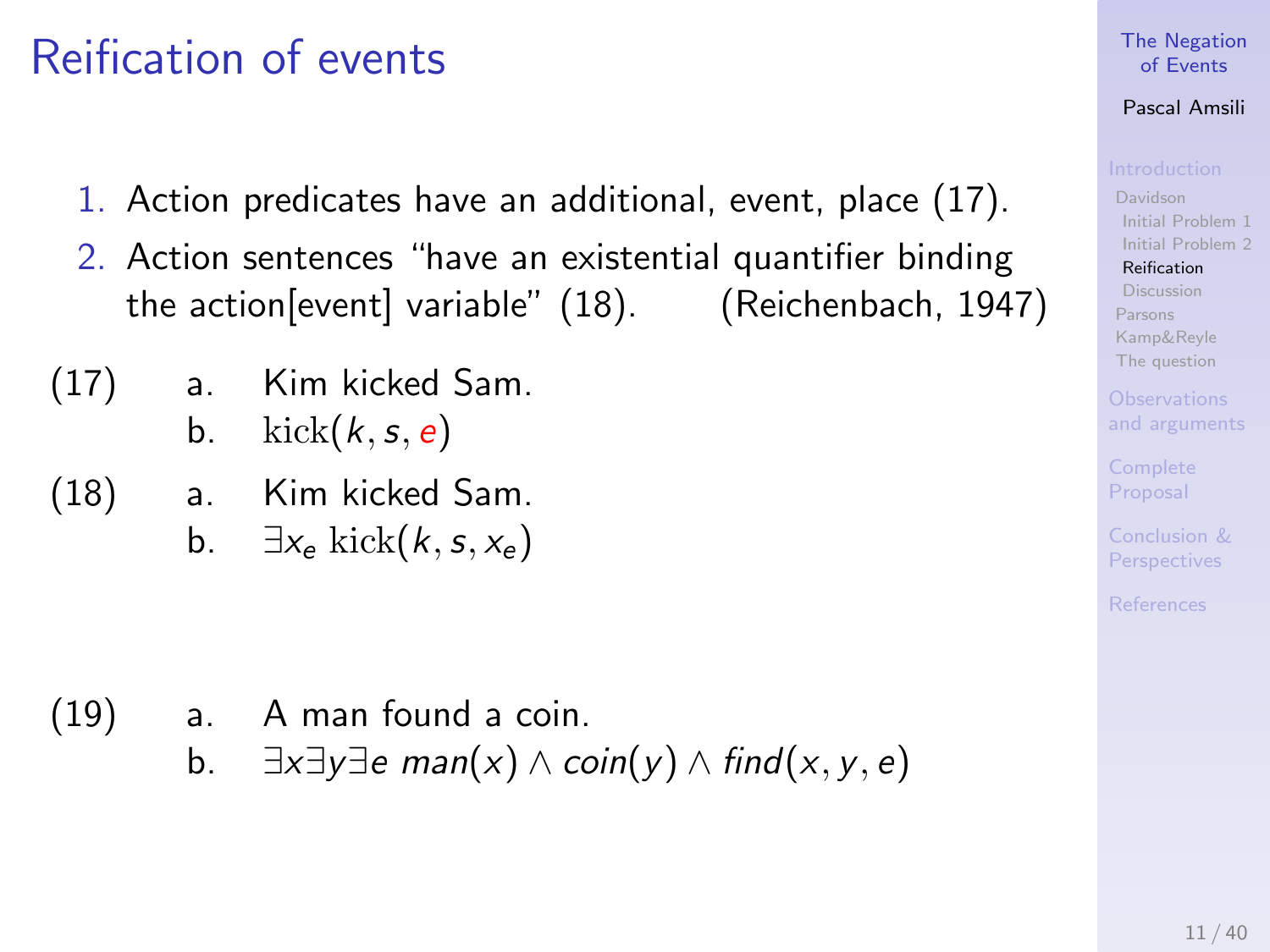<span id="page-38-0"></span> $\triangleright$  Which predicates have an event-place ?

## [The Negation](#page-0-0) of Events

## Pascal Amsili

[Initial Problem 1](#page-6-0) [Initial Problem 2](#page-22-0) [Reification](#page-36-0)

## [Discussion](#page-38-0)

[Parsons](#page-46-0) [Kamp&Reyle](#page-53-0) [The question](#page-60-0)

Proposal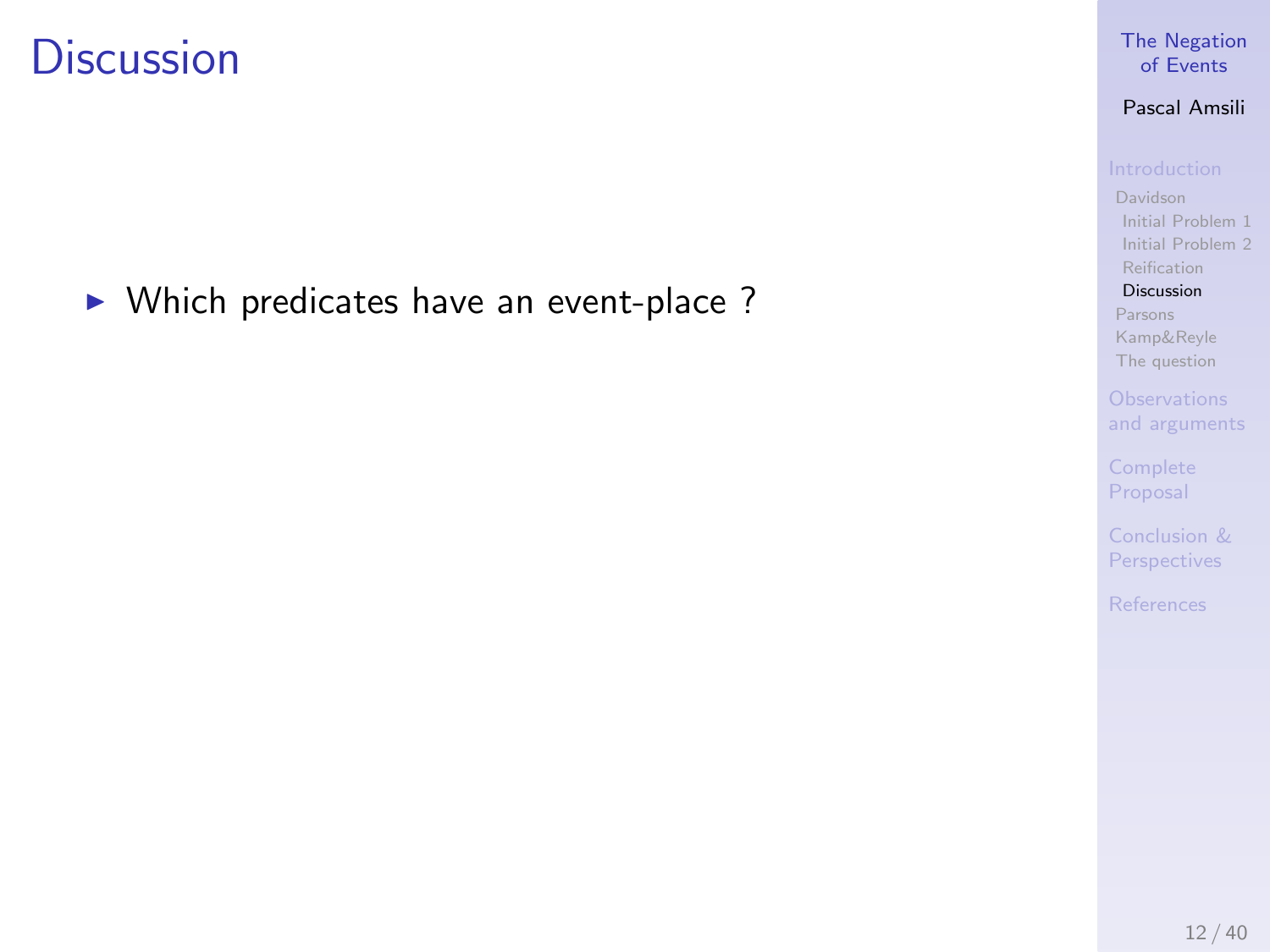$\triangleright$  Which predicates have an event-place ? many

### [Discussion](#page-38-0) [Parsons](#page-46-0) [Kamp&Reyle](#page-53-0) [The question](#page-60-0)

[Initial Problem 1](#page-6-0) [Initial Problem 2](#page-22-0) [Reification](#page-36-0)

Proposal

Perspectives

## [The Negation](#page-0-0) of Events Pascal Amsili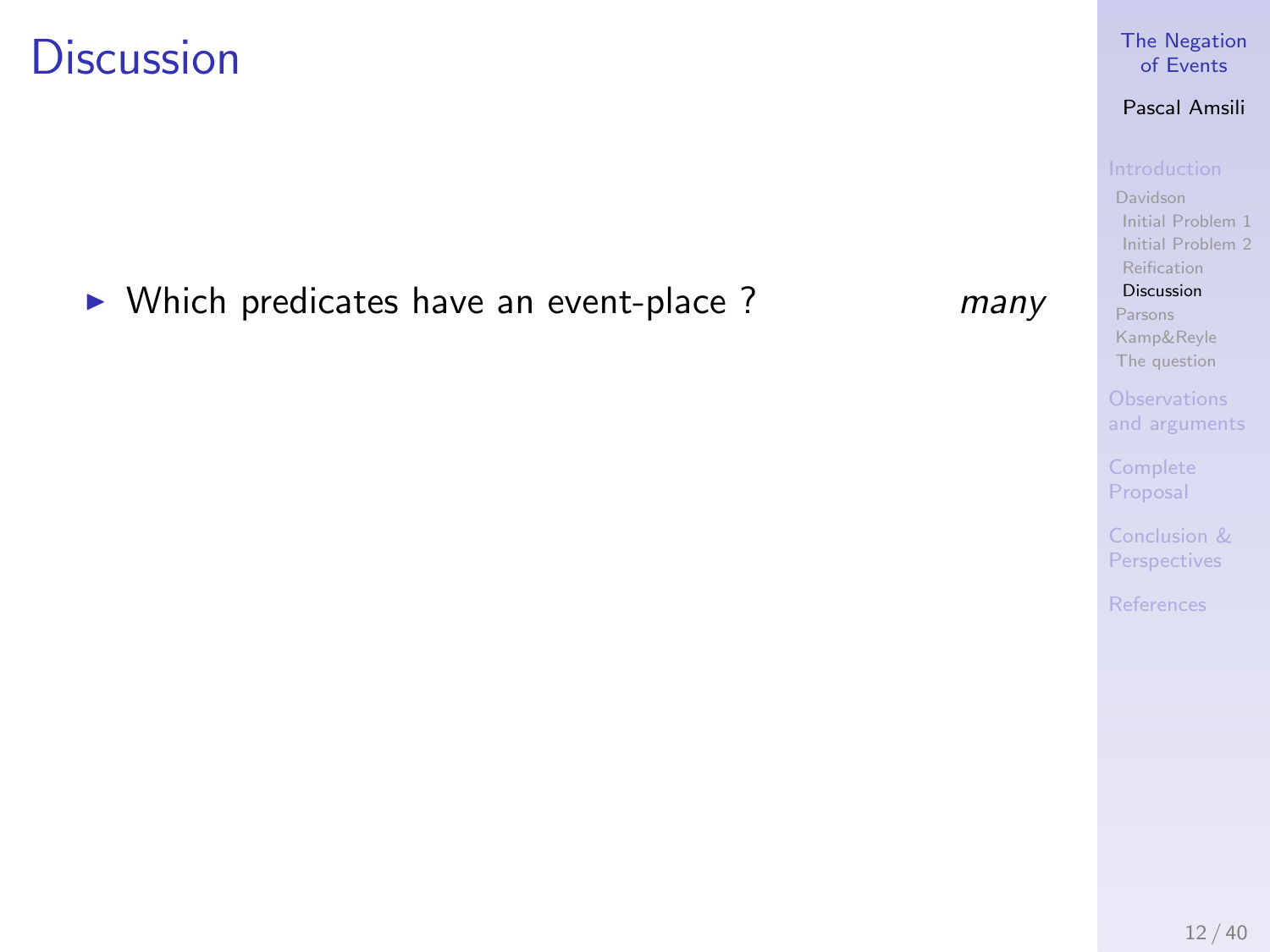- $\triangleright$  Which predicates have an event-place ? many
- $\triangleright$  What's a sentence denotation ?

### [The Negation](#page-0-0) of Events

## Pascal Amsili

[Initial Problem 1](#page-6-0) [Initial Problem 2](#page-22-0) [Reification](#page-36-0)

## [Discussion](#page-38-0)

[Parsons](#page-46-0) [Kamp&Reyle](#page-53-0) [The question](#page-60-0)

Proposal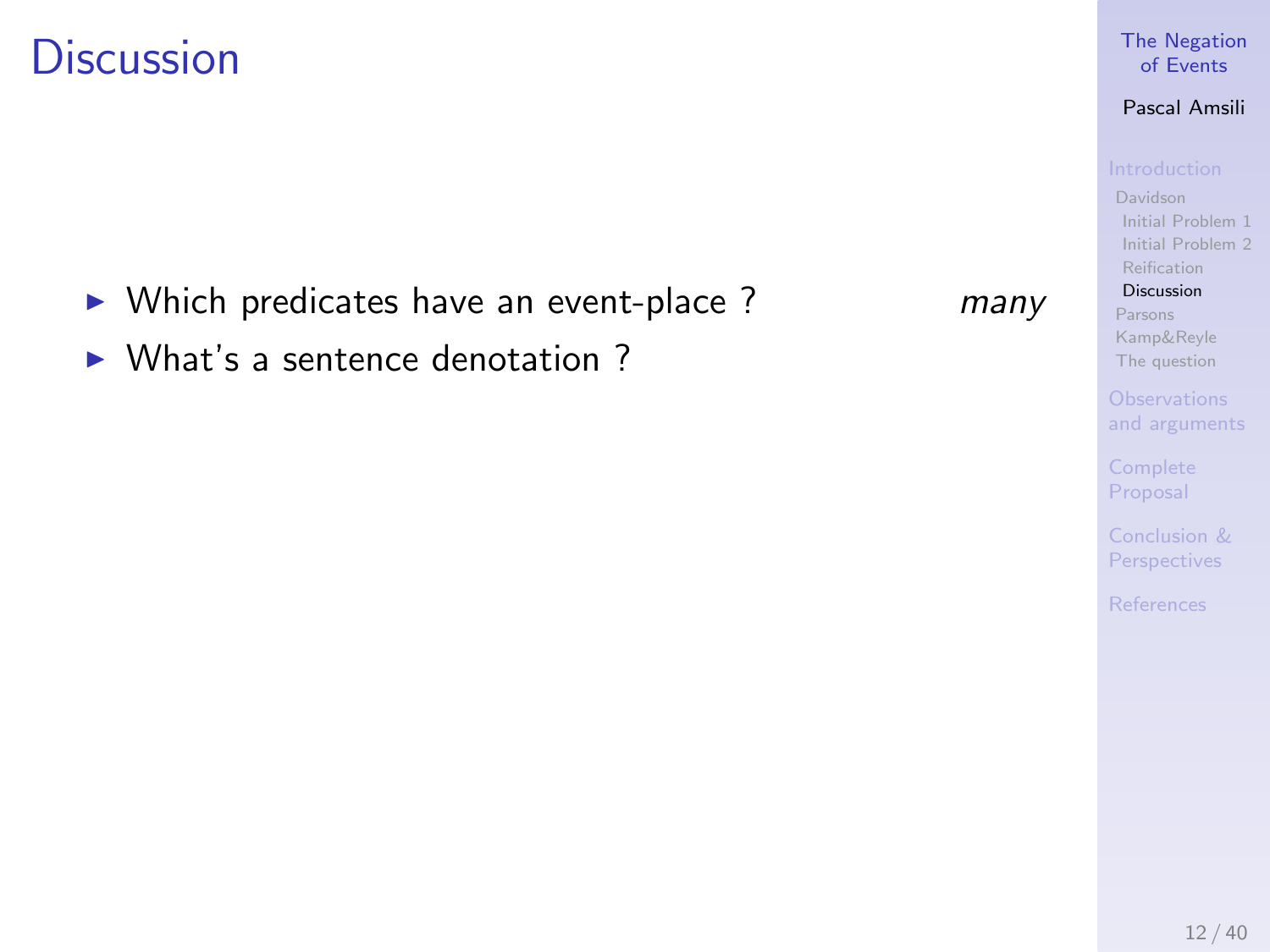- $\triangleright$  Which predicates have an event-place ? many
- $\triangleright$  What's a sentence denotation ?  $t$  —no change

### [The Negation](#page-0-0) of Events

## Pascal Amsili

[Initial Problem 1](#page-6-0) [Initial Problem 2](#page-22-0) [Reification](#page-36-0)

[Discussion](#page-38-0)

[Parsons](#page-46-0) [Kamp&Reyle](#page-53-0) [The question](#page-60-0)

Proposal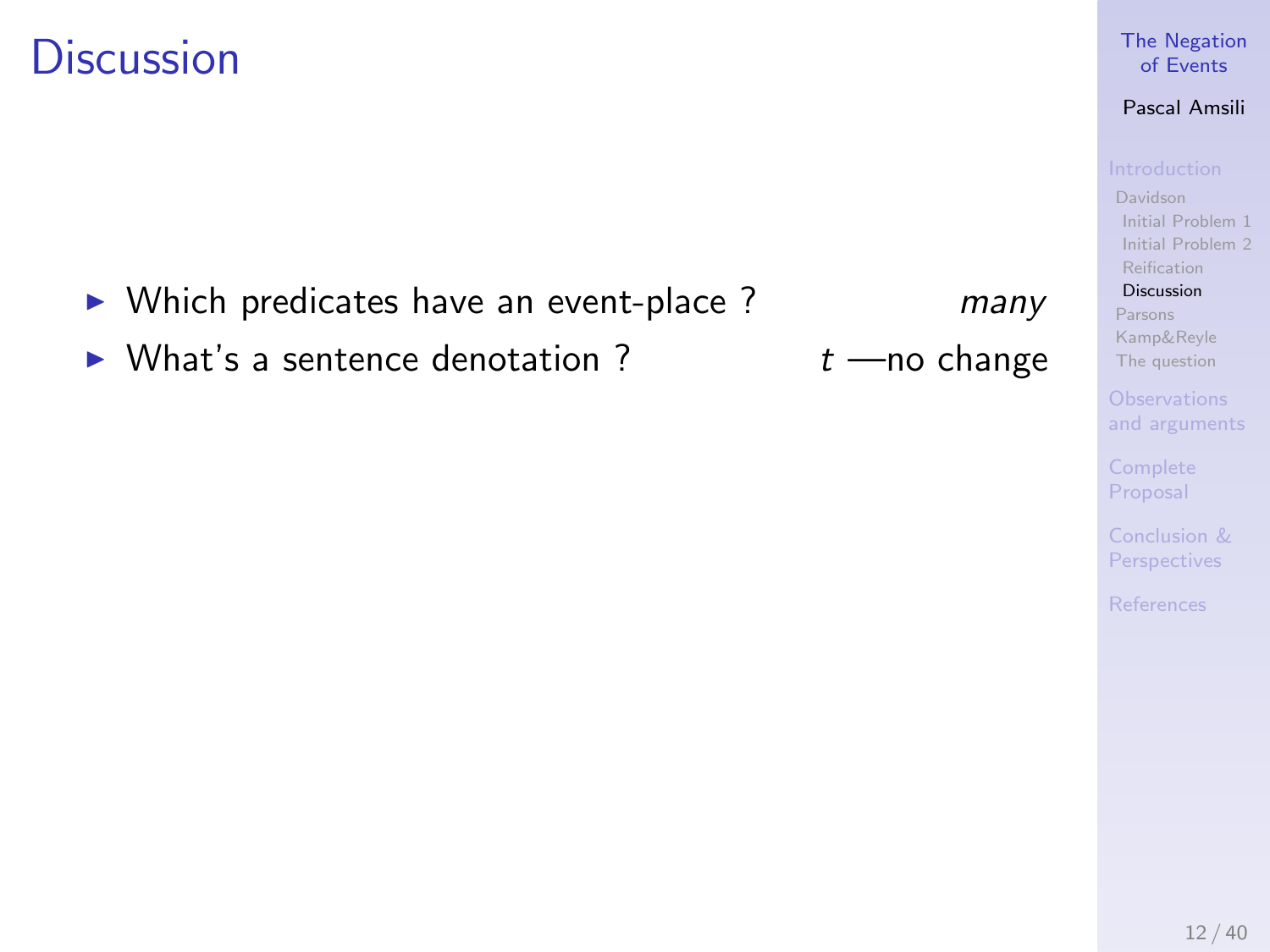- $\triangleright$  Which predicates have an event-place ? many
- $\triangleright$  What's a sentence denotation ?  $t$  —no change
- $\triangleright$  Who denotes an event ?

## [The Negation](#page-0-0) of Events

## Pascal Amsili

[Initial Problem 1](#page-6-0) [Initial Problem 2](#page-22-0) [Reification](#page-36-0)

[Discussion](#page-38-0)

[Parsons](#page-46-0) [Kamp&Reyle](#page-53-0) [The question](#page-60-0)

[and arguments](#page-63-0)

Proposal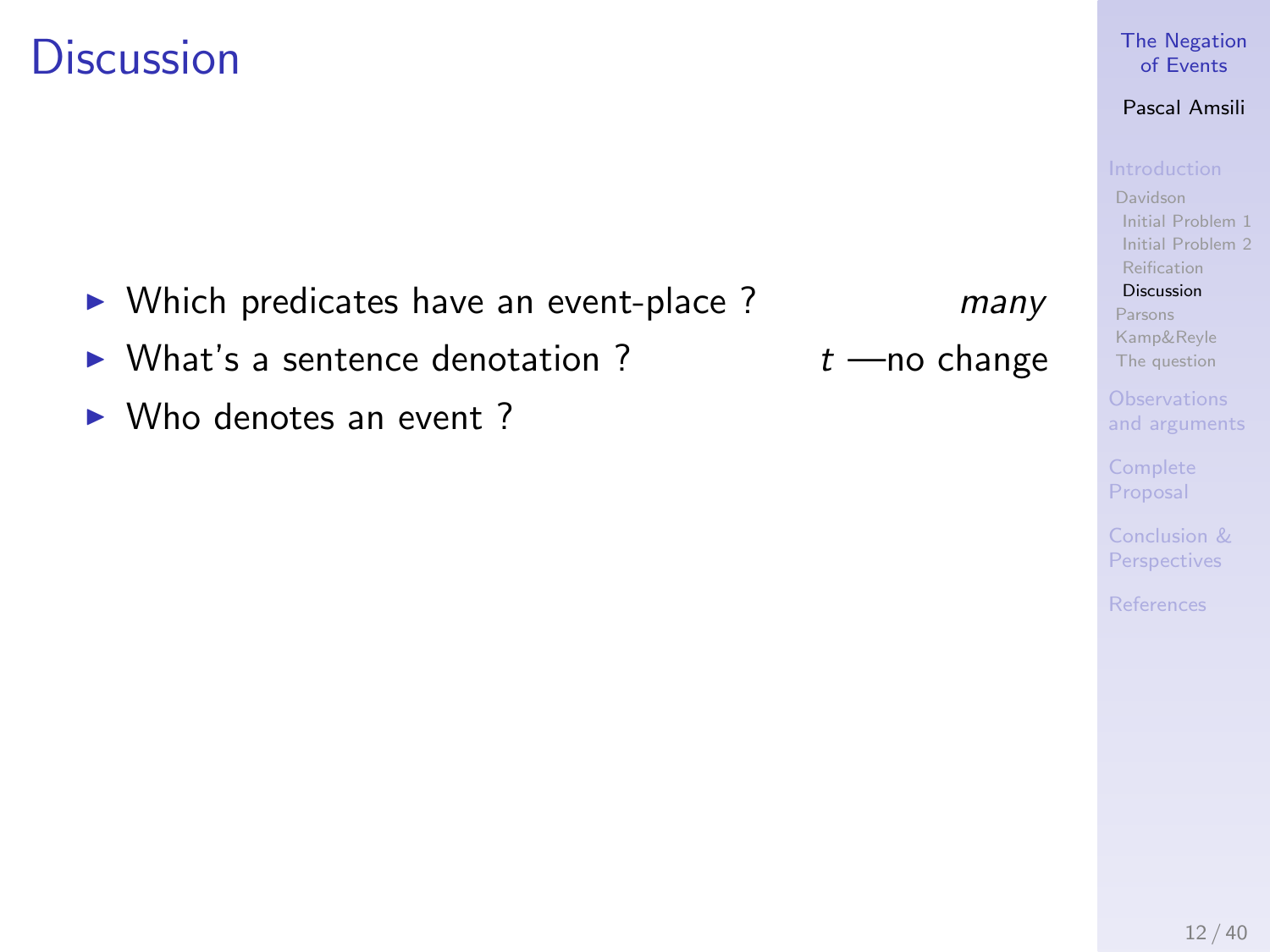- $\triangleright$  Which predicates have an event-place ? many
- $\triangleright$  What's a sentence denotation ?  $t$  —no change
- ▶ Who denotes an event ? nominals (20)

(20) a. [Caesar's death] = 
$$
ix
$$
 dead( $x$ ,  $c$ )  
b. Caesar is dead :  $\exists x$  dead( $x$ ,  $c$ )

## [The Negation](#page-0-0) of Events

## Pascal Amsili

[Initial Problem 1](#page-6-0) [Initial Problem 2](#page-22-0) [Reification](#page-36-0)

[Discussion](#page-38-0)

[Parsons](#page-46-0) [Kamp&Reyle](#page-53-0) [The question](#page-60-0)

[and arguments](#page-63-0)

Proposal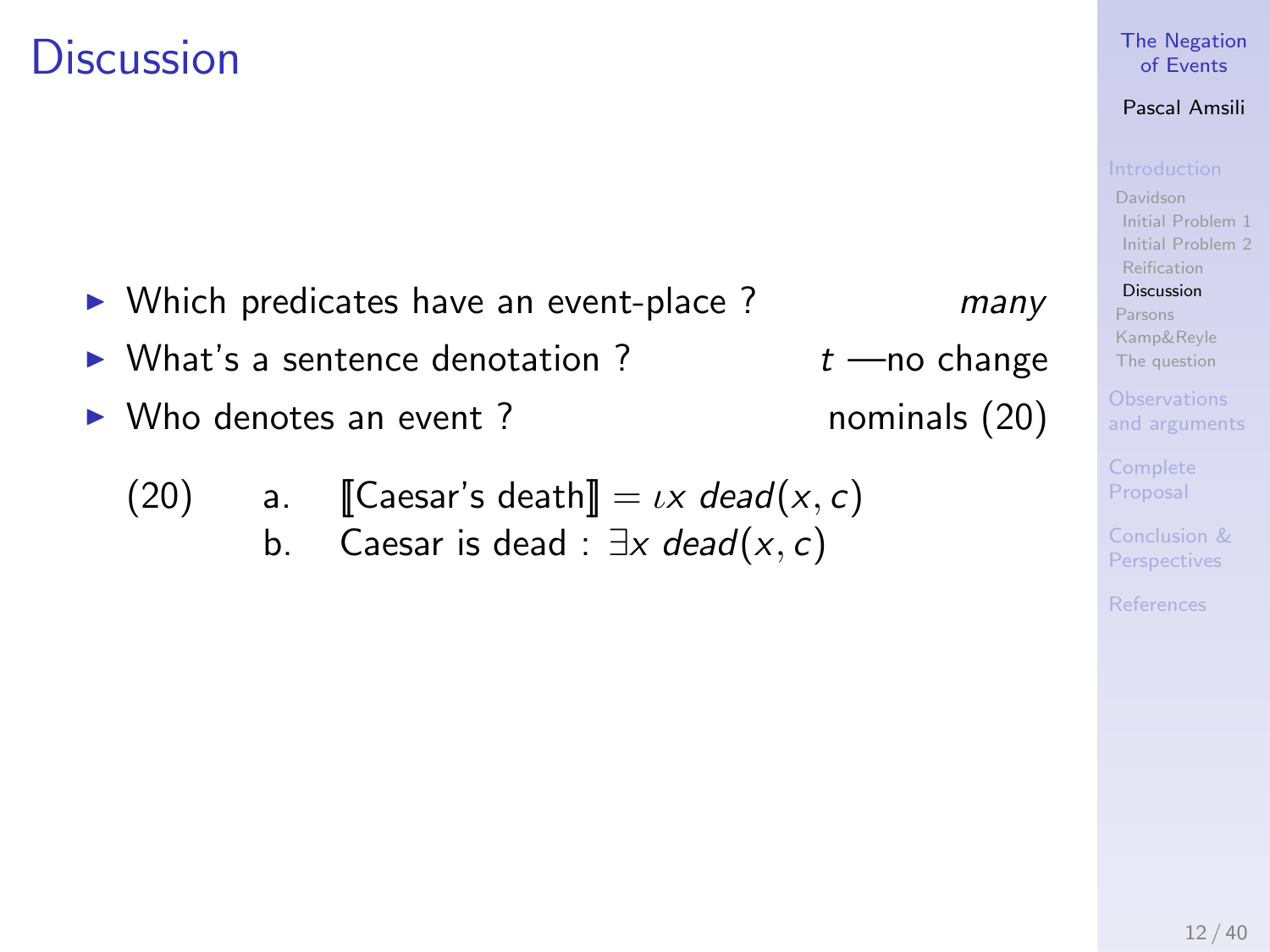- $\triangleright$  Which predicates have an event-place ? many
- $\triangleright$  What's a sentence denotation ?  $t$  —no change
- ▶ Who denotes an event ? nominals (20)
	- (20) a.  $\operatorname{Caesar's death} = \iota x \text{ dead}(x, c)$ b. Caesar is dead :  $\exists x \text{ dead}(x, c)$
- $\Rightarrow$  Syntax-semantics interface to be worked out.

## [The Negation](#page-0-0) of Events

## Pascal Amsili

[Davidson](#page-6-0) [Initial Problem 1](#page-6-0) [Initial Problem 2](#page-22-0) [Reification](#page-36-0)

[Discussion](#page-38-0)

[Parsons](#page-46-0) [Kamp&Reyle](#page-53-0) [The question](#page-60-0)

[and arguments](#page-63-0)

Proposal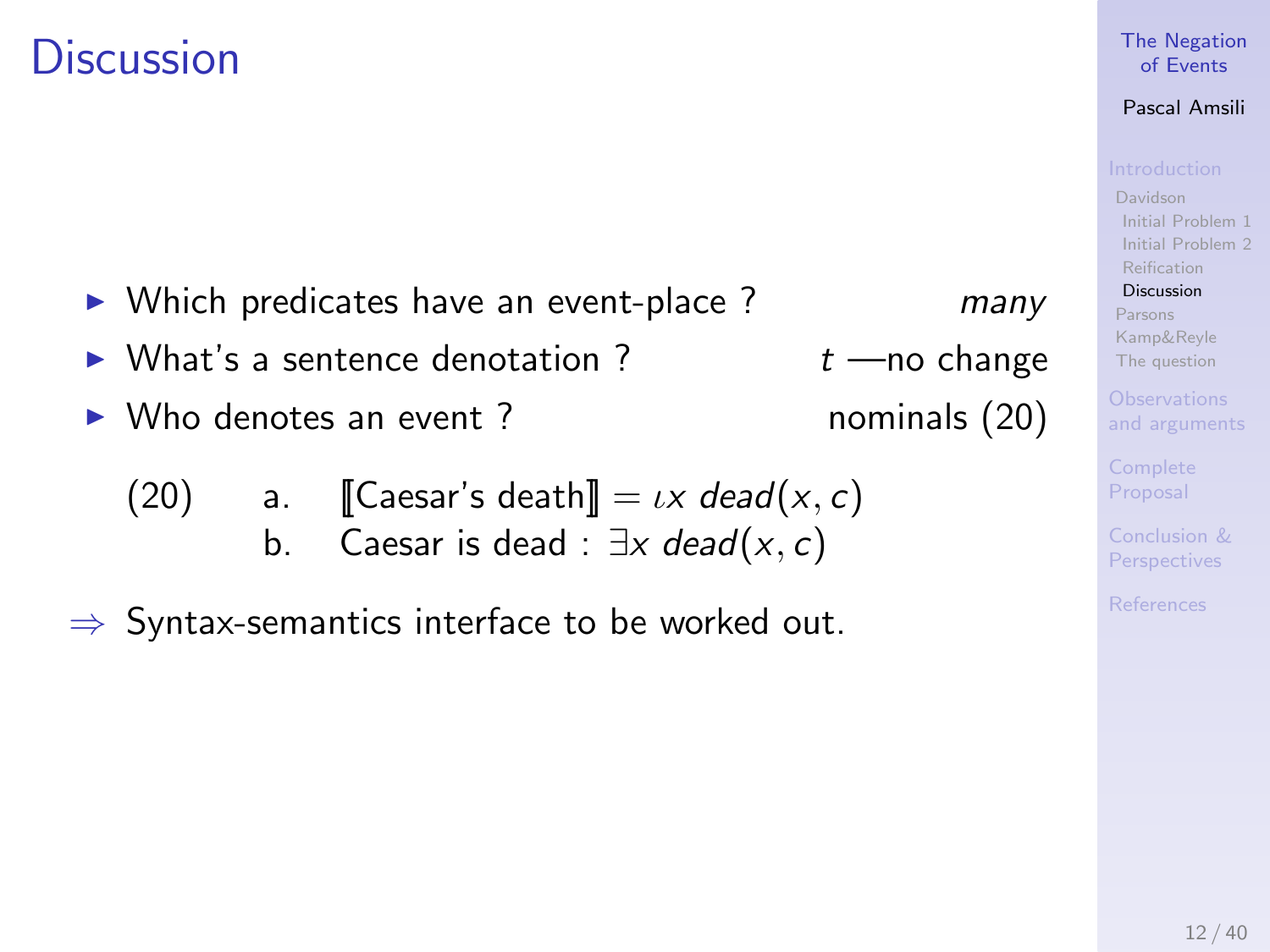## Discussion: individuation of events

Individuation at its best requires sorts or kinds that give a principle for counting. But here again, events come out well enough: rings of the bell, major wars, eclipses of the moon, and performances of Lulu can be counted as easily as pencils, pots, and people. Problems can arise in either domain. The conclusion to be drawn, I think, is that the individuation of events poses no problems worse in principle than the problems posed by individuation of material objects; and there is as good reason to believe events exist.

(Davidson, 1985, p. 180)

### [The Negation](#page-0-0) of Events

### Pascal Amsili

[Davidson](#page-6-0) [Initial Problem 1](#page-6-0) [Initial Problem 2](#page-22-0) [Reification](#page-36-0)

### [Discussion](#page-38-0)

[Parsons](#page-46-0) [Kamp&Reyle](#page-53-0) [The question](#page-60-0)

[and arguments](#page-63-0)

Proposal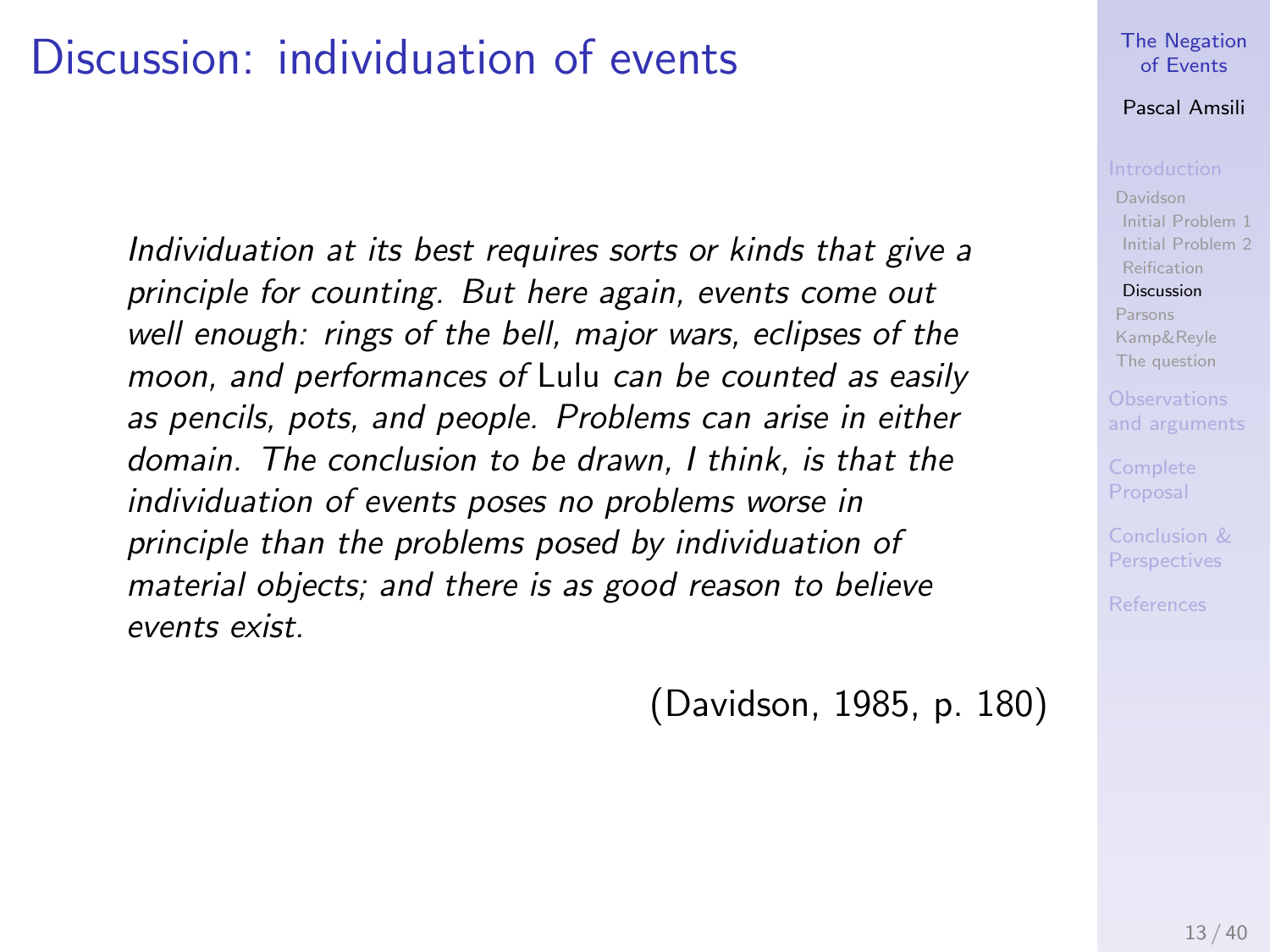<span id="page-46-0"></span>(21)  $\exists x_e \text{ kick}(k, s, x_e)$ 

## [The Negation](#page-0-0) of Events

## Pascal Amsili

[Initial Problem 1](#page-6-0) [Initial Problem 2](#page-22-0) [Reification](#page-36-0) [Discussion](#page-38-0)

[Parsons](#page-46-0) [Kamp&Reyle](#page-53-0) [The question](#page-60-0)

Proposal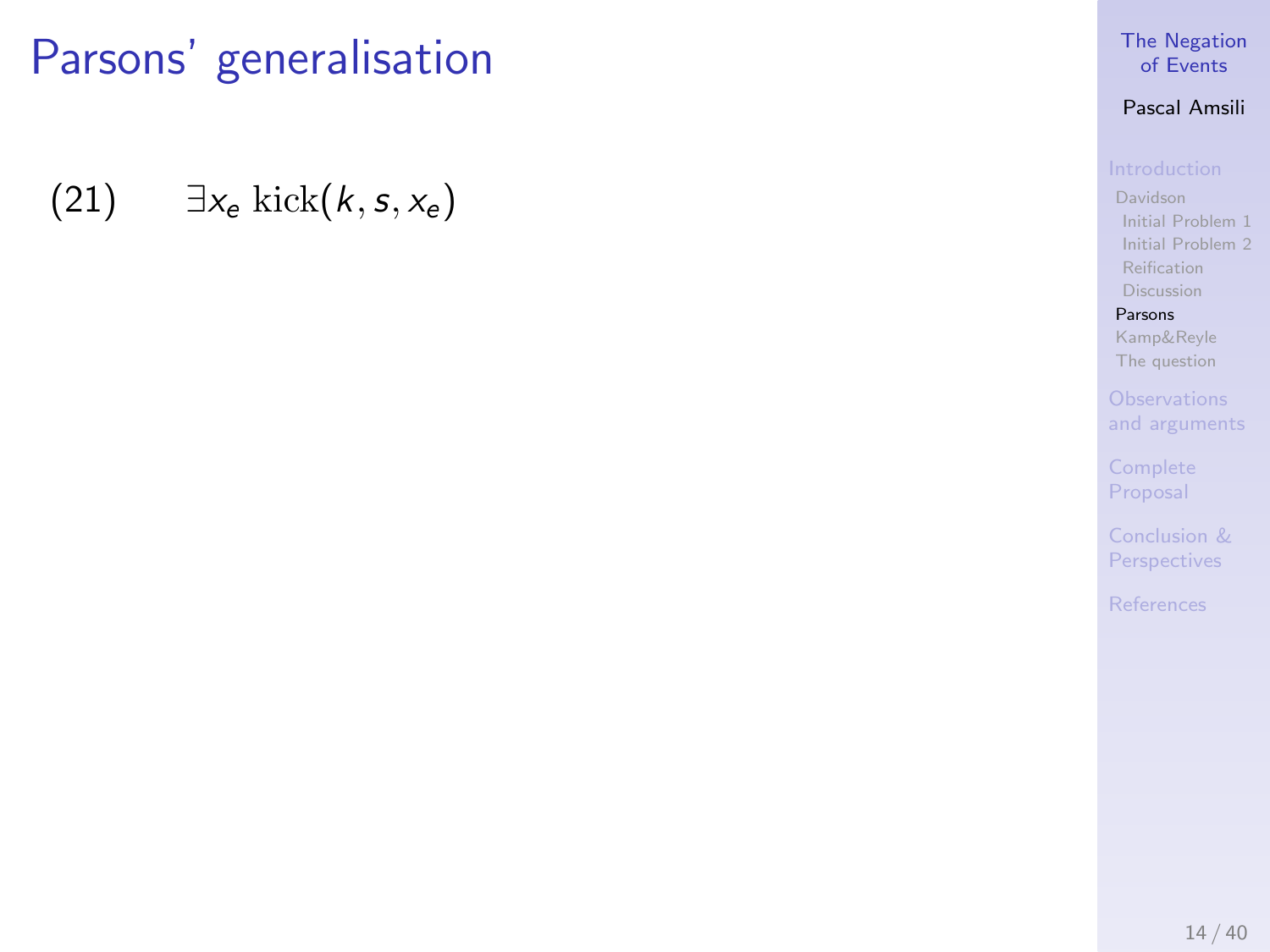- (21)  $\exists x_e \text{ kick}(k, s, x_e)$
- (22)  $\exists x_e \text{ kick}(x_e) \wedge agent(x_e, k) \wedge patient(x_e, s)$

(Parsons, 1990)

### [The Negation](#page-0-0) of Events

## Pascal Amsili

[Initial Problem 1](#page-6-0) [Initial Problem 2](#page-22-0) [Reification](#page-36-0) [Discussion](#page-38-0)

### [Parsons](#page-46-0)

[Kamp&Reyle](#page-53-0) [The question](#page-60-0)

[and arguments](#page-63-0)

Proposal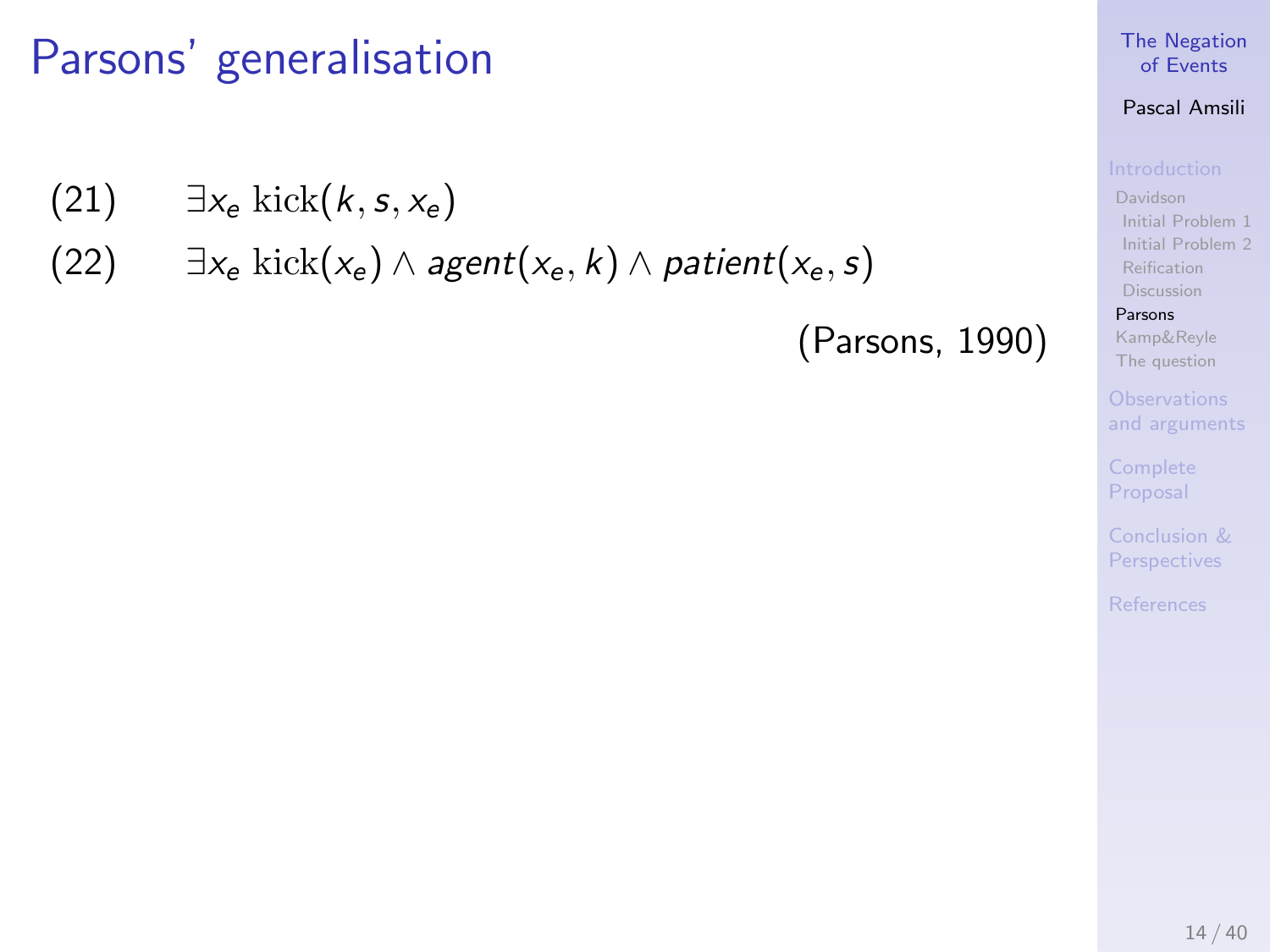- (21)  $\exists x_e \text{ kick}(k, s, x_e)$
- (22)  $\exists x_e \text{ kick}(x_e) \wedge agent(x_e, k) \wedge patient(x_e, s)$

(Parsons, 1990)

- $\triangleright$  requires a richer lexicon, and an appropriate management of the syntax-semantics interface
- $\triangleright$  solves radically the polyadicity problems,
- $\triangleright$  and puts on a par arguments and adjuncts.

### [The Negation](#page-0-0) of Events

## Pascal Amsili

[Davidson](#page-6-0) [Initial Problem 1](#page-6-0) [Initial Problem 2](#page-22-0) [Reification](#page-36-0) [Discussion](#page-38-0)

### [Parsons](#page-46-0)

[Kamp&Reyle](#page-53-0) [The question](#page-60-0)

[and arguments](#page-63-0)

Proposal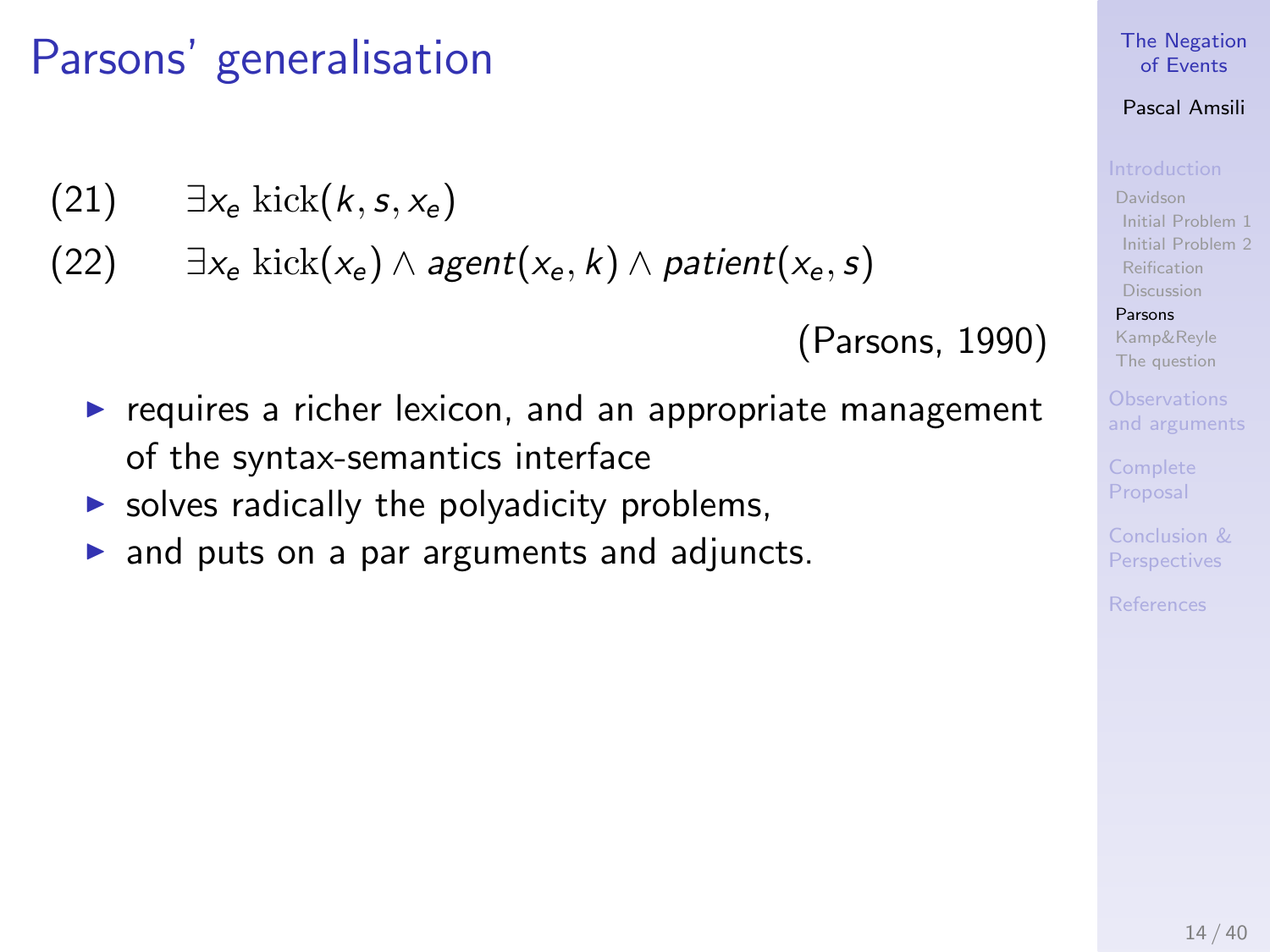$$
(21) \qquad \exists x_e \; \mathrm{kick}(k,s,x_e)
$$

(22) 
$$
\exists x_e \text{ kick}(x_e) \land agent(x_e, k) \land patient(x_e, s)
$$

(Parsons, 1990)

- $\blacktriangleright$  requires a richer lexicon, and an appropriate management of the syntax-semantics interface
- $\triangleright$  solves radically the polyadicity problems,
- $\triangleright$  and puts on a par arguments and adjuncts.

(23) 
$$
\exists x_e \text{ kick}(x_e) \land agent(x_e, k)
$$

### [The Negation](#page-0-0) of Events

## Pascal Amsili

[Davidson](#page-6-0) [Initial Problem 1](#page-6-0) [Initial Problem 2](#page-22-0) [Reification](#page-36-0) [Discussion](#page-38-0)

### [Parsons](#page-46-0)

[Kamp&Reyle](#page-53-0) [The question](#page-60-0)

[and arguments](#page-63-0)

Proposal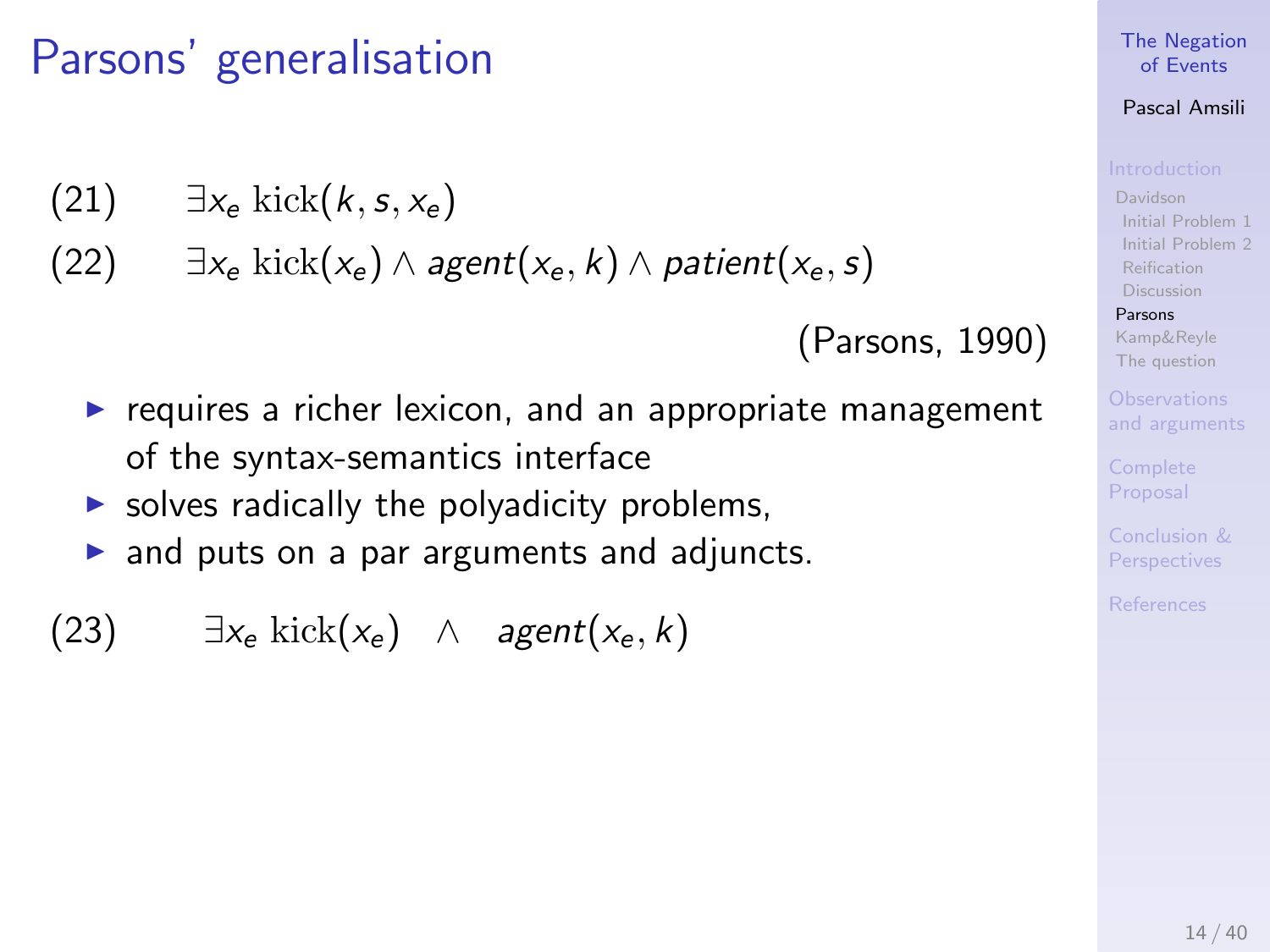$$
(21) \qquad \exists x_e \; \mathrm{kick}(k,s,x_e)
$$

(22)  $\exists x_e \text{ kick}(x_e) \wedge agent(x_e, k) \wedge patient(x_e, s)$ 

(Parsons, 1990)

- $\triangleright$  requires a richer lexicon, and an appropriate management of the syntax-semantics interface
- $\triangleright$  solves radically the polyadicity problems,
- $\triangleright$  and puts on a par arguments and adjuncts.

(23) 
$$
\exists x_e \text{ kick}(x_e) \land agent(x_e, k)
$$
  
 $\land \text{ patient}(x_e, s)$ 

### [The Negation](#page-0-0) of Events

## Pascal Amsili

[Davidson](#page-6-0) [Initial Problem 1](#page-6-0) [Initial Problem 2](#page-22-0) [Reification](#page-36-0) [Discussion](#page-38-0)

### [Parsons](#page-46-0)

[Kamp&Reyle](#page-53-0) [The question](#page-60-0)

[and arguments](#page-63-0)

Proposal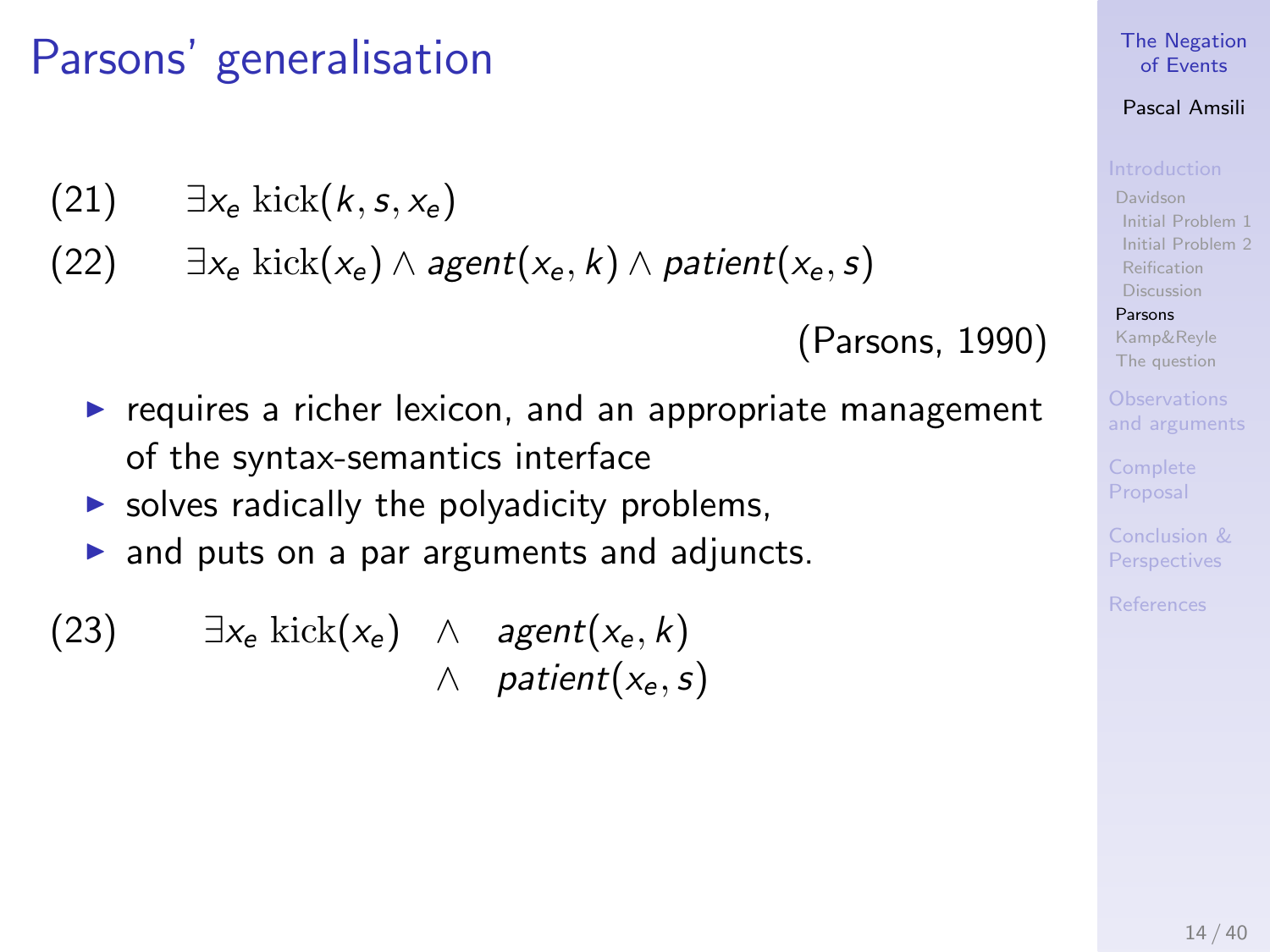$$
(21) \qquad \exists x_e \; \mathrm{kick}(k,s,x_e)
$$

(22)  $\exists x_e \text{ kick}(x_e) \wedge agent(x_e, k) \wedge patient(x_e, s)$ 

(Parsons, 1990)

- $\triangleright$  requires a richer lexicon, and an appropriate management of the syntax-semantics interface
- $\triangleright$  solves radically the polyadicity problems,
- $\triangleright$  and puts on a par arguments and adjuncts.

(23) 
$$
\exists x_e \text{ kick}(x_e) \land agent(x_e, k)
$$
  
 $\land \text{ patient}(x_e, s)$   
 $\land \text{ at}(x_e, 8h)$ 

### [The Negation](#page-0-0) of Events

## Pascal Amsili

[Davidson](#page-6-0) [Initial Problem 1](#page-6-0) [Initial Problem 2](#page-22-0) [Reification](#page-36-0) [Discussion](#page-38-0)

### [Parsons](#page-46-0)

[Kamp&Reyle](#page-53-0) [The question](#page-60-0)

[and arguments](#page-63-0)

Proposal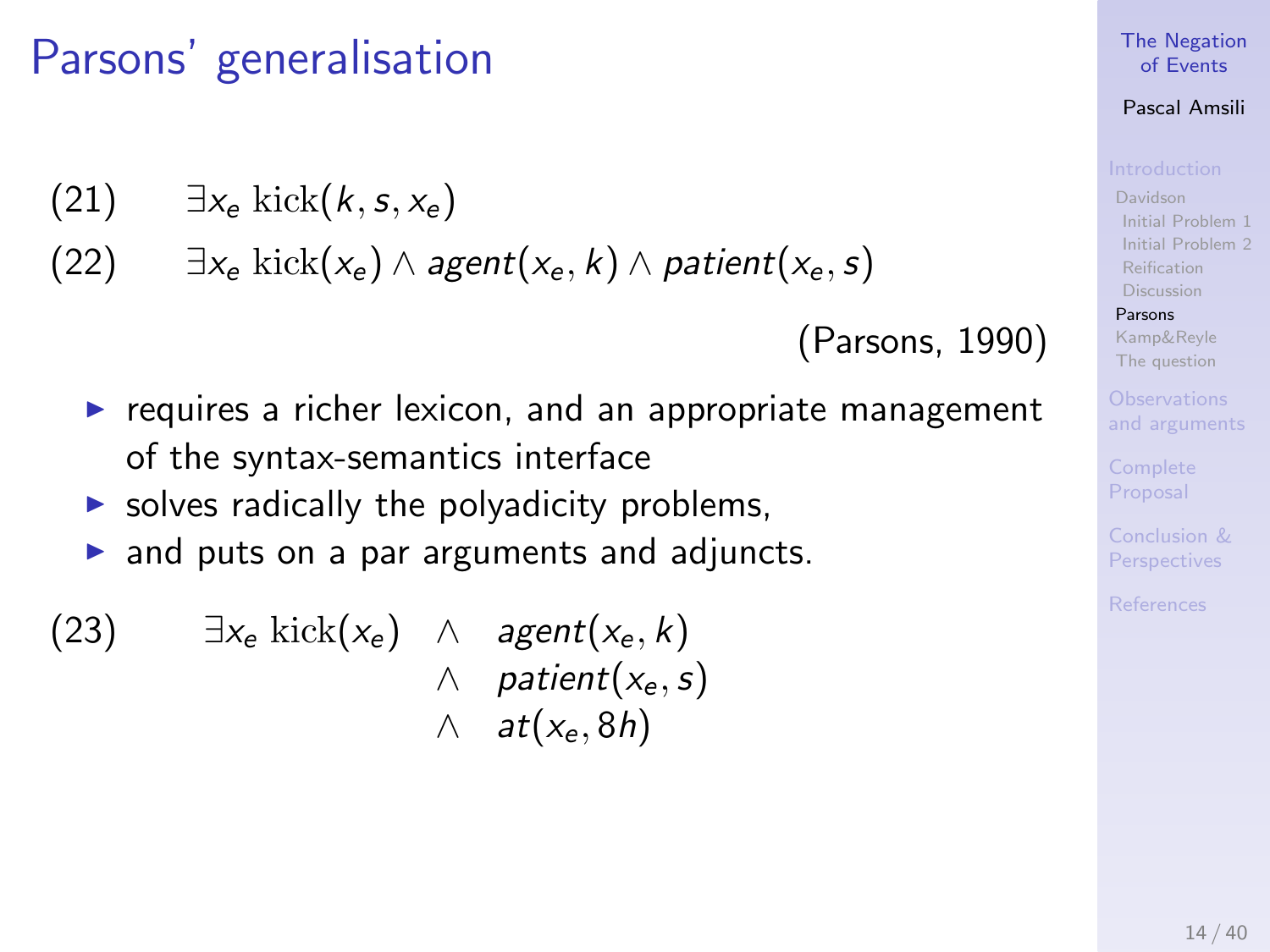$$
(21) \qquad \exists x_e \; \mathrm{kick}(k,s,x_e)
$$

(22) 
$$
\exists x_e \text{ kick}(x_e) \land agent(x_e, k) \land patient(x_e, s)
$$

(Parsons, 1990)

- $\triangleright$  requires a richer lexicon, and an appropriate management of the syntax-semantics interface
- $\triangleright$  solves radically the polyadicity problems,
- $\triangleright$  and puts on a par arguments and adjuncts.
- (23)  $\exists x_e \text{ kick}(x_e) \land agent(x_e, k)$  $\wedge$  patient $(x_e, s)$  $\wedge$  at( $x_e$ , 8h)  $\wedge$  loc( $x_e$ , in front of the house)

### [The Negation](#page-0-0) of Events

## Pascal Amsili

[Davidson](#page-6-0) [Initial Problem 1](#page-6-0) [Initial Problem 2](#page-22-0) [Discussion](#page-38-0)

### [Parsons](#page-46-0)

[Kamp&Reyle](#page-53-0) [The question](#page-60-0)

[and arguments](#page-63-0)

Proposal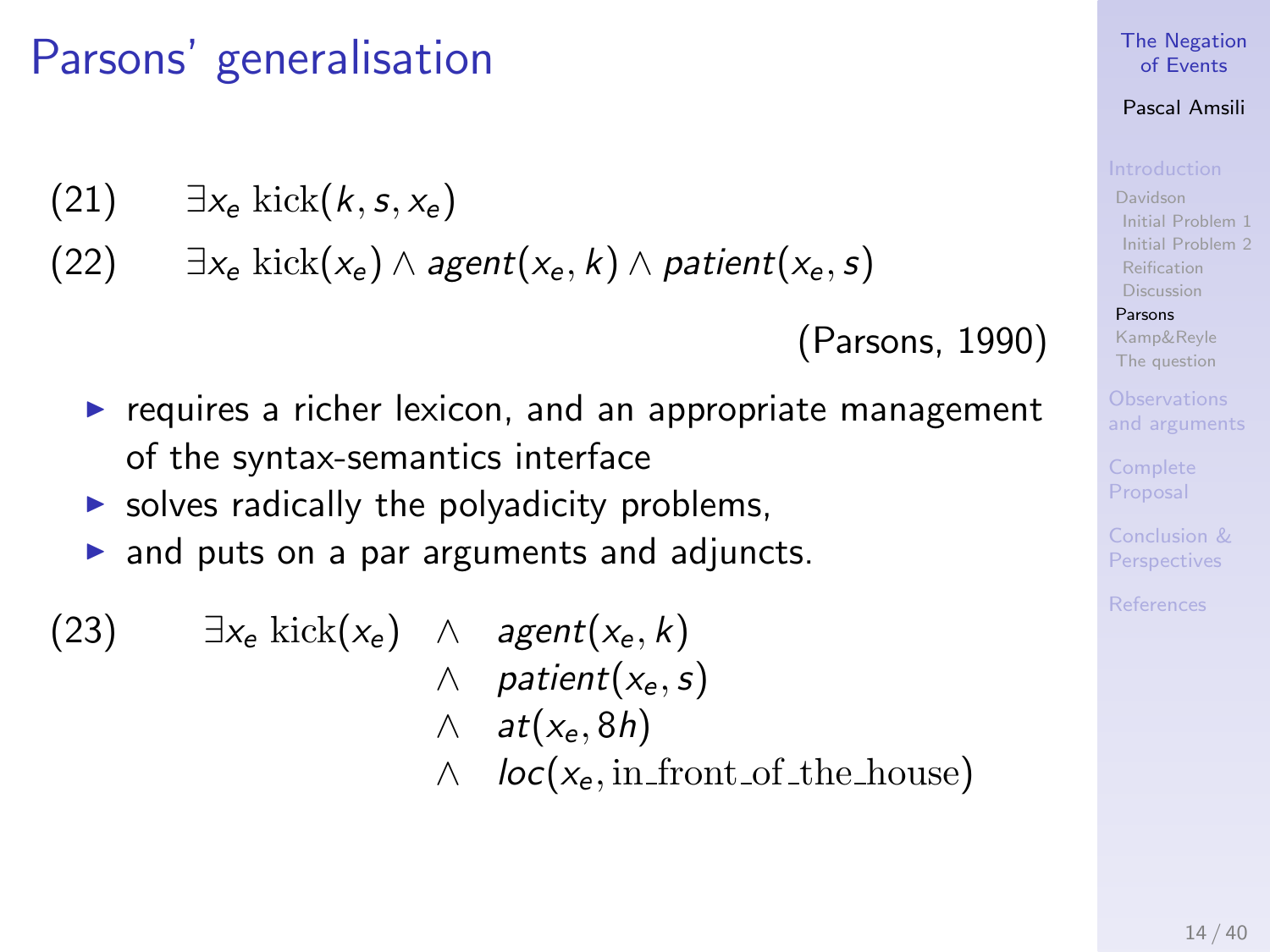## <span id="page-53-0"></span>DRT I

"Realistic" approach to time & event representation

1. regularisation of the stx-sem interface  $\Rightarrow$  Introduction of a new type. Ontology: individuals ✟✟ ✟✟✟ ✟✟  $\diagup$  $\diagup$  $\diagup$  $\bar{\mathbb{N}}$ eventualities  $\overline{\phantom{a}}$ events states phys. objects

## [The Negation](#page-0-0) of Events

## Pascal Amsili

[Davidson](#page-6-0) [Initial Problem 1](#page-6-0) [Initial Problem 2](#page-22-0) [Reification](#page-36-0) [Discussion](#page-38-0) [Parsons](#page-46-0)

[Kamp&Reyle](#page-53-0) [The question](#page-60-0)

[and arguments](#page-63-0)

Proposal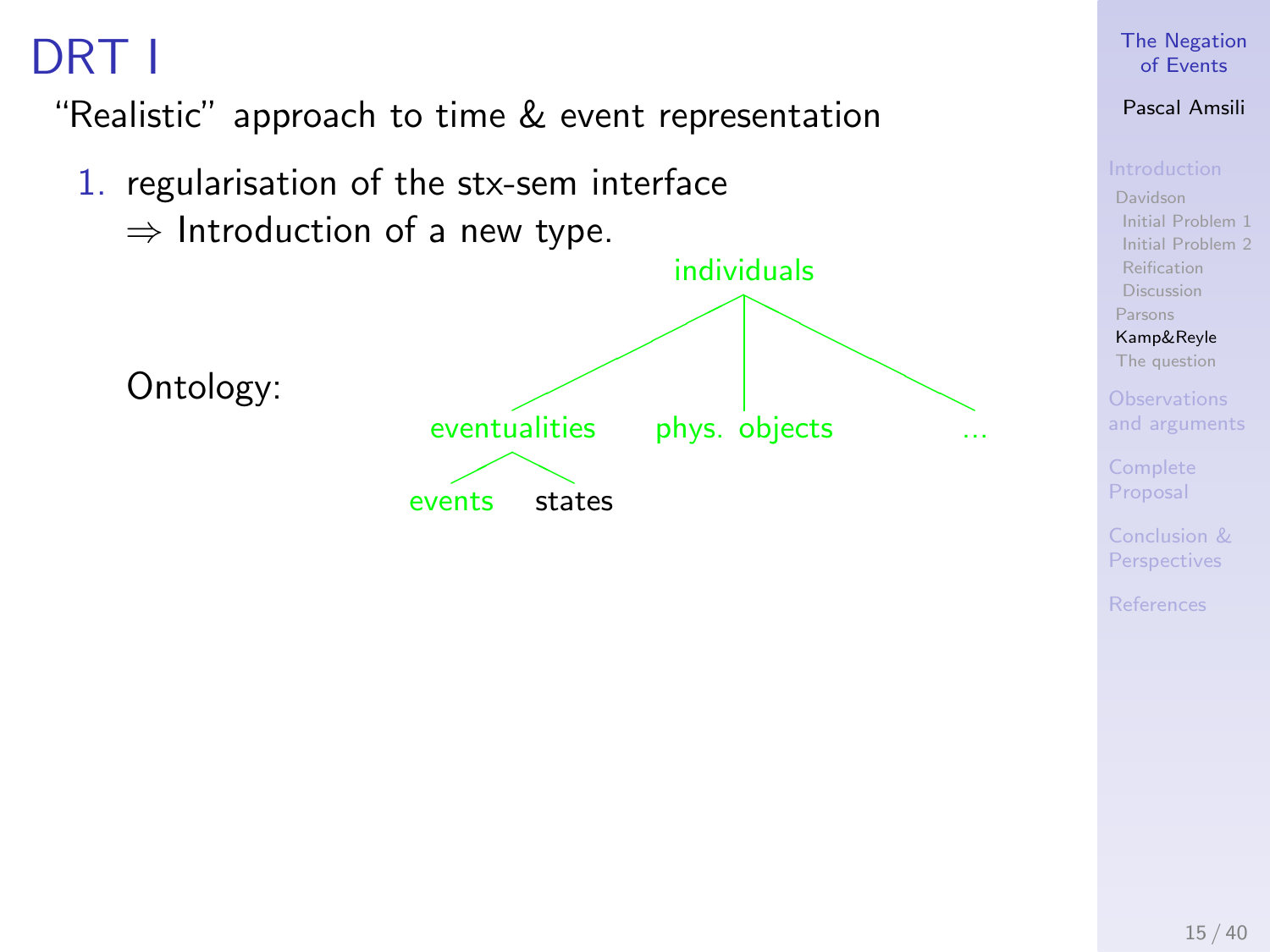## DRT II



[The Negation](#page-0-0) of Events Pascal Amsili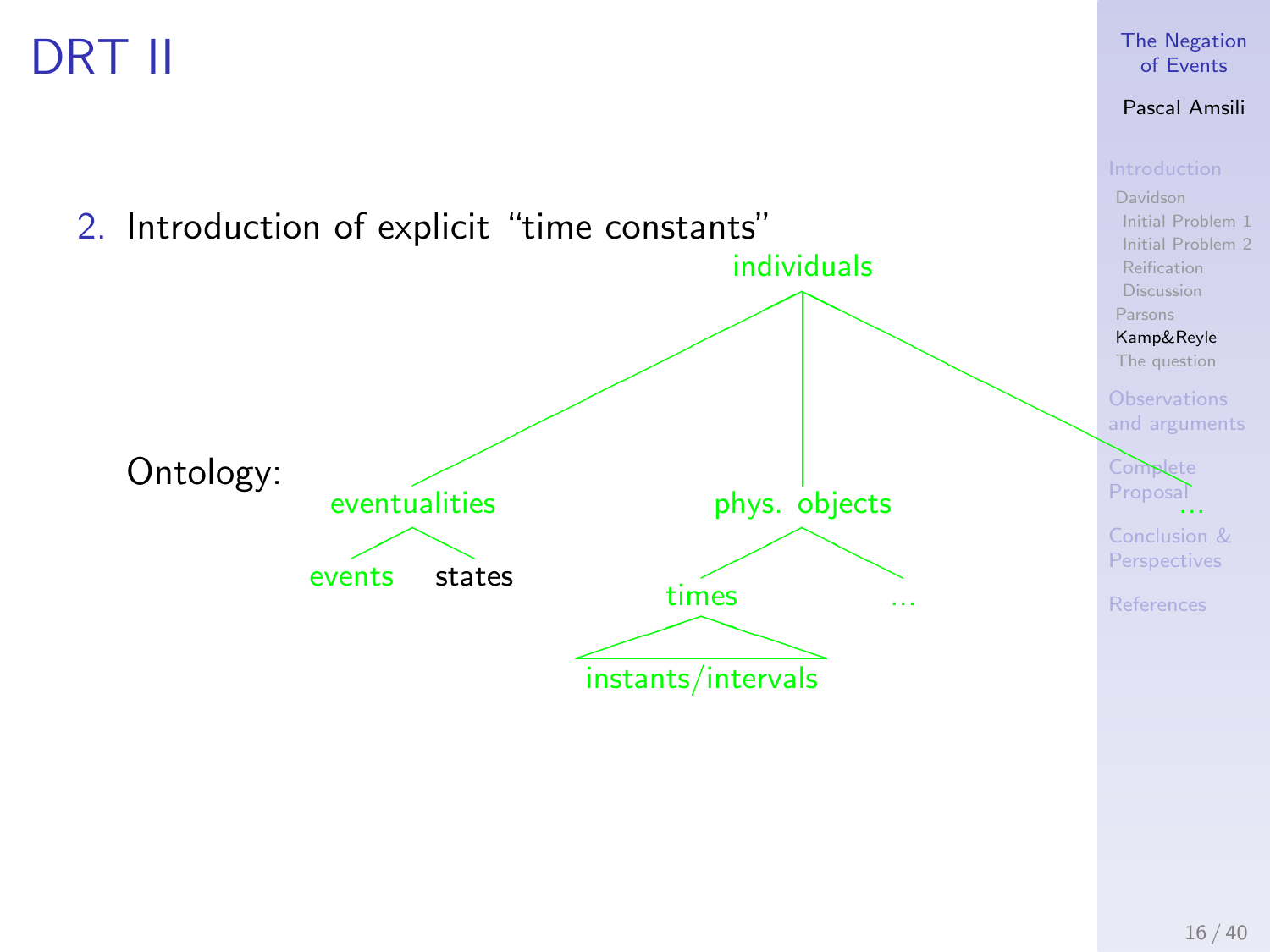(24) Jones came at 8.

## [The Negation](#page-0-0) of Events

## Pascal Amsili

[Initial Problem 1](#page-6-0) [Initial Problem 2](#page-22-0) [Reification](#page-36-0) [Discussion](#page-38-0) [Parsons](#page-46-0)

[Kamp&Reyle](#page-53-0) [The question](#page-60-0)

Proposal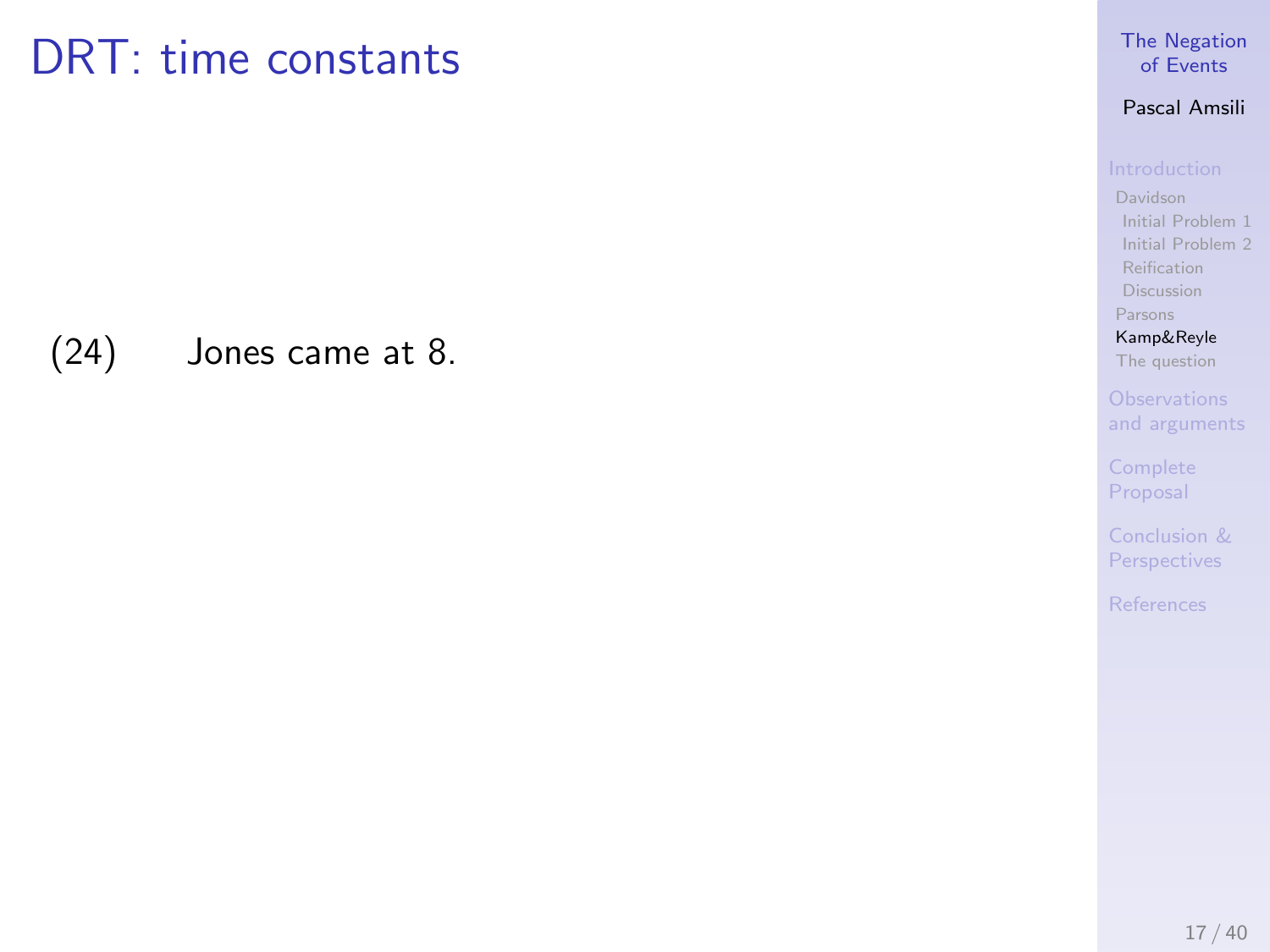(24) Jones came at 8.

(25) a.  $\exists e \ (come(j, e) \land at\text{-}eight(e))$ 

## [The Negation](#page-0-0) of Events

## Pascal Amsili

[Initial Problem 1](#page-6-0) [Initial Problem 2](#page-22-0) [Reification](#page-36-0) [Discussion](#page-38-0) [Parsons](#page-46-0)

[Kamp&Reyle](#page-53-0) [The question](#page-60-0)

Proposal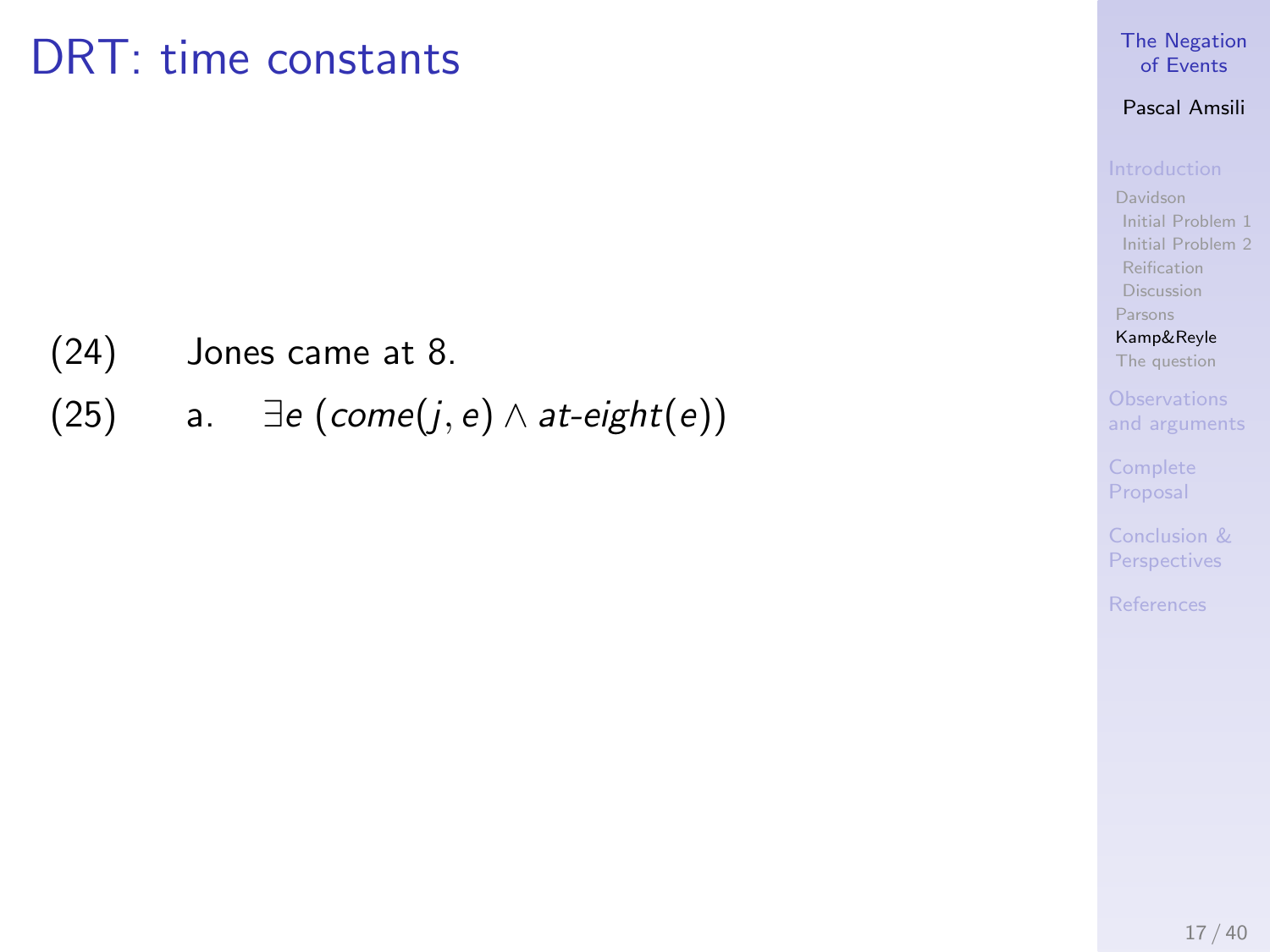- (24) Jones came at 8.
- (25) a.  $\exists e \ (come(j, e) \land at\text{-}eight(e))$ 
	- b.  $\exists e \, (come(j, e) \land at(eight-o'clock, e))$

## [The Negation](#page-0-0) of Events

## Pascal Amsili

[Initial Problem 1](#page-6-0) [Initial Problem 2](#page-22-0) [Reification](#page-36-0) [Discussion](#page-38-0) [Parsons](#page-46-0)

[Kamp&Reyle](#page-53-0) [The question](#page-60-0)

[and arguments](#page-63-0)

Proposal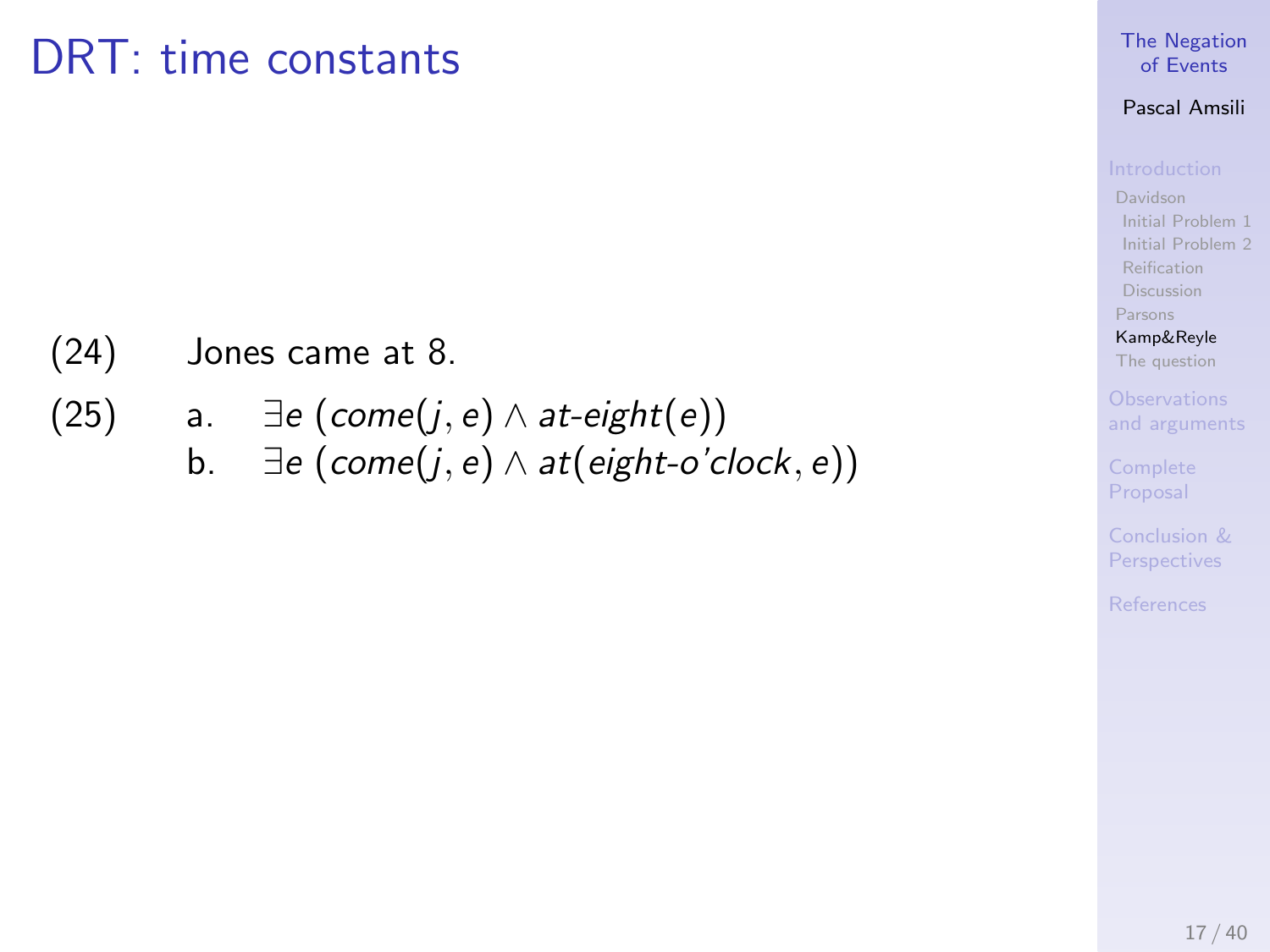- (24) Jones came at 8.
- (25) a.  $\exists e \, (come(j, e) \land at\text{-}eight(e))$ b.  $\exists e \, (come(j, e) \land at(eight-o'clock, e))$ c.  $\exists e \, (come(i, e) \land at(t, e) \land t = 8 \text{-} o' clock)$

### [The Negation](#page-0-0) of Events

## Pascal Amsili

[Davidson](#page-6-0) [Initial Problem 1](#page-6-0) [Initial Problem 2](#page-22-0) [Reification](#page-36-0) [Discussion](#page-38-0) [Parsons](#page-46-0)

[Kamp&Reyle](#page-53-0) [The question](#page-60-0)

[and arguments](#page-63-0)

Proposal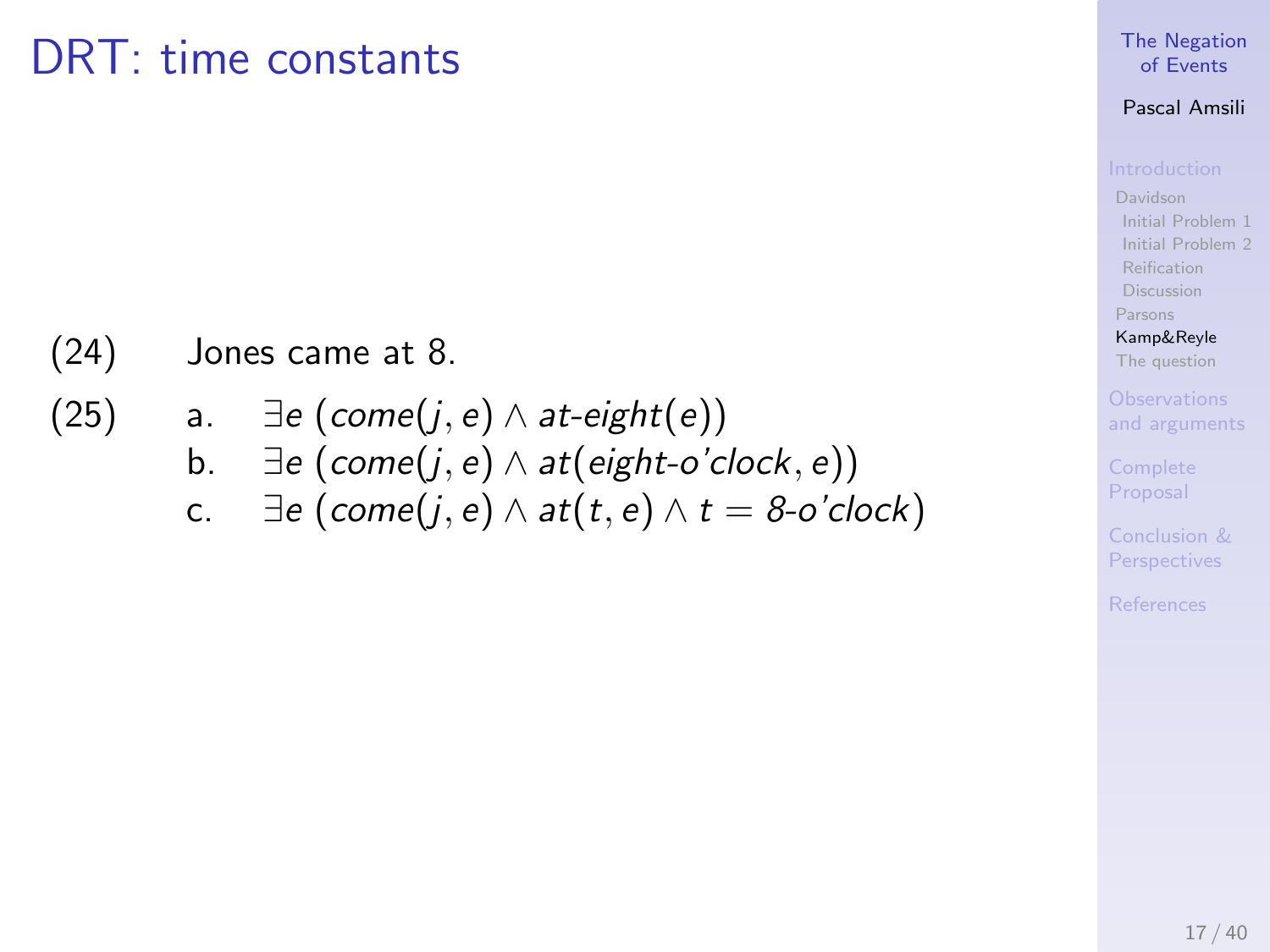(24) Jones came at 8.

(25) a. 
$$
\exists e \ (come(j, e) \land at-eight(e))
$$
  
b.  $\exists e \ (come(j, e) \land at(eight-o'clock, e))$   
c.  $\exists e \ (come(j, e) \land at(t, e) \land t = 8-o'clock)$ 

t is a time constant

## [The Negation](#page-0-0) of Events

## Pascal Amsili

[Initial Problem 1](#page-6-0) [Initial Problem 2](#page-22-0) [Reification](#page-36-0) [Discussion](#page-38-0) [Parsons](#page-46-0)

[Kamp&Reyle](#page-53-0) [The question](#page-60-0)

Proposal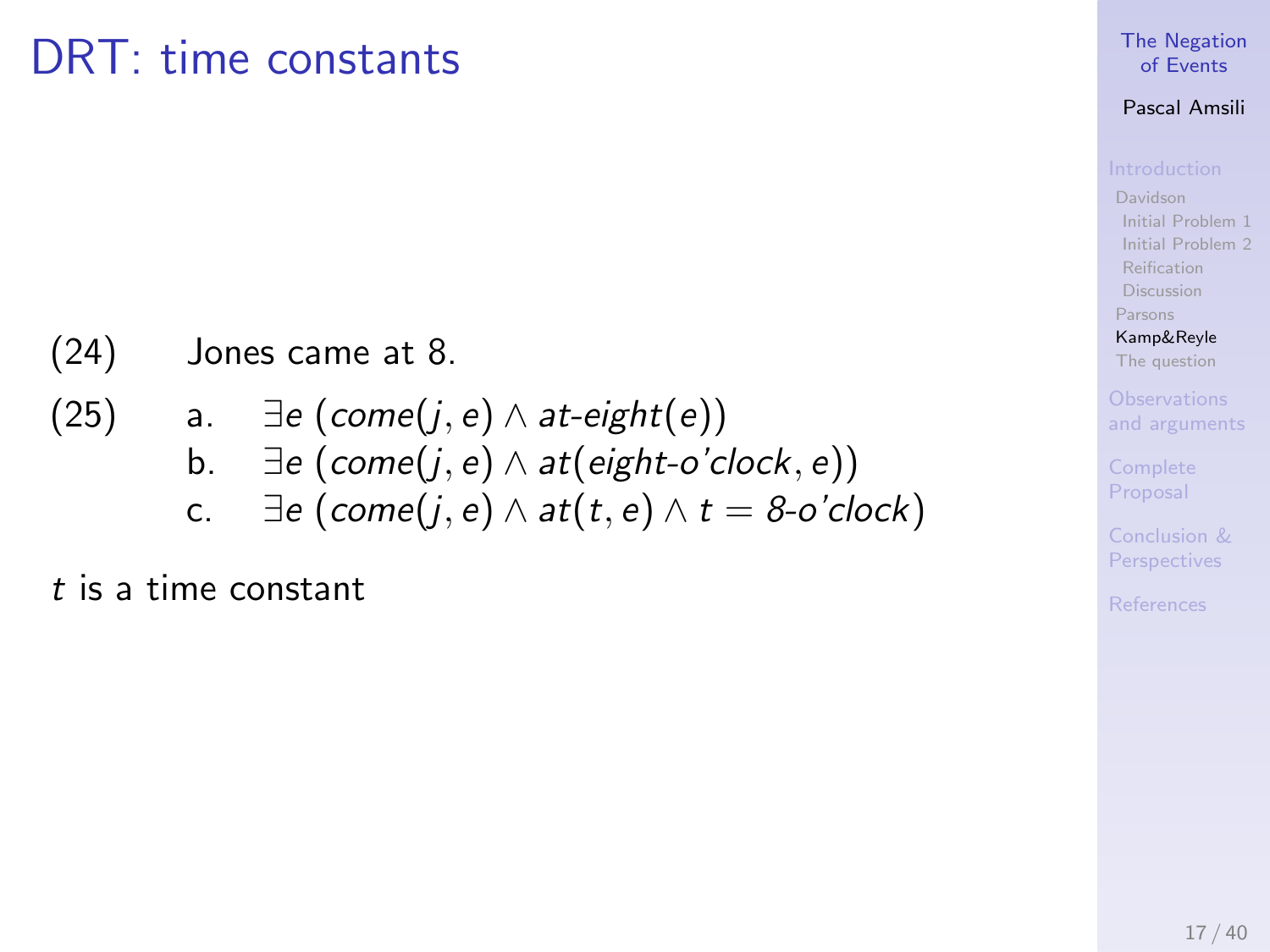## <span id="page-60-0"></span>Behavior of negated sentences?

## Compare

(26) a. Jones owns a car.

b. 
$$
\exists x \text{ car}(x) \land \text{own}(j, x)
$$

- (27) a. Jones doesn't own a car.
	- b.  $\neg \exists x \; \text{car}(x) \land \text{own}(j, x)$

## [The Negation](#page-0-0) of Events

## Pascal Amsili

[Initial Problem 1](#page-6-0) [Initial Problem 2](#page-22-0) [Reification](#page-36-0) **[Discussion](#page-38-0)** [Parsons](#page-46-0) [Kamp&Reyle](#page-53-0) [The question](#page-60-0)

[and arguments](#page-63-0)

Proposal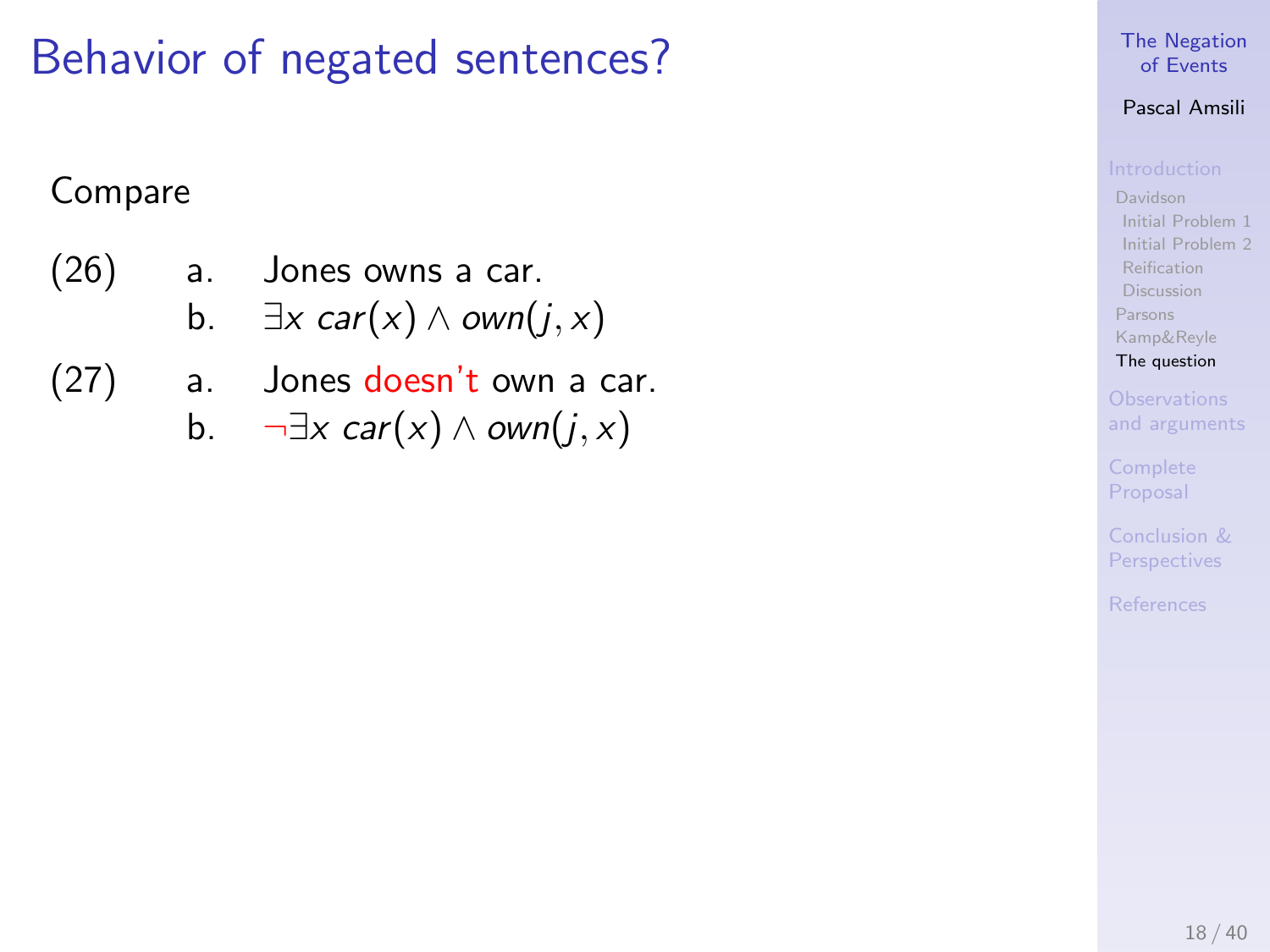## Behavior of negated sentences?

## Compare

- (26) a. Jones owns a car. b.  $\exists x \text{ car}(x) \land \text{own}(i, x)$
- (27) a. Jones doesn't own a car. b.  $\neg \exists x \; car(x) \land own(i, x)$

## with

- (28) a. Jones fell. b.  $\exists x \text{ fall}(x) \land \text{agent}(x, i)$
- (29) a. Jones didn't fall.
	- b.  $\neg \exists x \; fall(x) \land agent(x, j)$

## [The Negation](#page-0-0) of Events

## Pascal Amsili

[Davidson](#page-6-0) [Initial Problem 1](#page-6-0) [Initial Problem 2](#page-22-0) [Reification](#page-36-0) [Discussion](#page-38-0) [Parsons](#page-46-0) [Kamp&Reyle](#page-53-0) [The question](#page-60-0)

[and arguments](#page-63-0)

Proposal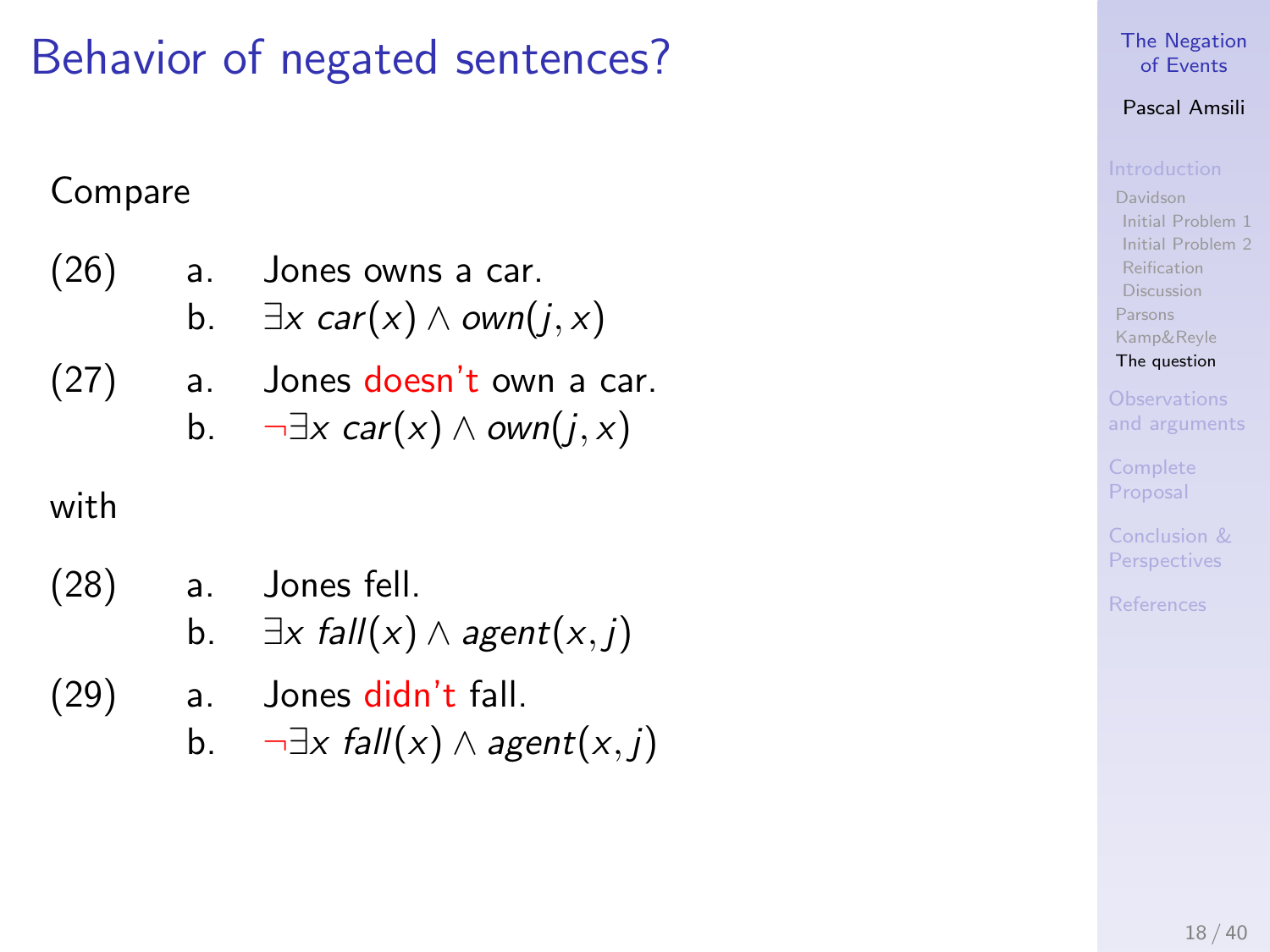## Too simple ??

Various observations suggested an alternative analysis:

- (30) a. Jones didn't fall.
	- b.  $\exists x \text{ non-fall}(x) \land agent(x, j)$

Questions:

- $\triangleright$  Nature of the new entity (normal event, normal state, special eventuality?)
- $\triangleright$  Structure of the representation
- $\blacktriangleright$  Stx-sem interface
- $\triangleright$  Rôle of negation

## [The Negation](#page-0-0) of Events

## Pascal Amsili

[Davidson](#page-6-0) [Initial Problem 1](#page-6-0) [Initial Problem 2](#page-22-0) [Reification](#page-36-0) [Discussion](#page-38-0) [Parsons](#page-46-0) [Kamp&Reyle](#page-53-0) [The question](#page-60-0)

[and arguments](#page-63-0)

Proposal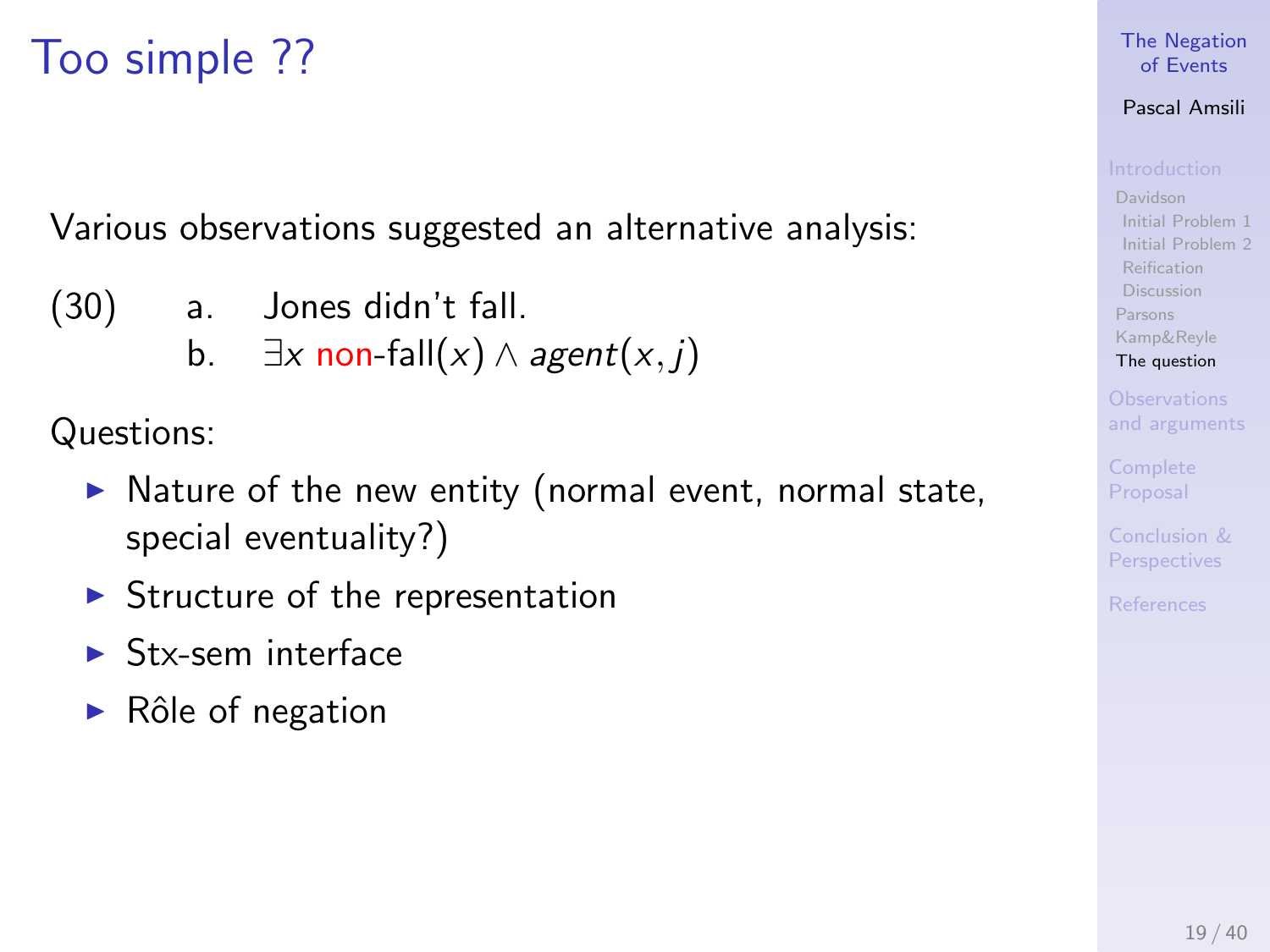## <span id="page-63-0"></span>**Overview**

## [Introduction](#page-5-0)

## [Observations and arguments](#page-63-0)

[Anaphoric Reference](#page-64-0) [Causation Reports](#page-65-0) [Perception Reports](#page-66-0) [Event Containers](#page-67-0) ["Event Quantification"](#page-68-0) [Temporal Modification](#page-73-0) [Manner and other Modification](#page-74-0) [Reference Time & Discourse](#page-75-0) [Temporal Subordinates](#page-76-0)

## [Complete Proposal](#page-79-0)

[Conclusion & Perspectives](#page-84-0)

## [The Negation](#page-0-0) of Events

## Pascal Amsili

### **Observations** [and arguments](#page-63-0)

[Anaphora](#page-64-0) [Causation](#page-65-0) [Perception](#page-66-0) [Containers](#page-67-0) [Quantification](#page-68-0) [Temp Adv](#page-73-0) [Manner Adv](#page-74-0) [Discourse](#page-75-0) [Temp Sub](#page-76-0)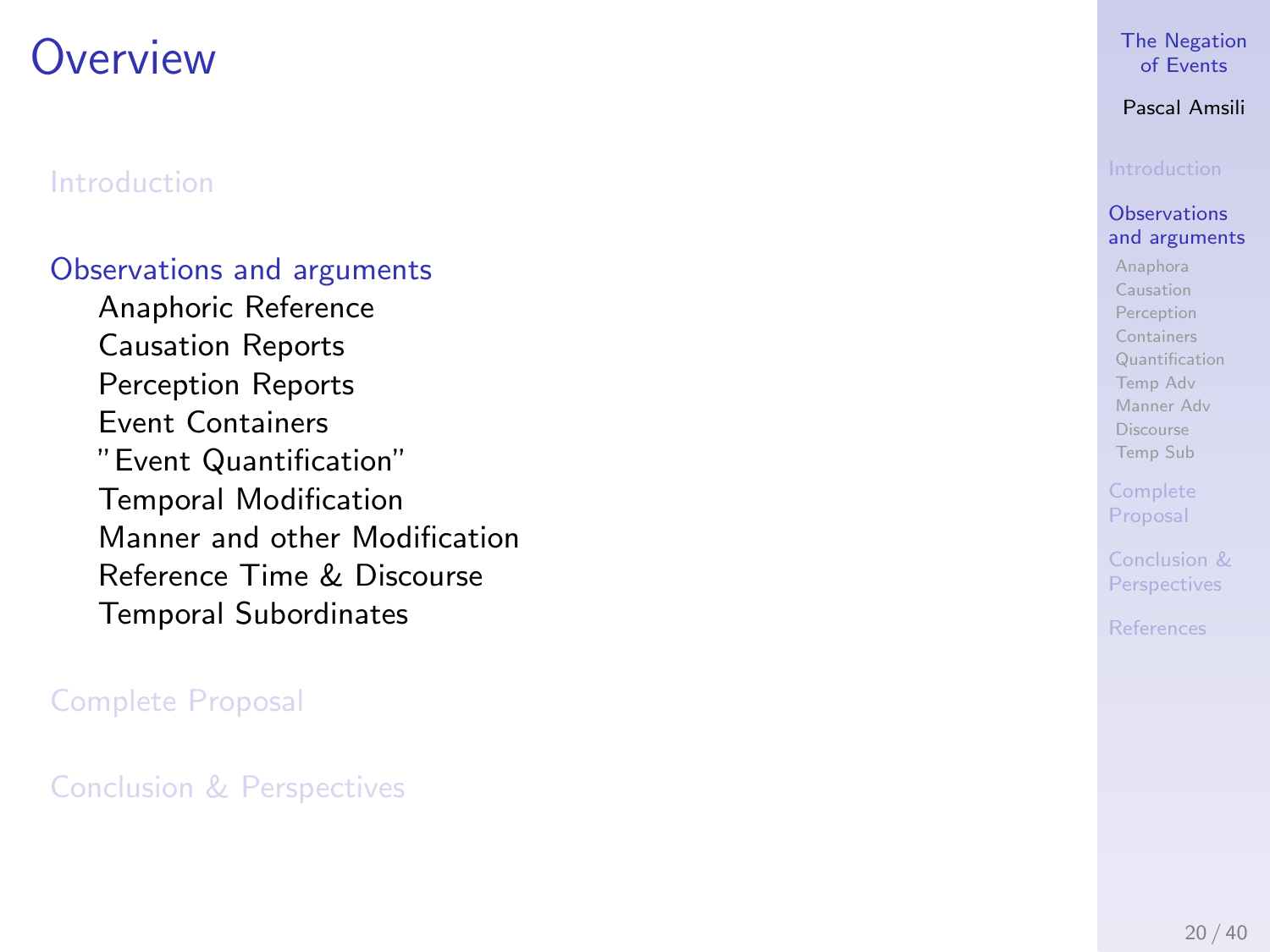## [The Negation](#page-0-0) of Events

## Pascal Amsili

### [Anaphora](#page-64-0)

[Causation](#page-65-0) [Perception](#page-66-0) [Containers](#page-67-0) [Quantification](#page-68-0) [Temp Adv](#page-73-0) [Manner Adv](#page-74-0) [Discourse](#page-75-0) [Temp Sub](#page-76-0)

<span id="page-64-0"></span>(31) a. John didn't know the answer to the problem. This lasted until the teacher did the solution on the board.

- b. John did not ask Mary to dance at the party. It made her angry. (de Swart, 1996)
- (32) a. Susan's boyfriend has graduated. But Sally does not believe it.
	- b. He is a brute. His behaviour shows this quite  $clearly.$  (Przepiórkowski, 1999,  $ex(4)$ )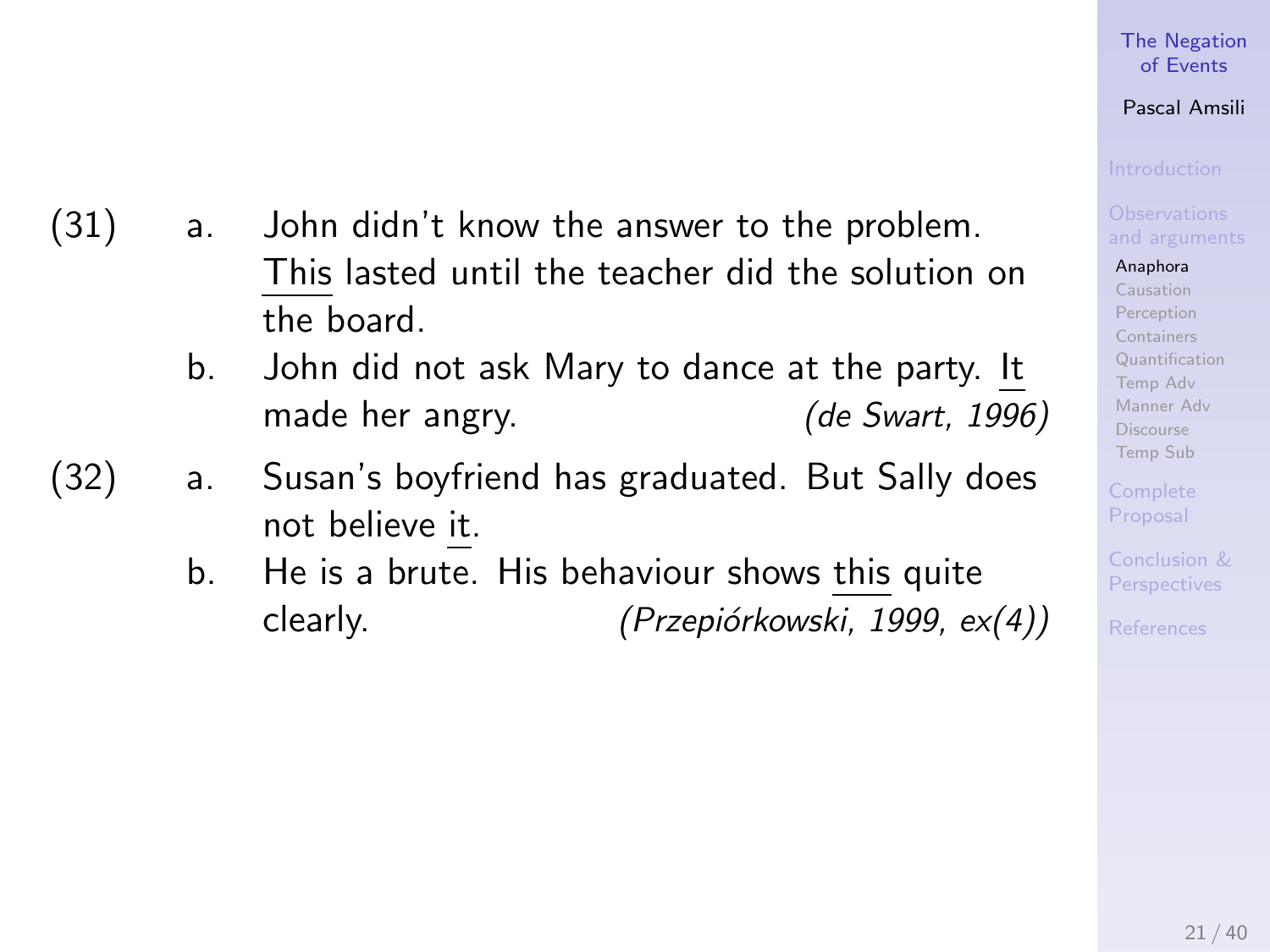## <span id="page-65-0"></span>Causation Reports

- (33) a. I kept the child awake by not turning out the light. (Higginbotham, 2000)
	- b. He didn't stop at the lights because he didn't notice them.
- (34) a. The fact that John had a headache made him crabby.
	- b. John's crabbiness resulted in the fact that everyone avoided him. (Asher, 1993)
- (35) John's rude answering of the phone was caused by his fight with his wife.

 $\approx$  The fact that John answered in a rude manner was caused by . . .

 $\neq$  The rude phone-answering event was caused by . . . (Parsons, 1990)

## [The Negation](#page-0-0) of Events

## Pascal Amsili

[Anaphora](#page-64-0)

[Causation](#page-65-0) [Perception](#page-66-0) [Containers](#page-67-0) [Quantification](#page-68-0)

[Temp Adv](#page-73-0) [Manner Adv](#page-74-0) [Discourse](#page-75-0) [Temp Sub](#page-76-0)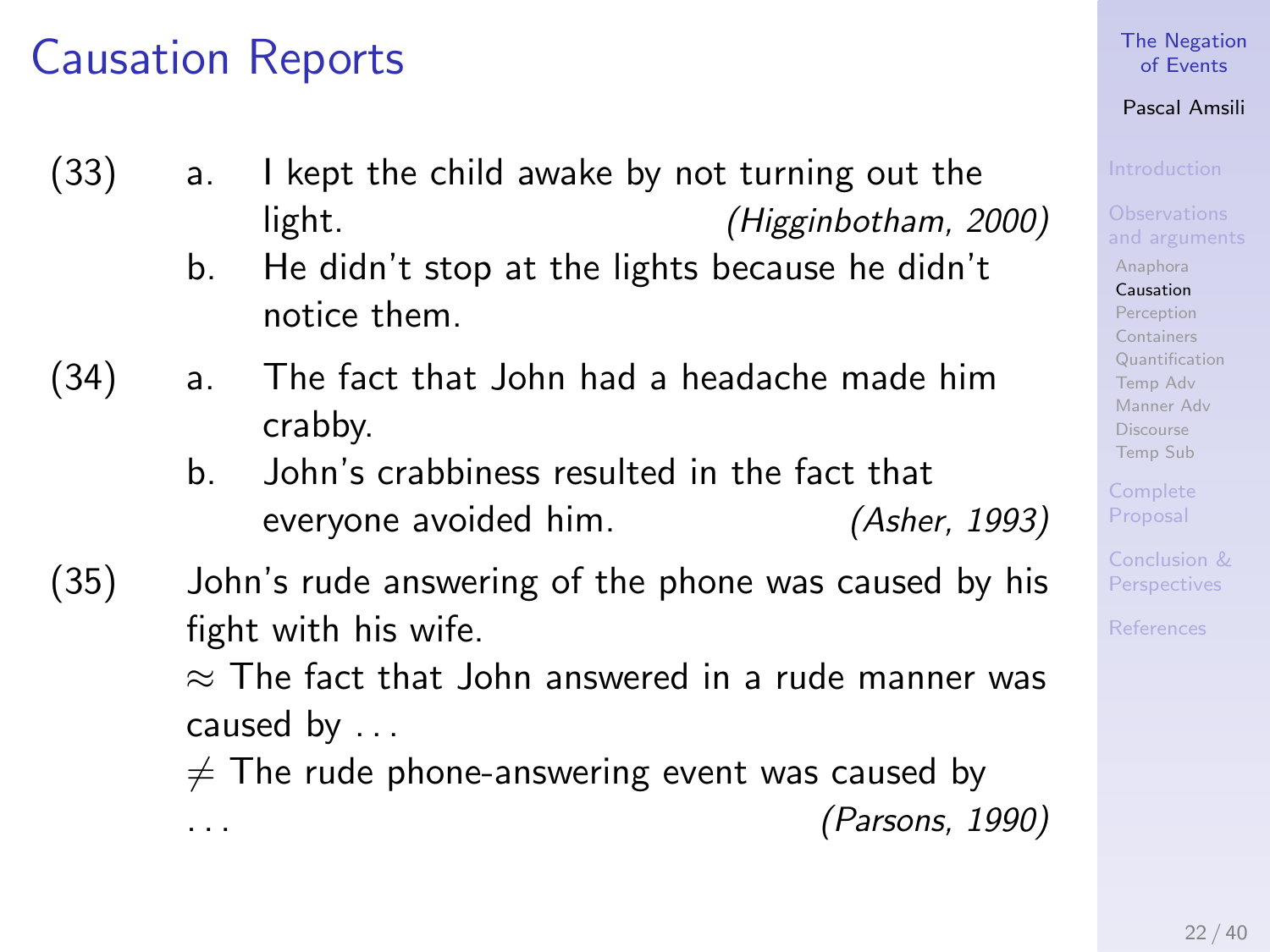## <span id="page-66-0"></span>Perception Reports

- (36) The policeman saw Andrew not stop for the traffic light. (van der Does, 1991)
- (37) a. ? I saw Max not blink.
	- b. \*Everybody could see the rain not fall.
- (38) Everybody could see the president not singing the Marseillaise.
	- $\Rightarrow$  Positive counterpart needed

## [The Negation](#page-0-0) of Events

## Pascal Amsili

[Anaphora](#page-64-0) [Causation](#page-65-0)

[Perception](#page-66-0)

[Containers](#page-67-0) [Quantification](#page-68-0) [Temp Adv](#page-73-0) [Manner Adv](#page-74-0) [Discourse](#page-75-0) [Temp Sub](#page-76-0)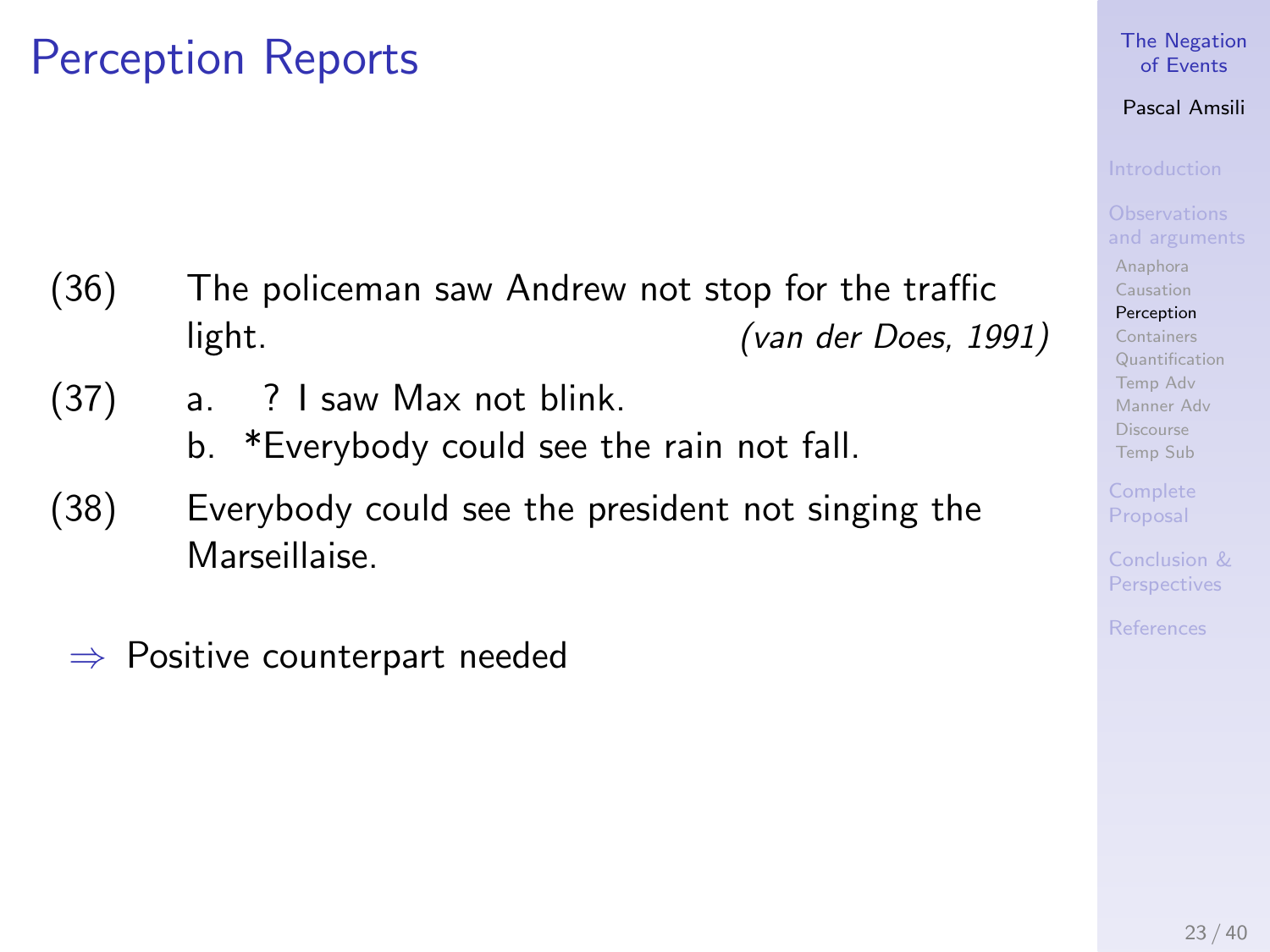## <span id="page-67-0"></span>Event containers

Container: predicate posing a type constraint on its argument(s) (Vendler, 1967)

- (39) What happened next was that the consulate didn't give us our visa. (Horn, 1989)
- (40) a. ? What happened next was that Mary didn't snore.
	- b. \*What happened next was that John didn't run.
- (41) a. What happened next was that John didn't find his keys.
	- b. What happened next was that no one answered correctly.
	- $\Rightarrow$  Positive counterpart / expected event

## [The Negation](#page-0-0) of Events

## Pascal Amsili

[Anaphora](#page-64-0) [Causation](#page-65-0) [Perception](#page-66-0) [Containers](#page-67-0)

[Quantification](#page-68-0) [Temp Adv](#page-73-0) [Manner Adv](#page-74-0) [Discourse](#page-75-0) [Temp Sub](#page-76-0)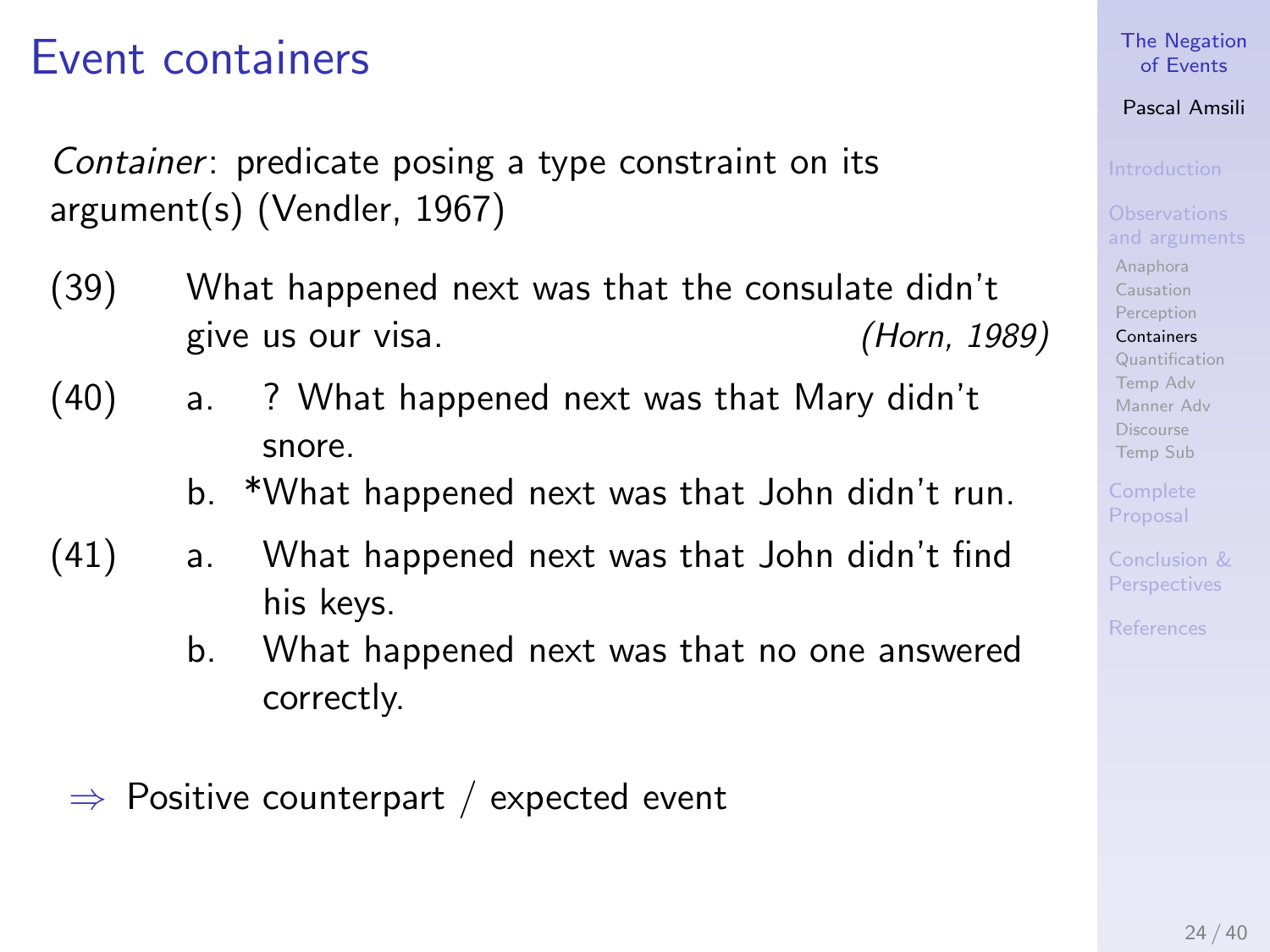- <span id="page-68-0"></span>(42) a. He often hasn't paid taxes.
	- b. He sometimes doesn't eat dinner. (de Swart, 1996)

## [The Negation](#page-0-0) of Events

## Pascal Amsili

[Anaphora](#page-64-0) [Causation](#page-65-0) [Perception](#page-66-0) [Containers](#page-67-0)

[Quantification](#page-68-0) [Temp Adv](#page-73-0) [Manner Adv](#page-74-0) [Discourse](#page-75-0) [Temp Sub](#page-76-0)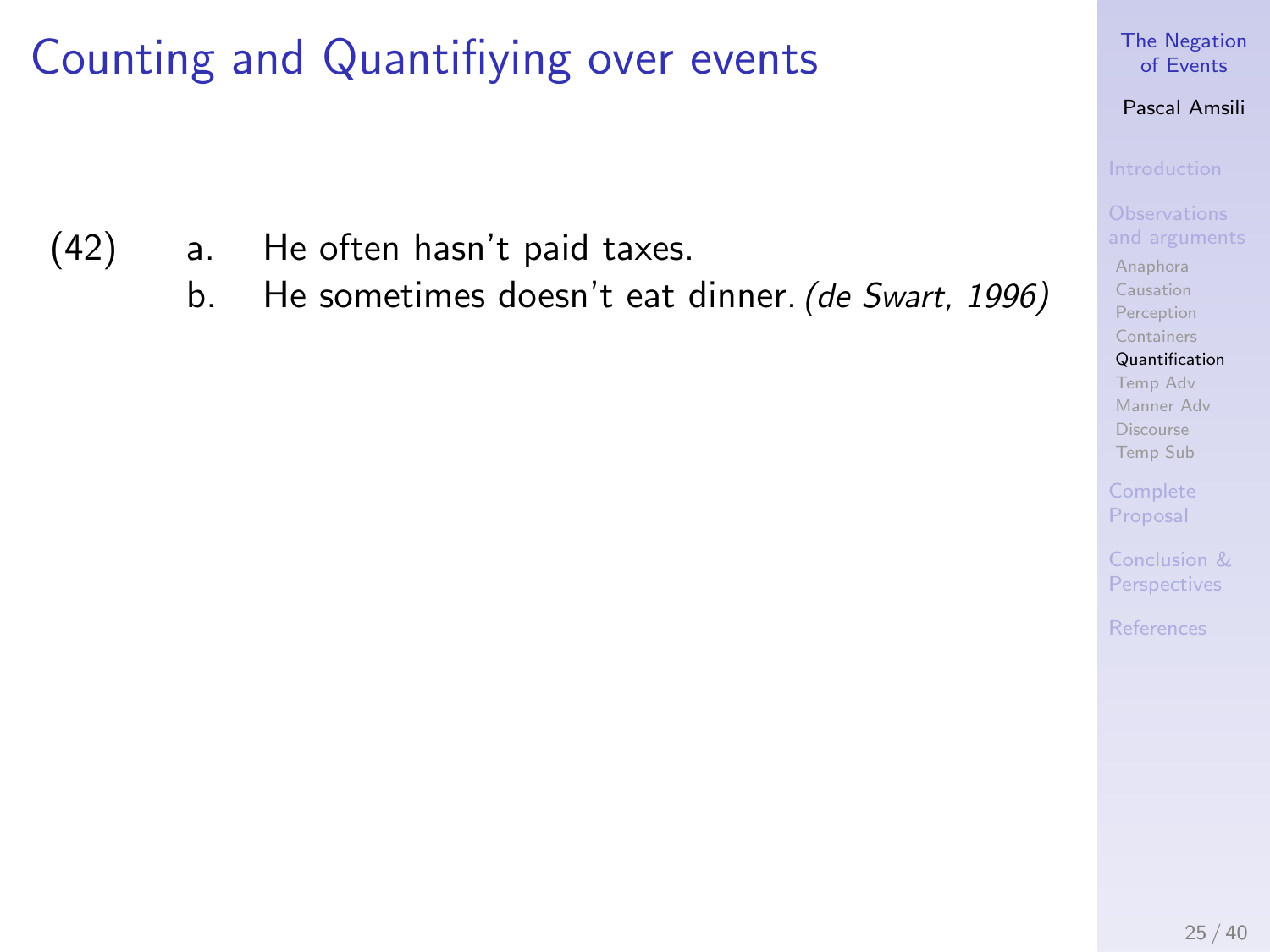(42) a. He often hasn't paid taxes.

b. He sometimes doesn't eat dinner. (de Swart, 1996)

Where is the quantifier ?

- (43) a. John often/always comes by car.
	- b.  $\forall e \text{ come}(e, i) \rightarrow by \text{ } -\text{car}(e)$

### [The Negation](#page-0-0) of Events

## Pascal Amsili

[Anaphora](#page-64-0) [Causation](#page-65-0) [Perception](#page-66-0) [Containers](#page-67-0) [Quantification](#page-68-0)

[Temp Adv](#page-73-0) [Manner Adv](#page-74-0) [Discourse](#page-75-0) [Temp Sub](#page-76-0)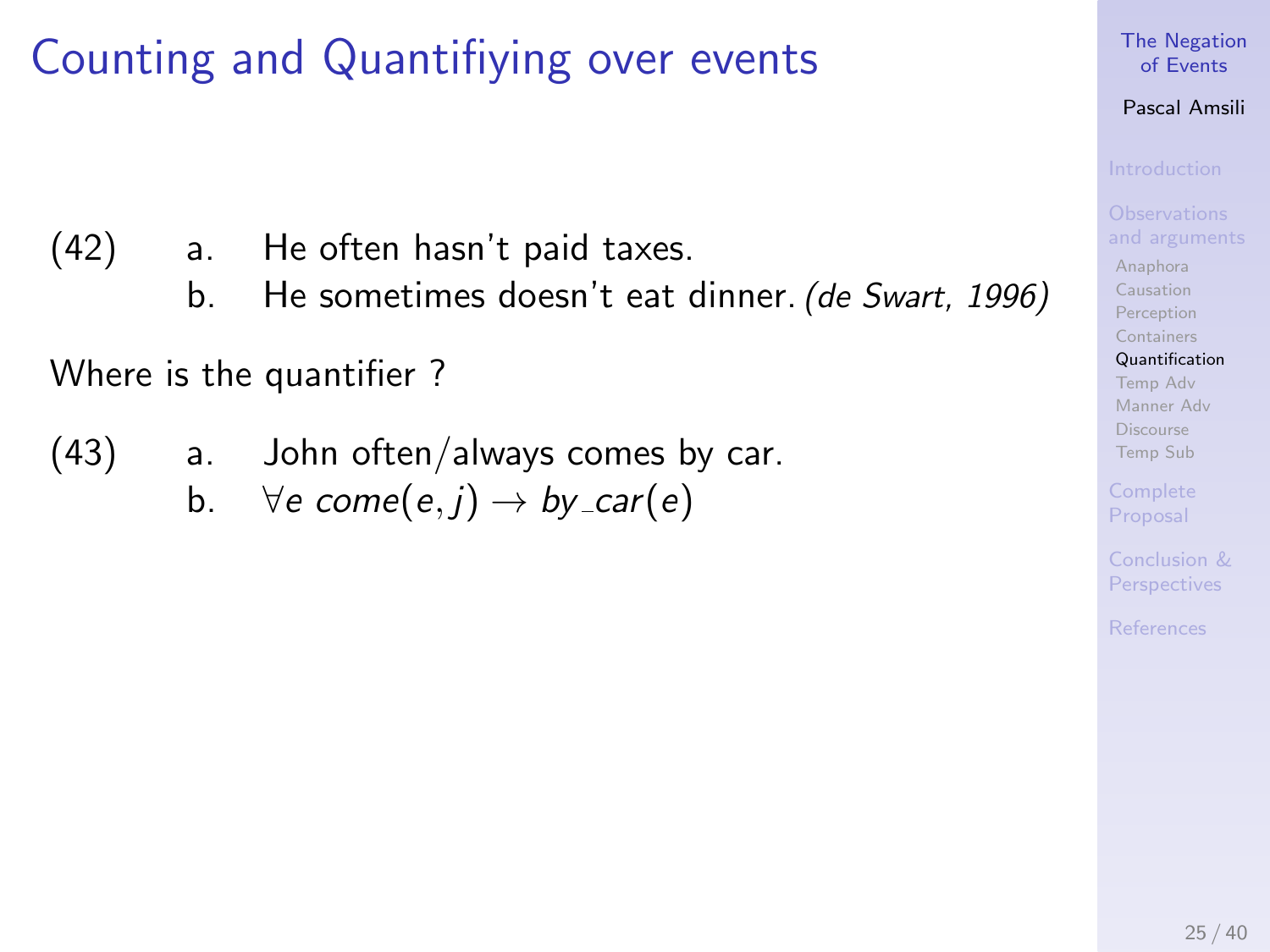(42) a. He often hasn't paid taxes.

b. He sometimes doesn't eat dinner. (de Swart, 1996)

Where is the quantifier ?

- (43) a. John often/always comes by car.
	- b.  $\forall e \text{ come}(e, i) \rightarrow by_{\mathsf{c}ar}(e)$
	- c. John often/always falls.
	- d.  $\forall e \ C(e) \rightarrow \exists e' \ fall(e,j) \land R(e,e')$

[The Negation](#page-0-0) of Events

## Pascal Amsili

[Anaphora](#page-64-0) [Causation](#page-65-0) [Perception](#page-66-0) [Containers](#page-67-0)

[Quantification](#page-68-0) [Temp Adv](#page-73-0) [Manner Adv](#page-74-0) [Discourse](#page-75-0) [Temp Sub](#page-76-0)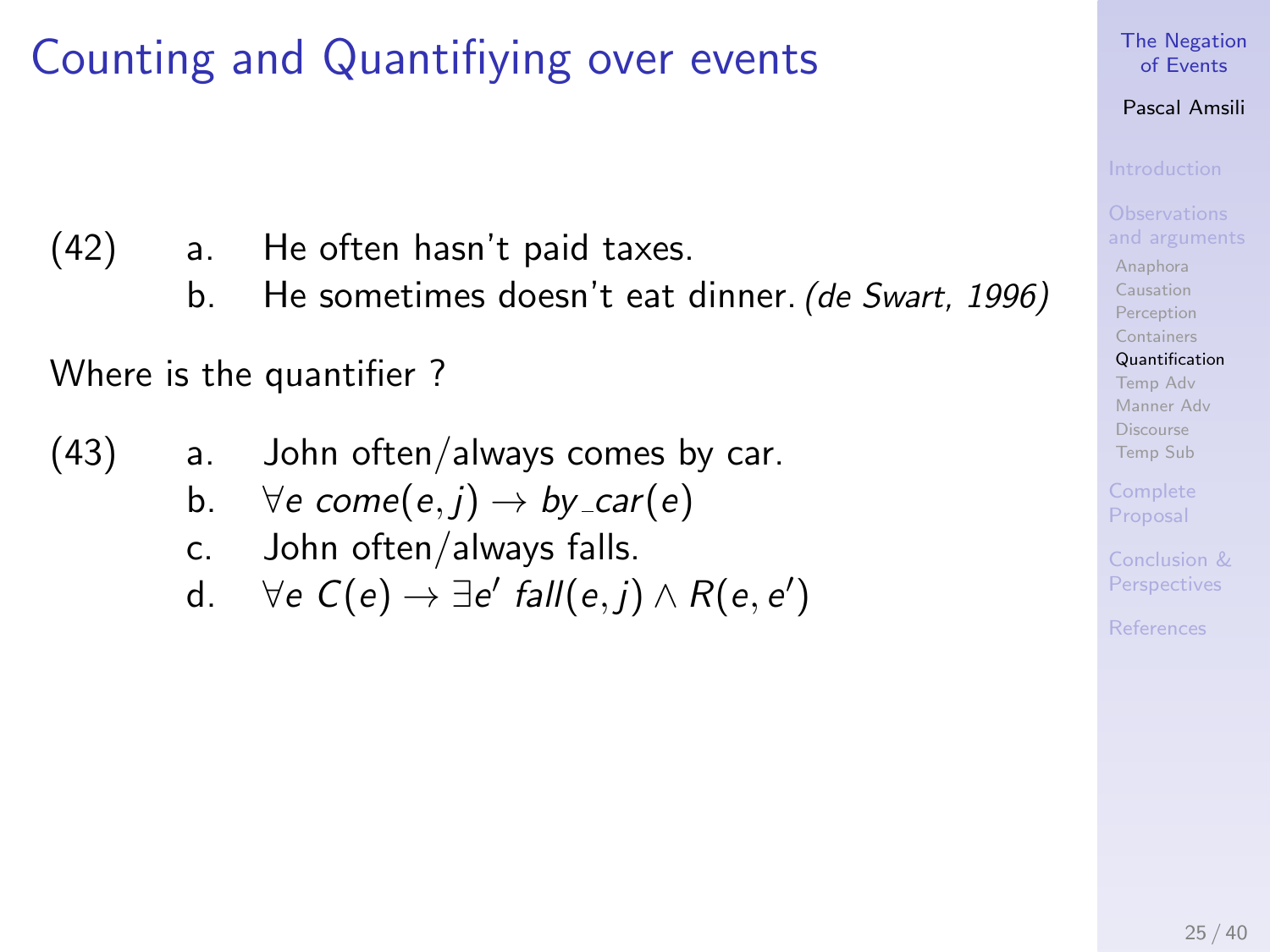(42) a. He often hasn't paid taxes.

b. He sometimes doesn't eat dinner. (de Swart, 1996)

Where is the quantifier ?

(43) a. John often/always comes by car.

- b.  $\forall e \text{ come}(e, i) \rightarrow by_{\mathsf{c}ar}(e)$
- c. John often/always falls.
- d.  $\forall e \ C(e) \rightarrow \exists e' \ fall(e,j) \land R(e,e')$
- (44) a. John often doesn't pay taxes.
	- b. OFTe  $C(e) \rightarrow \neg \exists e'$  pay\_taxes $(e', j) \wedge R(e, e')$

## [The Negation](#page-0-0) of Events

## Pascal Amsili

[Anaphora](#page-64-0) [Causation](#page-65-0) [Perception](#page-66-0) [Containers](#page-67-0) [Quantification](#page-68-0)

[Temp Adv](#page-73-0) [Manner Adv](#page-74-0) [Discourse](#page-75-0) [Temp Sub](#page-76-0)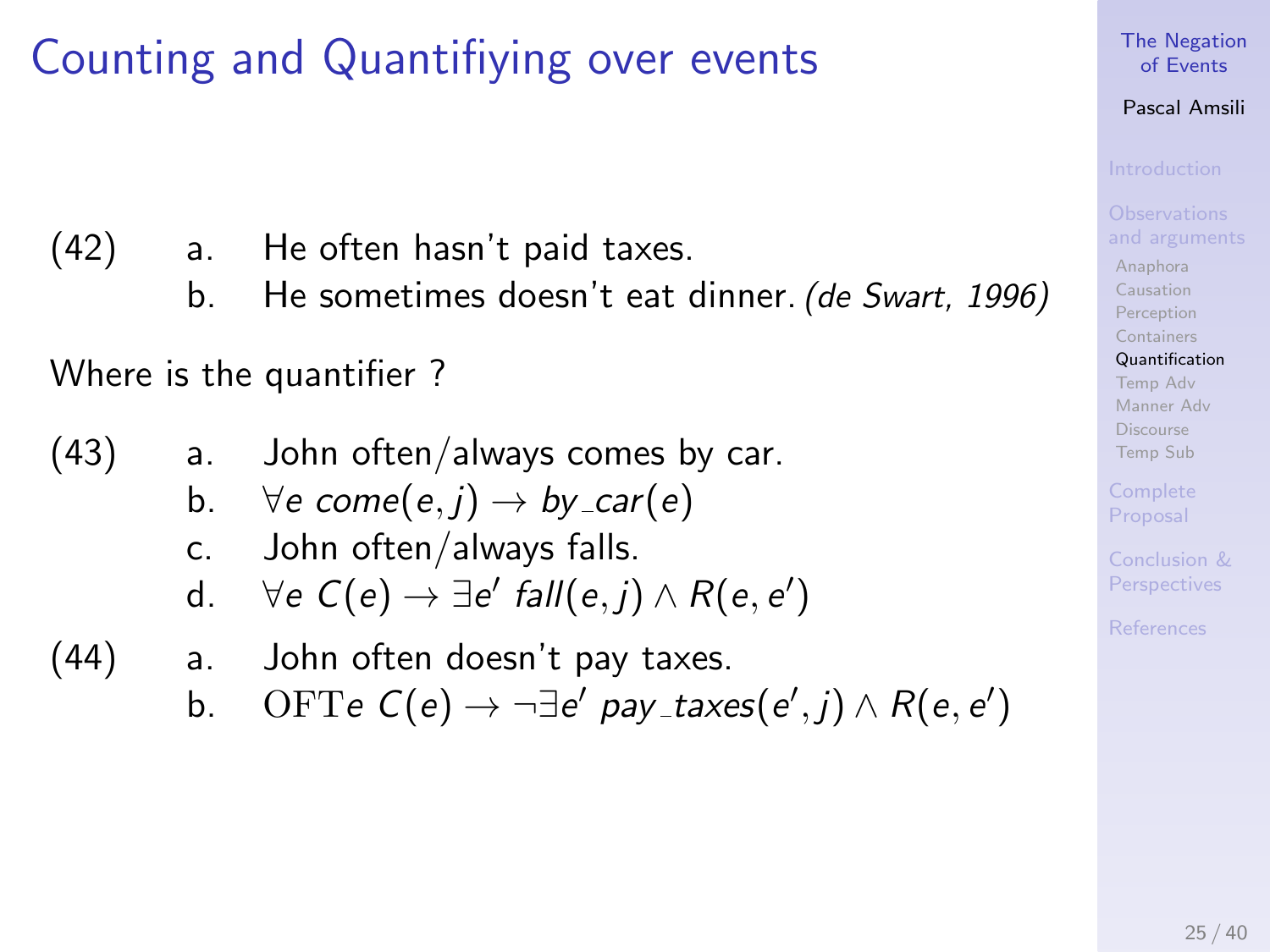# Counting and Quantifiying over events II

(45) Jones fell 3 times.

 $\Rightarrow$  3 events

- $(46)$  In all his life,  $[John didn't come to a party he was]$ invited to] twice. It was actually on the same evening. (Przepiórkowski, 1999)
- (47) ?? In all his life, [John didn't sleep] twice.

### [The Negation](#page-0-0) of Events

## Pascal Amsili

[Anaphora](#page-64-0) [Causation](#page-65-0) [Perception](#page-66-0) [Containers](#page-67-0)

[Quantification](#page-68-0) [Temp Adv](#page-73-0) [Manner Adv](#page-74-0) [Discourse](#page-75-0) [Temp Sub](#page-76-0)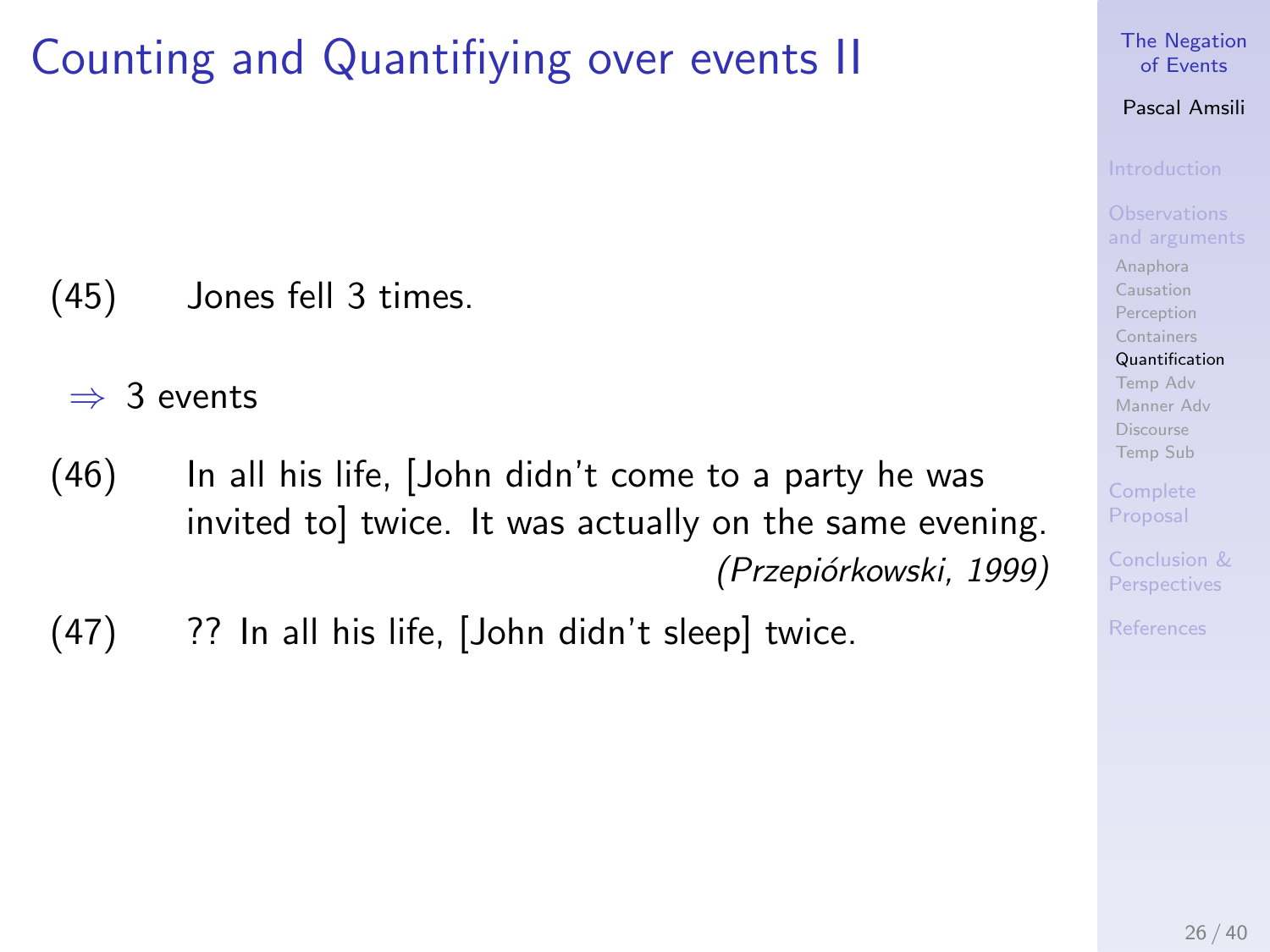# <span id="page-73-0"></span>Temporal Modification

(48) [John didn't play golf] until noon.(Higginbotham, 2000)

 $(49)$  [No one talked] for over two hours. (Asher, 1993)

Only temporal modification possible (see later). Assuming a negative eventuality is not necessary with usual assumptions about time representation:

(50) a. 
$$
\exists e e : \boxed{\text{no one talk}} \land \text{last}(e, 2h)
$$
  
b.  $\exists t \text{ length}(t, 2h) \land \neg \exists e \exists x \text{ pers}(x) \land \text{talk}(e, x) \land \text{alt}(e, t)$ 

### [The Negation](#page-0-0) of Events

## Pascal Amsili

[Anaphora](#page-64-0) [Causation](#page-65-0) [Perception](#page-66-0) [Containers](#page-67-0) [Quantification](#page-68-0) [Temp Adv](#page-73-0) [Manner Adv](#page-74-0) [Discourse](#page-75-0) [Temp Sub](#page-76-0)

Perspectives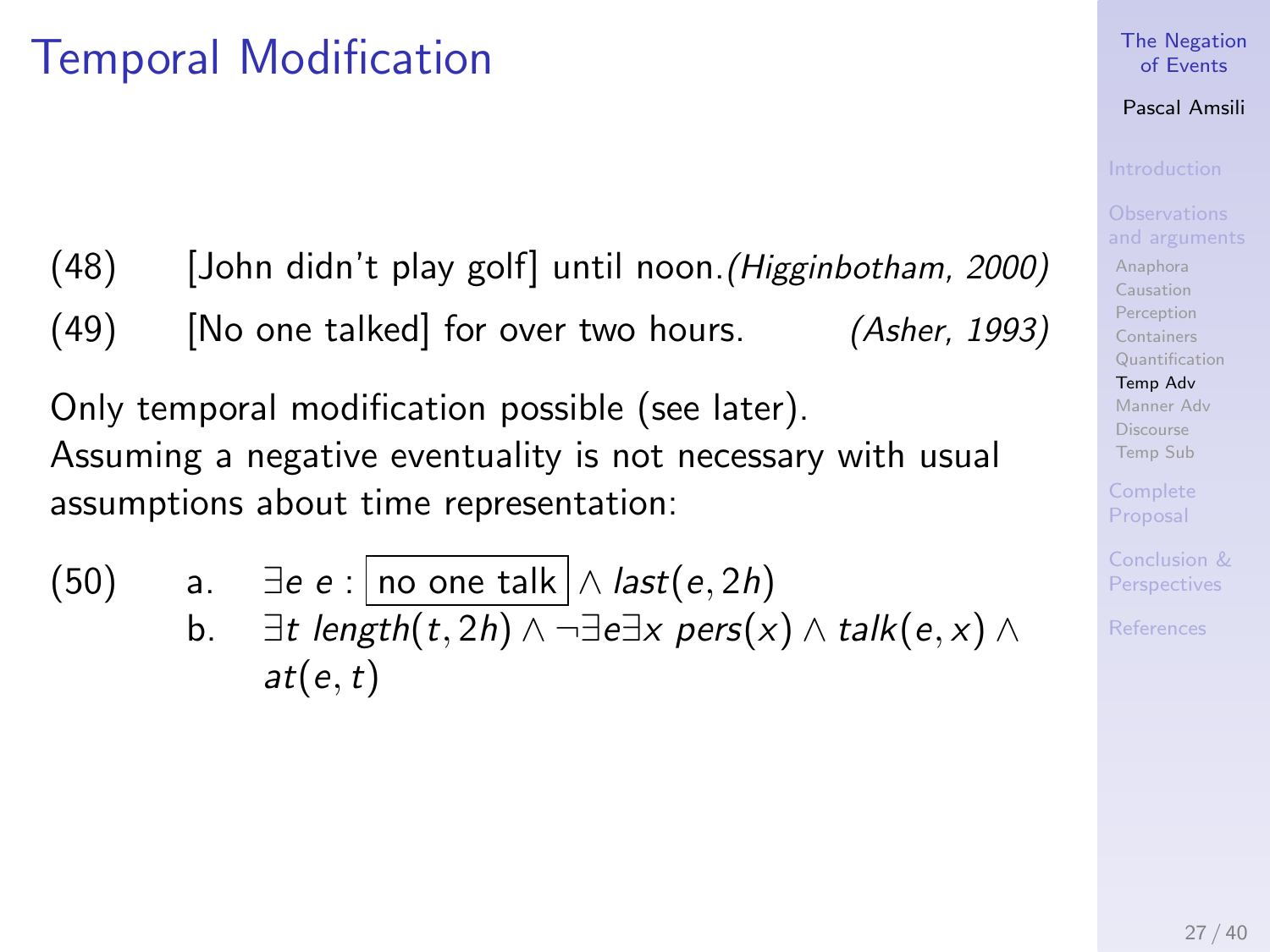# <span id="page-74-0"></span>Manner and other modification

(51) a. \*John slowly didn't butter a piece of toast. b. \*[John didn't butter a piece of toast] with a knife. (Przepiórkowski, 1999)

## Defining propertie of events according to Davidson (1967). Counter-exemple from Przepiórkowski (1999):

(52) wczorajsze yesterday.adj unexpected nieoczekiwane nieuznanie not-recognizing.PERF rights Kowalski's praw Kowalskiego do tej to this posesji immovable property . . . . . . 'the [unexpected [not recognizing Kowalski's right to this immovable property] yesterday] caused . . . '

### [The Negation](#page-0-0) of Events

## Pascal Amsili

[Anaphora](#page-64-0) [Causation](#page-65-0) [Perception](#page-66-0) [Containers](#page-67-0) [Quantification](#page-68-0) [Temp Adv](#page-73-0) [Manner Adv](#page-74-0) [Discourse](#page-75-0) [Temp Sub](#page-76-0)

It's a nominal !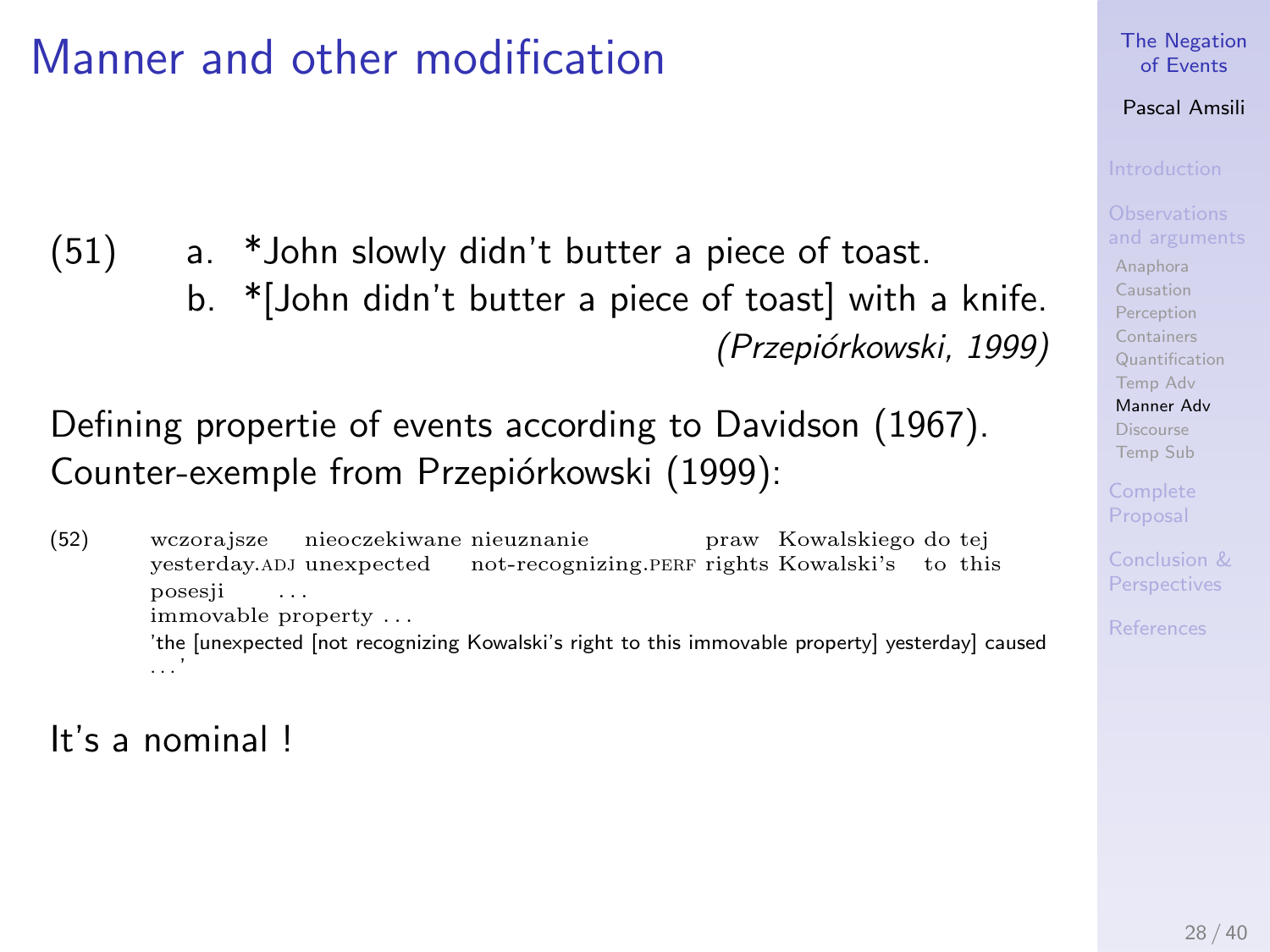# <span id="page-75-0"></span>Reference time & Discourse

• "Only events move forward reference time"

(Kamp & Reyle, 1993)

- (53) Mary smiled at John. He didn't smile back. (de Swart & Molendijk, 1999)
- (54) a. Il rentra chez lui. Puis il téléphona à son ami. He came back home. Then he called his friend.
	- b. \*Il ne rentra pas chez lui. Puis il téléphona à son ami. He didn't come back home. Then he called his friend.
	- c. \*Il rentra chez lui. Puis il ne téléphona pas à son ami. He came back home. Then he didn't call his friend (Amsili & Le Draoulec, 1998)

[The Negation](#page-0-0) of Events

## Pascal Amsili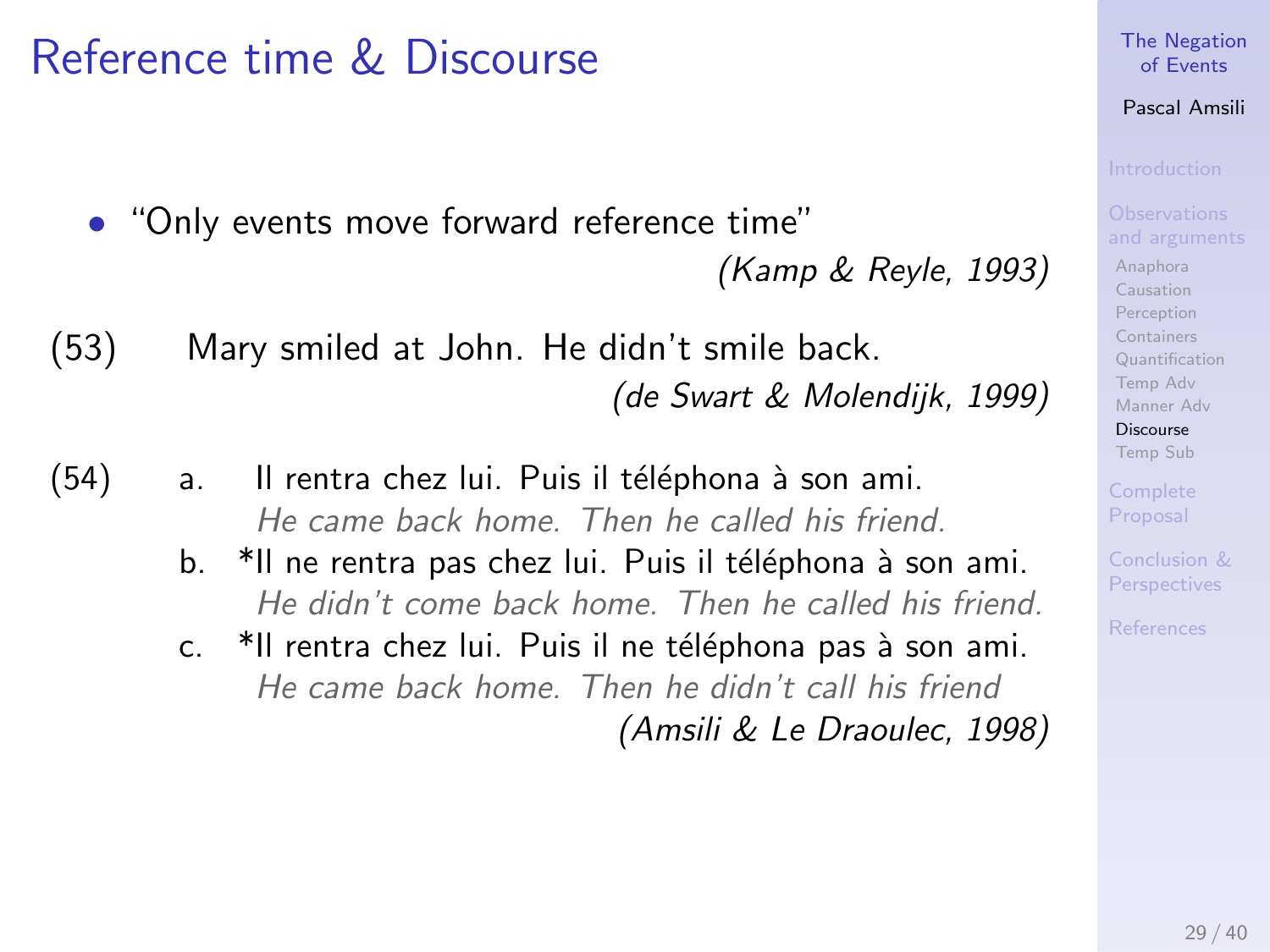# <span id="page-76-0"></span>Temporal Subordination I

Temporal provide a reference through the introduction of an event.

- $(55)$  Max arrived  $(e_1)$  soon after Mary had fallen down  $(e_2)$ .
- $(56)$  a. Après qu'il lui a répondu, elle est partie. After he answered her, she left
	- b. \*Après qu'il ne lui a pas répondu, elle est partie. After he didn't answer her, she left
	- c. Quand il a perdu ses clés, il a appelé un taxi. When he lost his keys, he called a cab
	- d. \* Quand il n'a pas trouvé ses clés, Marie est arrivée. When he didn't find his keys, Marie came

## [The Negation](#page-0-0) of Events

## Pascal Amsili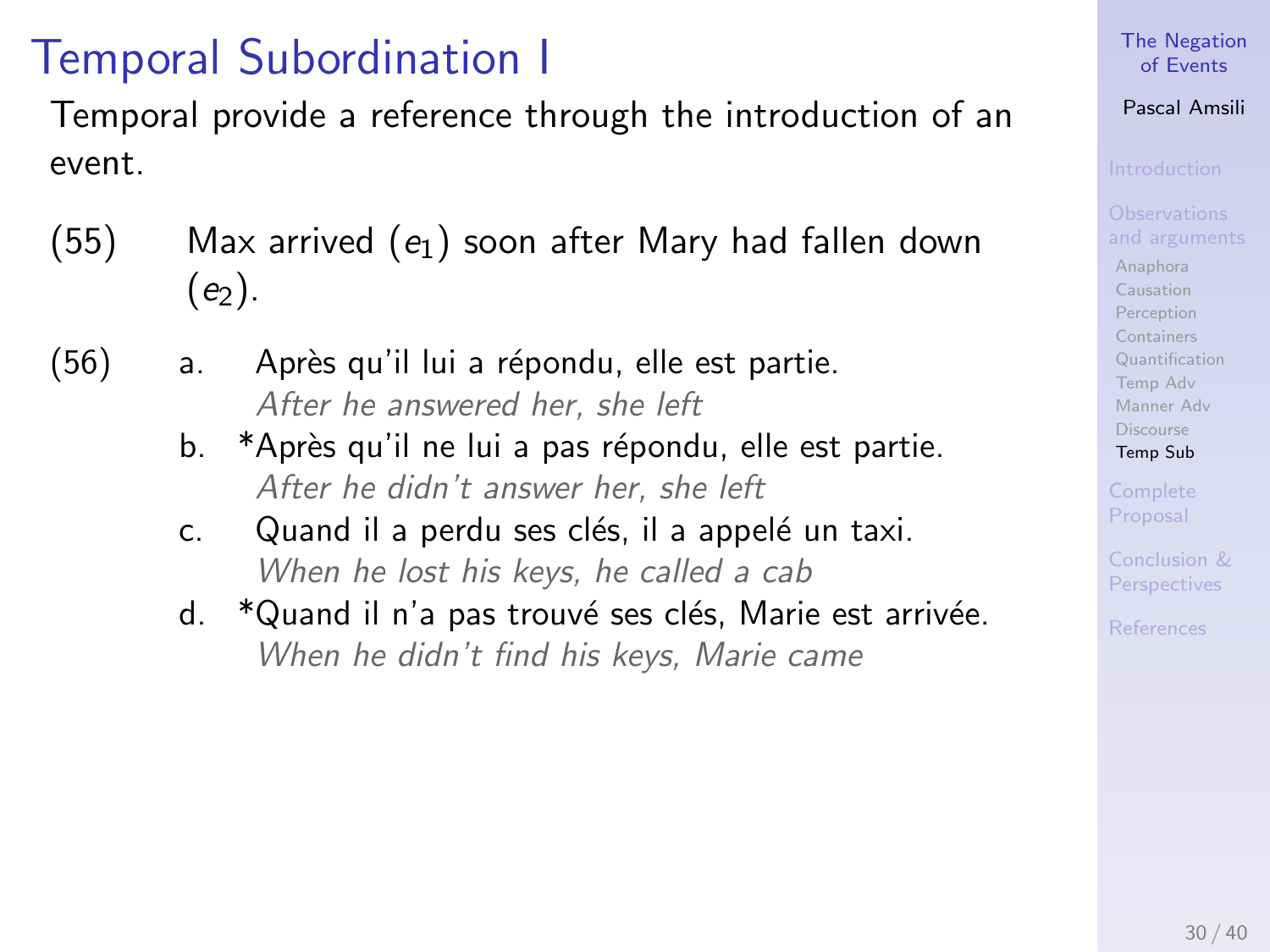# Temporal Subordination II

- (57) a. \*While no one died in the hospital, nurses where satisfied.
	- b. \*While Mary didn't eat the cake, John washed the dishes.
	- c. \*Pendant que Jean n'a pas invité Marie à danser, les autres se sont bien amusés While Jean didn't ask Marie to dance, the others had much fun
	- The constant t bears the durative predication in the for-examples
- (58) a. Jane did not swim a mile for two hours.
	- b. No one died in the hospital for over two hours.
	- Explains why the reference time needs an explicit mention

### [The Negation](#page-0-0) of Events

## Pascal Amsili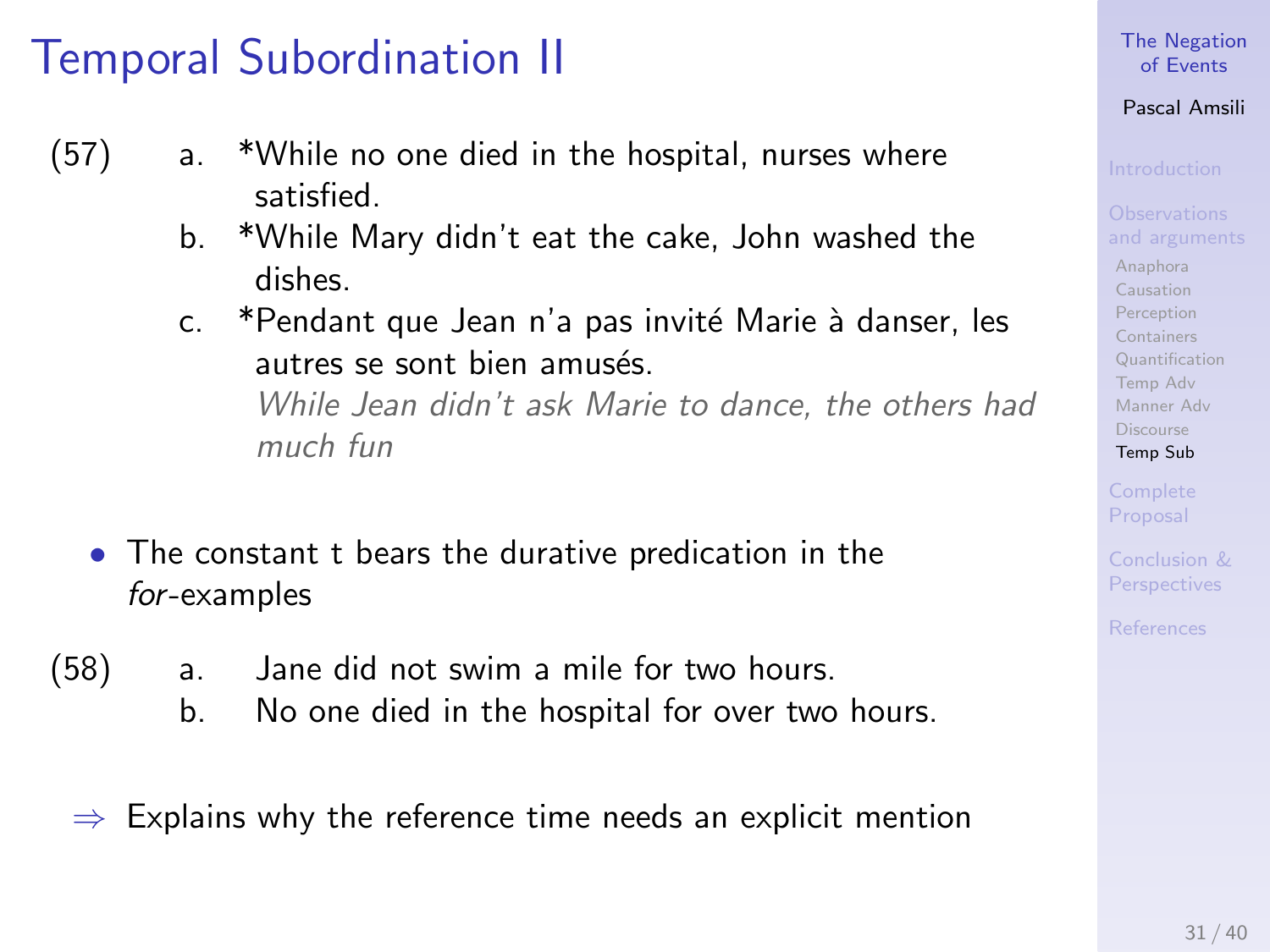# Temporal Subordination III

- (59) a. ? Après que John ne fut pas venu à la fête, Eva se mit en colère.
	- After John did not come to the party, Eva got angry
	- b. Après que, à minuit, John ne fut (toujours) pas venu à la fête. Eva se mit en colère. After (that), at midnight, John (still) didn't come, Eva got angry
- (60) a. ∗ Nous avions l'habitude de nous retrouver `a cet endroit. Puis il ne vint pas. We were used to meeting there. Then he didn't come.
	- b. Nous avions l'habitude de nous retrouver à cet endroit. Puis un jour, il ne vint pas. We were used to meeting there. Then, one day, he didn't come.

## [The Negation](#page-0-0) of Events

## Pascal Amsili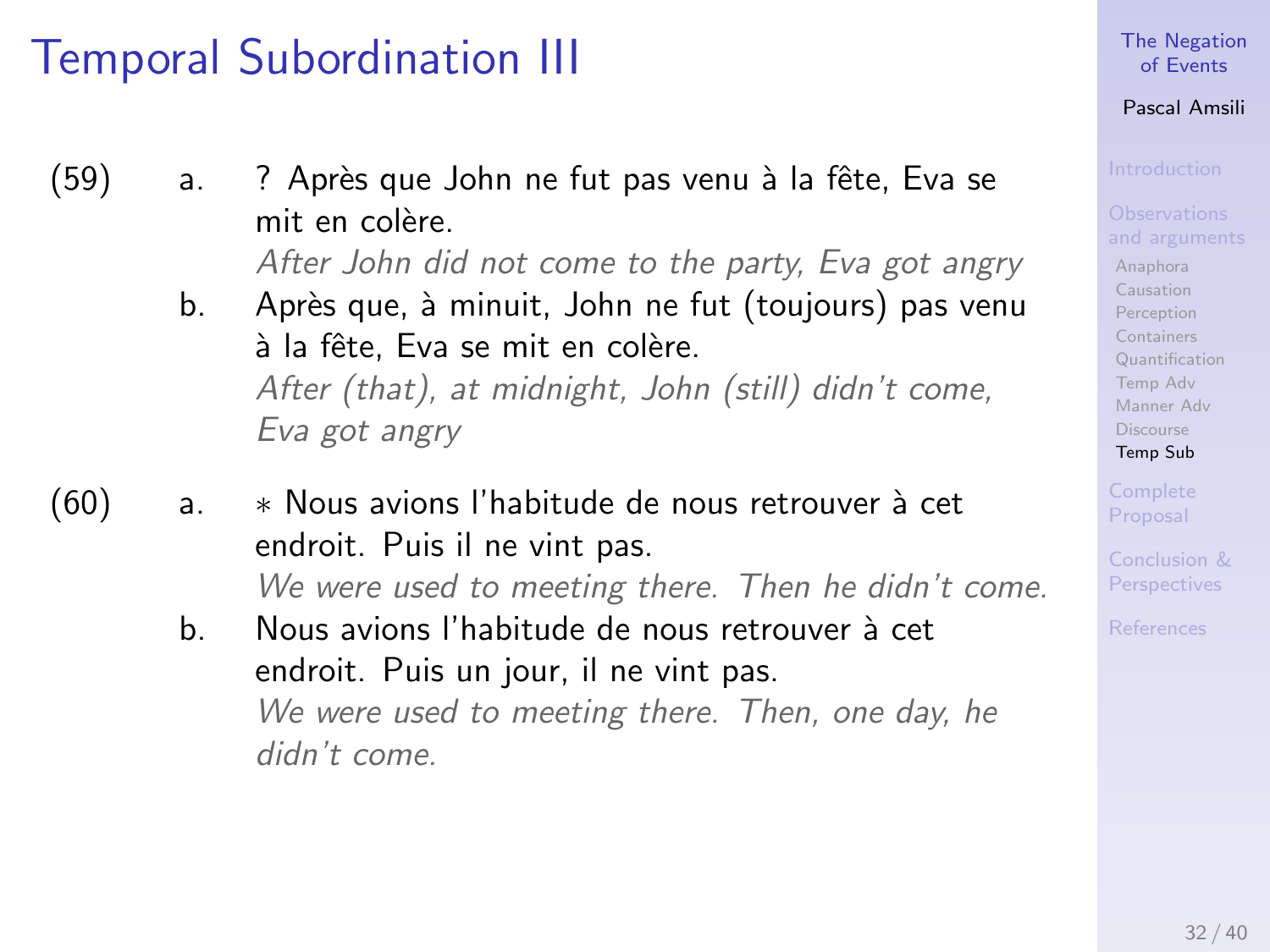## <span id="page-79-0"></span>**Overview**

[Introduction](#page-5-0)

[Observations and arguments](#page-63-0)

[Complete Proposal](#page-79-0) [DRT-like proposal](#page-80-0) [Complementary state](#page-81-0) [Facts availability](#page-83-0)

[Conclusion & Perspectives](#page-84-0)

## [The Negation](#page-0-0) of Events

Pascal Amsili

**[Complete](#page-79-0)** Proposal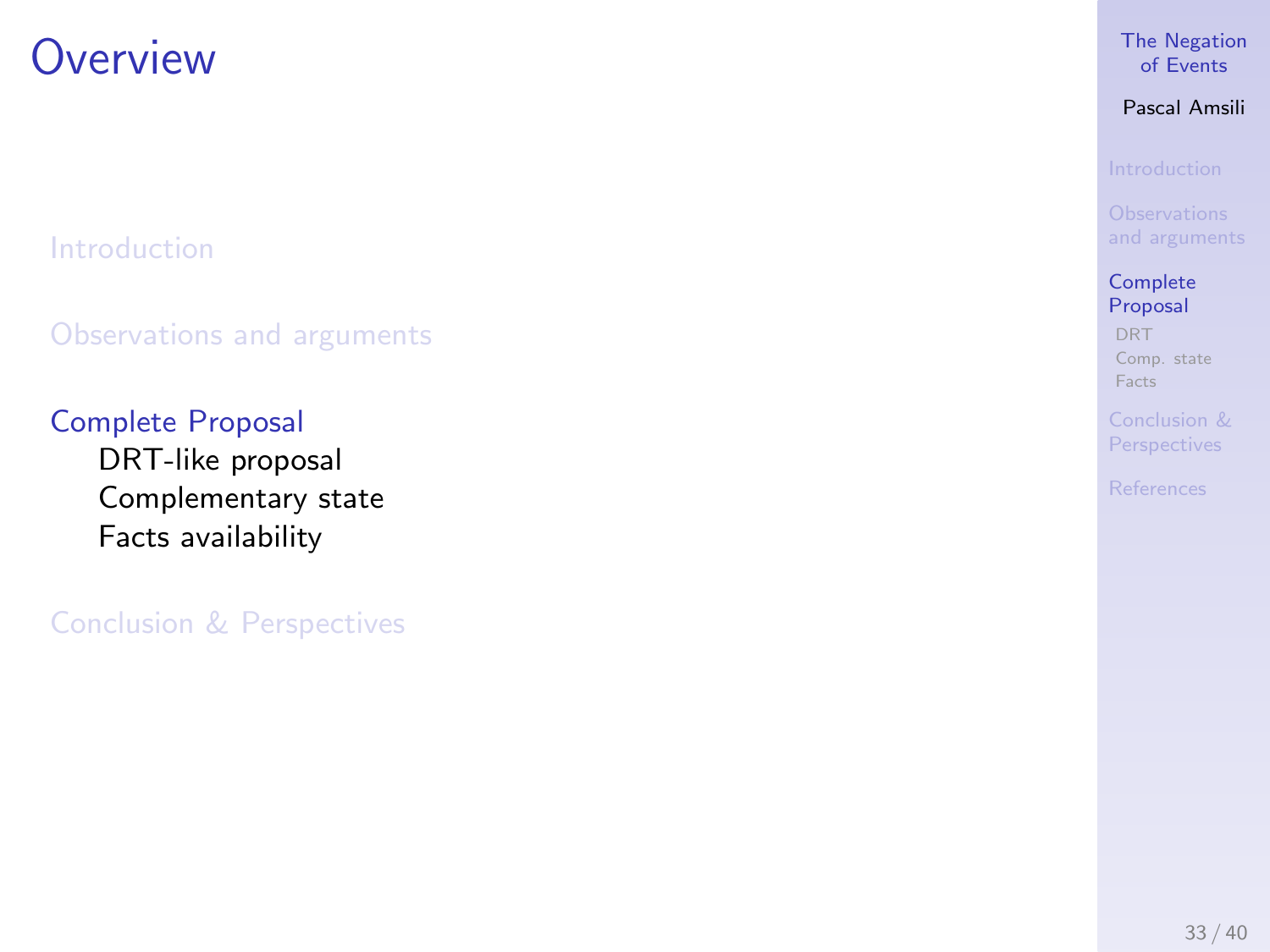# <span id="page-80-0"></span>DRT

- Principle: For a negated sentence, introduce:
- $\blacktriangleright$  a location time t;
- a condition relating t with **n** (TPpt)  $[=$  or  $\lt$ ];
- <span id="page-80-1"></span> $\triangleright$  a condition saying that there is no event or state (of a certain type) which stands in the relation  $'\subseteq'$  or  $'\cap'$  to t.



## [The Negation](#page-0-0) of Events

## Pascal Amsili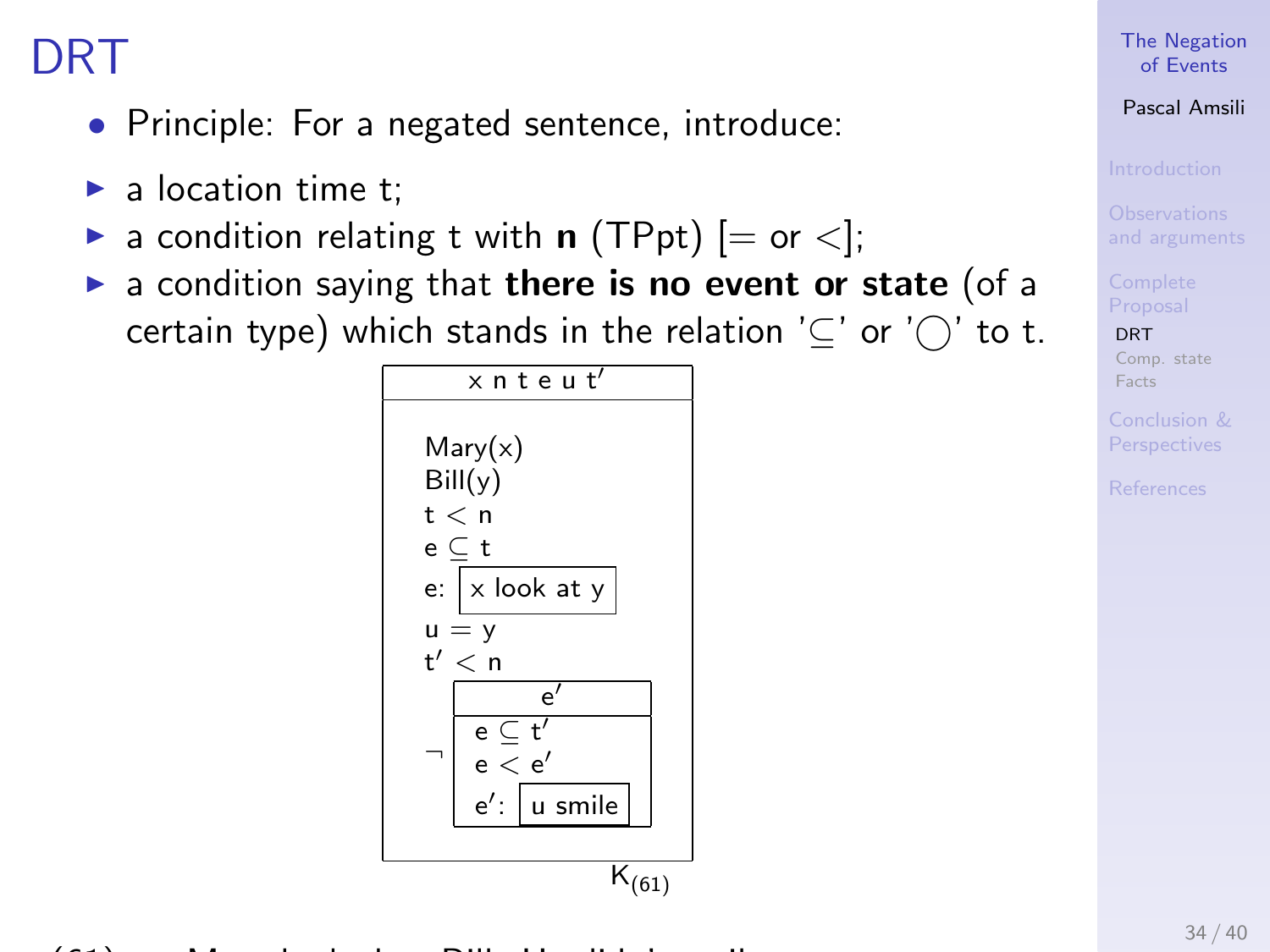# <span id="page-81-0"></span>Stative negated sentences I

- $(62)$  a. On entendait du bruit. Jean entra avec précaution. One heard noise. John came in cautiously
	- b. On n'entendait pas de bruit. Jean entra avec précaution. One didn't hear noise. John came in cautiously
- (63) a. While Mary wasn't at home, John washed the dishes.
	- b. Quand il ne vivait pas avec nous, tout était plus simple. When he didn't live with us, everything was simpler

. . . but . . .

 $(64)$  a. Les gens ont bavardé jusqu'à ce que le soliste soit sur scène People have chatted until the soloist was on stage

[The Negation](#page-0-0) of Events

Pascal Amsili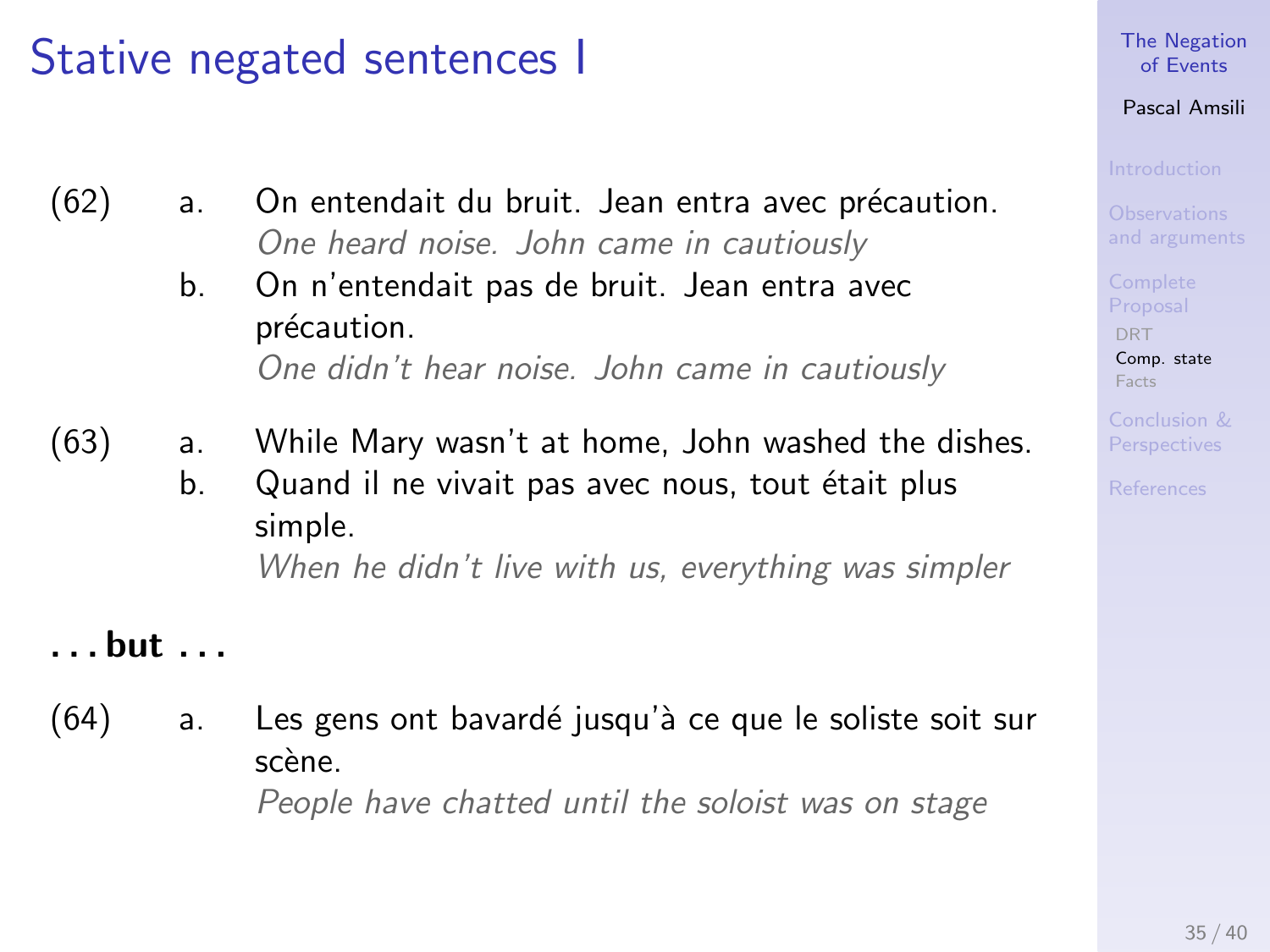# Stative negated sentences II

- b.  $*$ Le public est resté silencieux jusqu'à ce que le soliste ne soit pas sur scène. The audience stayed silent until the soloist wasn't on stage
- c. Depuis qu'il l'aime, on ne le voit plus. Since he is in love with her, we don't see him any more
- d. \*Depuis qu'il ne l'aime pas, on le voit tous les jours. Since he is not in love with her, we see him everyday

**Proposal** : a state is indeed available, but through computation. States are closed under relative complementation (Asher, 1993, p. 52)

## [The Negation](#page-0-0) of Events

## Pascal Amsili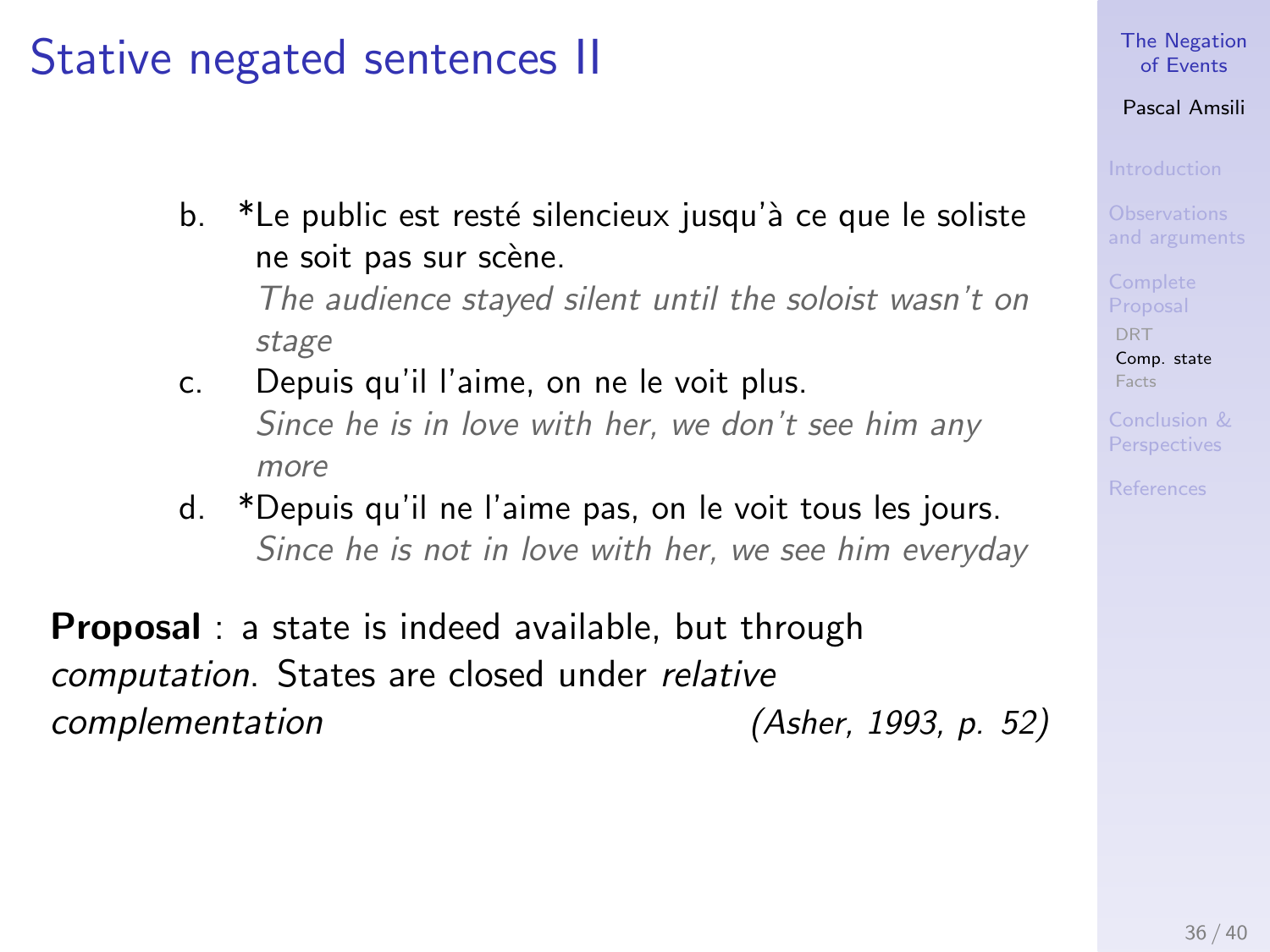## <span id="page-83-0"></span>Facts

- (65) John did not ask Mary to dance at the party. It made her angry.  $=(31-b)$
- (66) a. Le train n'arriva pas. Cela m'inquiéta beaucoup. The train didn't arrive. It worried me very much
	- b. Il ne trouva pas la réponse. Cela la décut. He didn't find the answer. This disappointed her
	- Parallelism with when-sentences
- (67) Quand il n'est pas sorti au bout de 5 minutes, j'ai compris qu'un accident avait du se produire. When he didn't come out after 5 minutes. I understood an accident had probably happened
	- $\Rightarrow$  Discourse relation : *response* (Sandström, 1993)
		- $\blacktriangleright$  Propositionnal attitude verbs

The negative proposition is seen as a fact (Asher 93).  $\frac{37/40}{37/40}$ 

## [The Negation](#page-0-0) of Events

## Pascal Amsili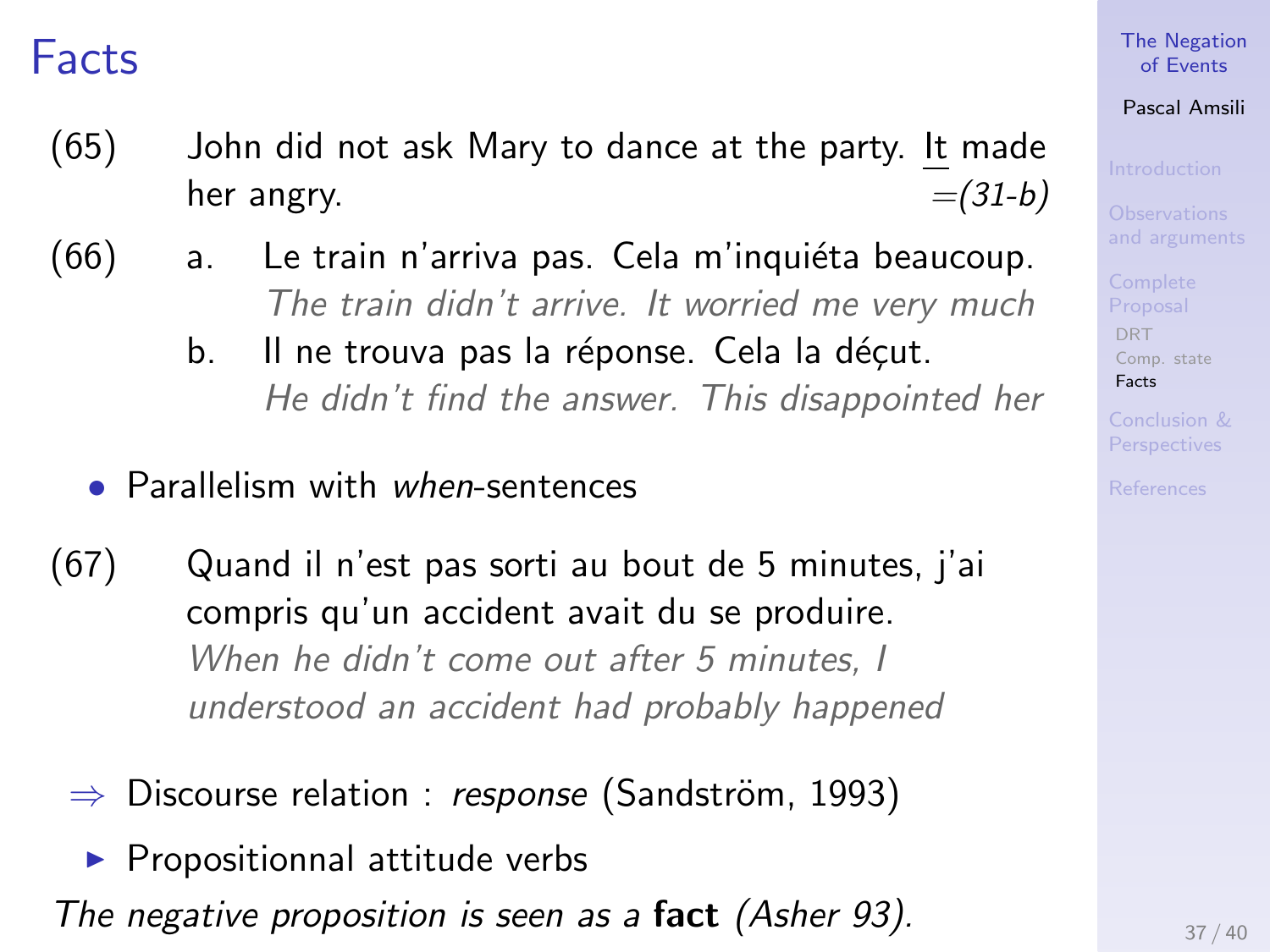## <span id="page-84-0"></span>**Overview**

[Introduction](#page-5-0)

[Observations and arguments](#page-63-0)

[Complete Proposal](#page-79-0)

[Conclusion & Perspectives](#page-84-0)

## [The Negation](#page-0-0) of Events

Pascal Amsili

[Conclusion &](#page-84-0) Perspectives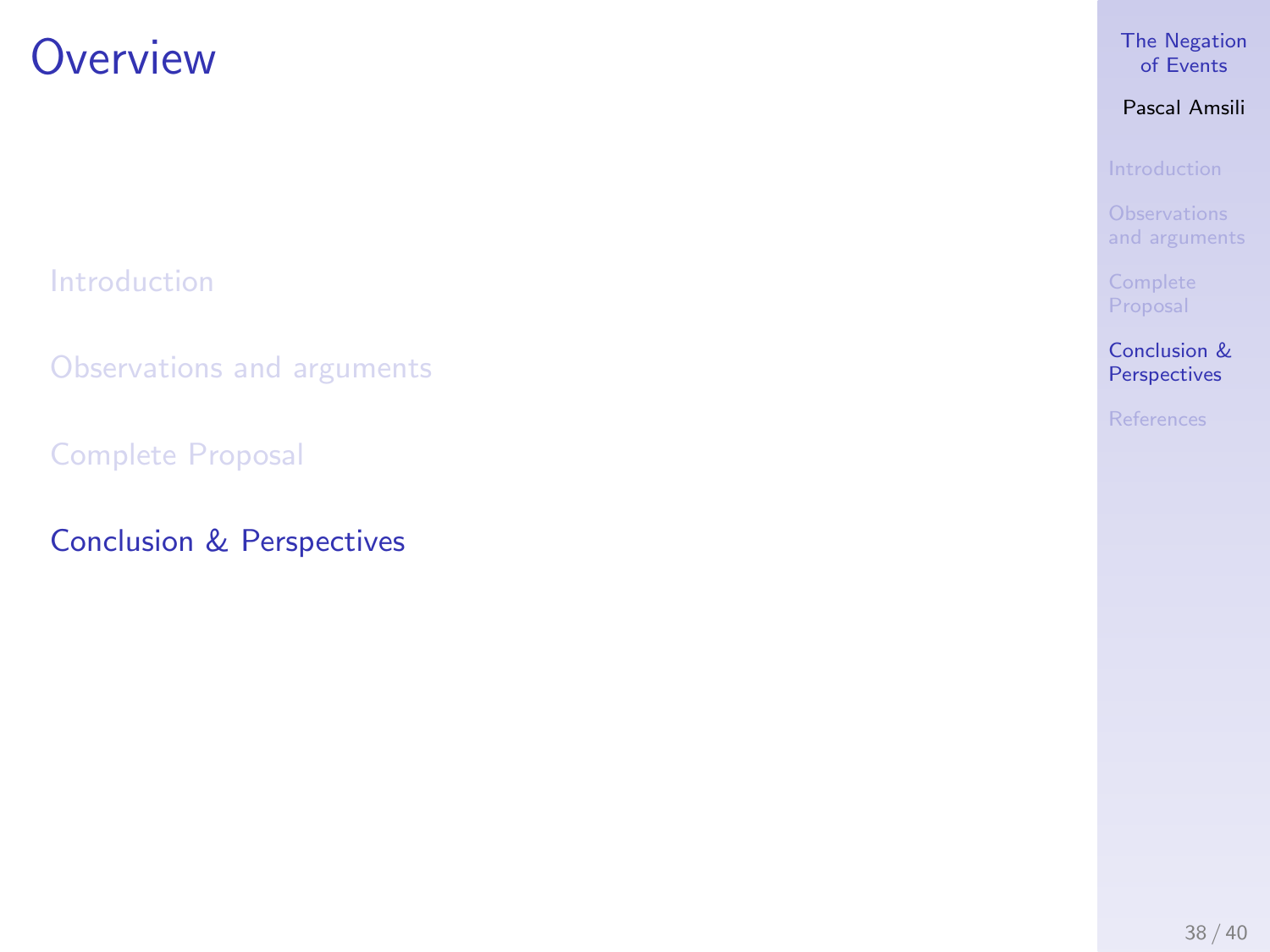# Conclusion

- $\triangleright$  William of Ockham wins ! however. . .
- $\blacktriangleright$  Linguistic issues
	- $\triangleright$  Cross-linguistic variations
	- $\triangleright$  Extrême variability of speakers judgments
	- Interaction with pragmatics
	- $\blacktriangleright$  Nominals
- $\blacktriangleright$  Representational issues
	- Respective roles in discourse structure of **t** and  $e/s$ .
		- (68) a.  $\hat{A}$  huit heures (t), son réveil sonna (e<sub>1</sub>). Sa voisine frappa à la porte  $(e_2)$ .  $e_1 < e_2$ At eight, his alarm clock rang. His neighbour knocked at the door b.  $\overrightarrow{A}$  huit heures (t), son réveil ne sonna pas.
			- Sa voisine frappa à la porte  $(e_2)$ .  $t < e_2$ At eight, his alarm clock didn't ring.

## [The Negation](#page-0-0) of Events

## Pascal Amsili

[Conclusion &](#page-84-0) **Perspectives**